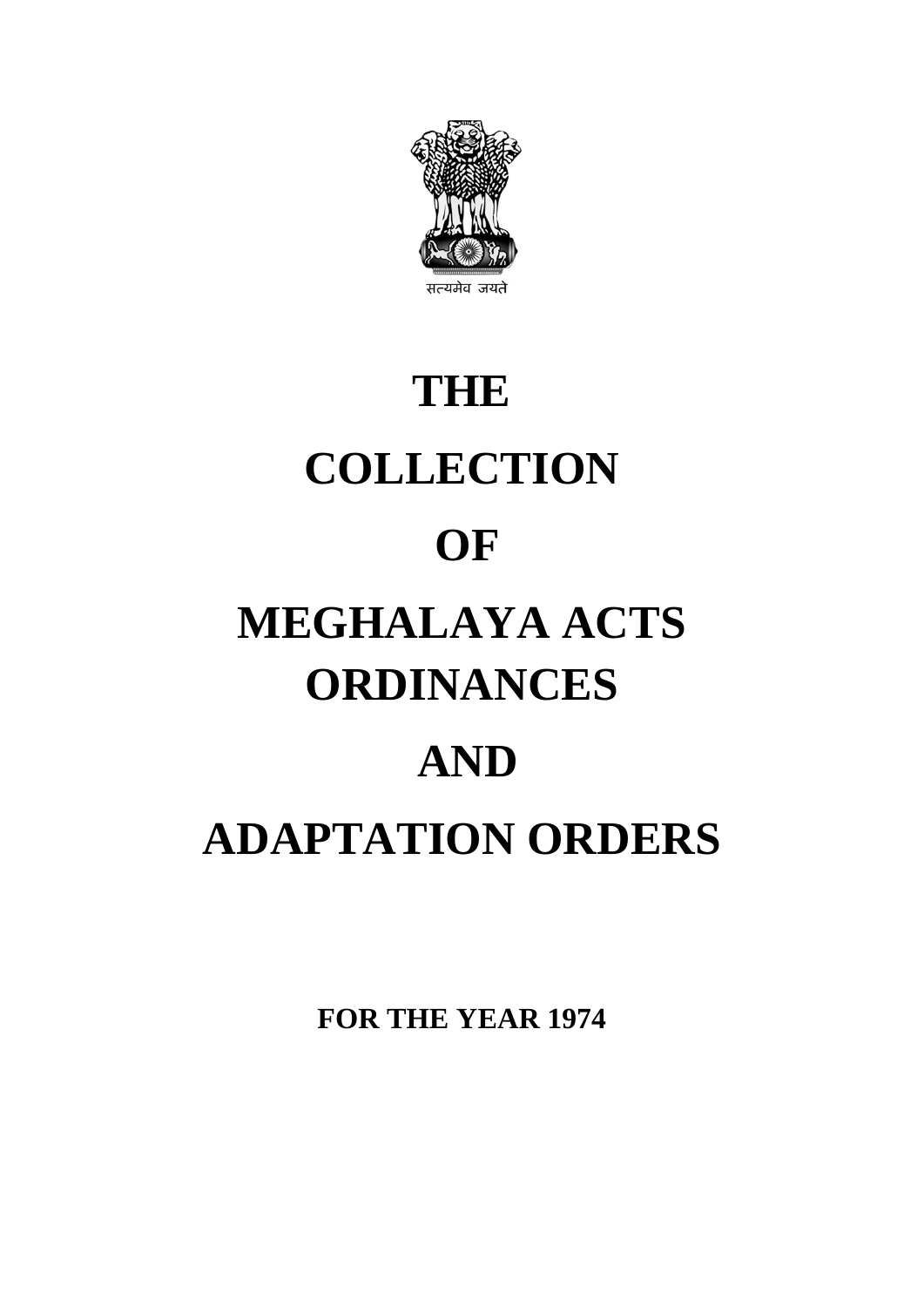# **CONTENTS**

# **STATE OF MEGHALAYA ACTS, 1974**

| Sl No.         | <b>Short Title</b>                                                                                                 | Page No.       |
|----------------|--------------------------------------------------------------------------------------------------------------------|----------------|
| $\mathbf{1}$   | The Meghalaya Civil Task Force Act, 1974 (Act 1 of 1974).                                                          | $1 - 4$        |
| $\overline{2}$ | The Motor Vehicles (Meghalaya Amendment) Act, 1973 (Act 2<br>of 1974)                                              | $\overline{4}$ |
| 3              | The Meghalaya Appropriation (Vote on Account) Act, 1974 (Act<br>3 of 1974).                                        | $5-16$         |
| 4              | The Meghalaya Appropriation (No. I) Act, 1974 (Act 4 of<br>1974).                                                  | $17 - 18$      |
| 5              | The Meghalaya Finance (Sales Tax) (Amendment) Act, 1974<br>(Act 5 of 1974).                                        | 19             |
| 6              | The Meghalaya Finance Act, 1974 (Act 6 of 1974)                                                                    | 20             |
| 7              | The Legislative Assembly of Meghalaya (Members' Salaries and<br>Allowances) (Amendment) Act, 1974 (Act 7 of 1974). | 21             |
| 8              | The Meghalaya Appropriation (No. II) Act, 1974 (Act 8 of 1974)                                                     | 22-33          |
| 9              | The Meghalaya Appropriation (No. III) Act, 1974 (Act 9 of<br>1974).                                                | 34-35          |
| 10             | The Contingency Fund of Meghalaya (augmentation of Corpus)<br>Act, 1974 (Act 10 of 1974).                          | 36             |
| 11             | The Meghalaya Excise (Amendment) Act, 1974 (Act 11 of<br>1974).                                                    | 37-40          |
| 12             | The Meghalaya Passengers and Goods Taxation (Amendment)<br>Act, 1974 (Act 12 of 1974).                             | 41             |
| 13             | The Meghalaya Appropriation (No. IV) Act, 1974 (Act 13 of<br>1974).                                                | $42 - 43$      |
|                | <b>ORDINANCE 1974</b>                                                                                              |                |
| 14             | The Meghalaya Finance (Sales Tax) Ordinance, 1974 (Ordinance                                                       | 44             |

# 1 of 1974).

# **ADAPTATION ORDER 1974**

| 15 | The Meghalaya Adaptation of Laws Order (No. I). | $45 - 57$ |
|----|-------------------------------------------------|-----------|
|----|-------------------------------------------------|-----------|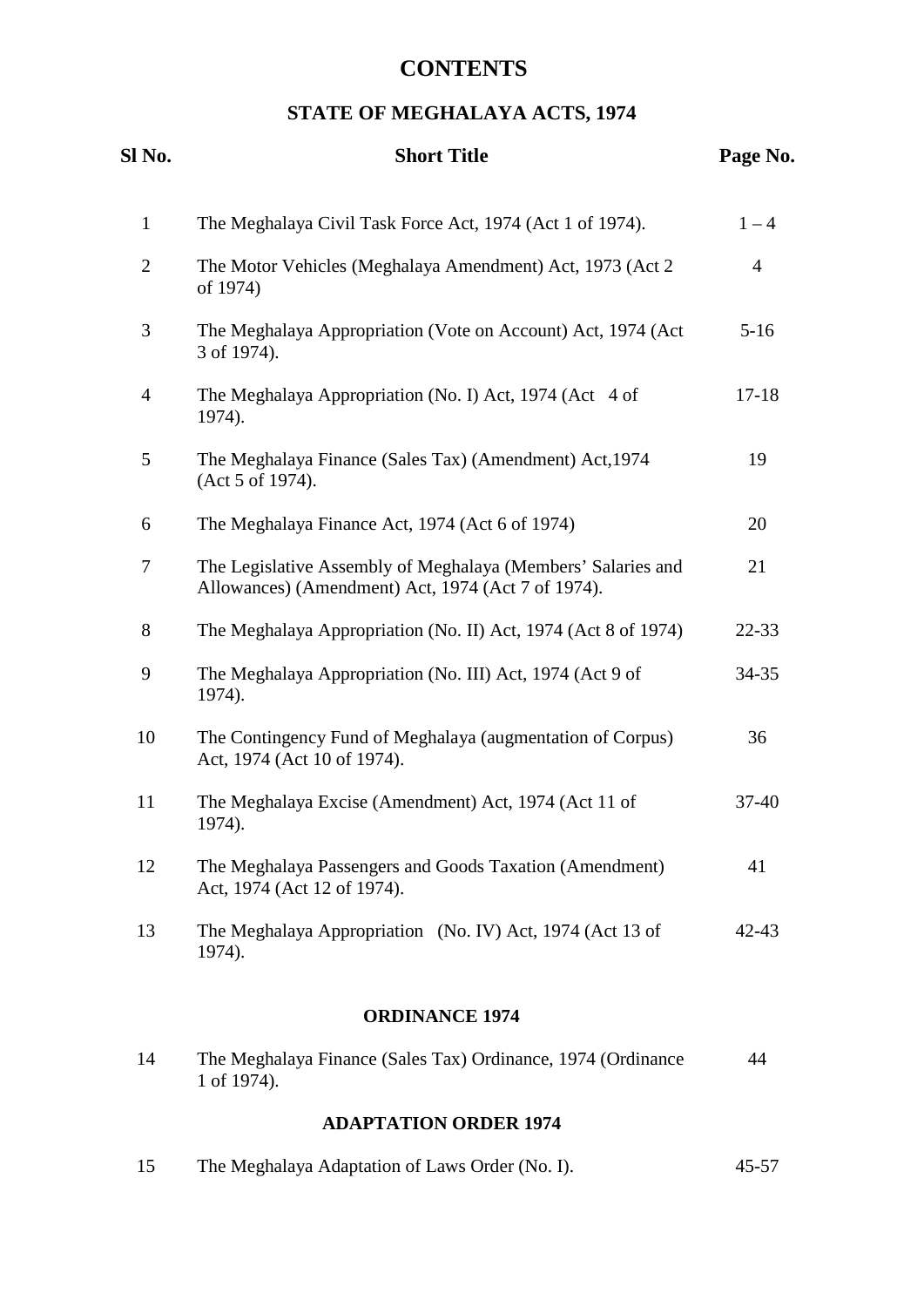# **MEGHALAYA ACT 1 OF 1974**

# **THE MEGHALAYA CIVIL TASK FORCE ACT, 1974**

# **(As passed by the Assembly)**

**[Received the assent of the Governor on the 10<sup>th</sup> January 1974]** 

(Published in the Gazette of Meghalaya, Extraordinary on the  $17<sup>th</sup>$  January 1974)

**An** 

*Act* 

# **to provide for the constitution of a Force to be called the Meghalaya Civil Task Force**

 the Republic of India as follows: Be it enacted by the Legislature of Meghalaya in the Twenty-fourth Year of

| Short title and<br>commencement. | 1. (1) This Act may be called the Meghalaya Civil<br>Task Force Act, Act, 1973.                               |  |
|----------------------------------|---------------------------------------------------------------------------------------------------------------|--|
|                                  | (2) It shall come into force on such date as the<br>Government of Meghalaya may, by notification,<br>appoint. |  |
| Definition                       | 2. In this Act, unless there is anything repugnant in the<br>subject or context,-                             |  |
|                                  | (a) "Force" means the Meghalaya Civil Task Force<br>constituted under this Act.                               |  |
|                                  | (b) "Government" or "State Government" means the<br>Government of Meghalaya;                                  |  |
|                                  | (c) "Member" means a person appointed in the Force<br>under this Act; and                                     |  |
|                                  | (d) "prescribed" means prescribed by rules made under<br>this Act.                                            |  |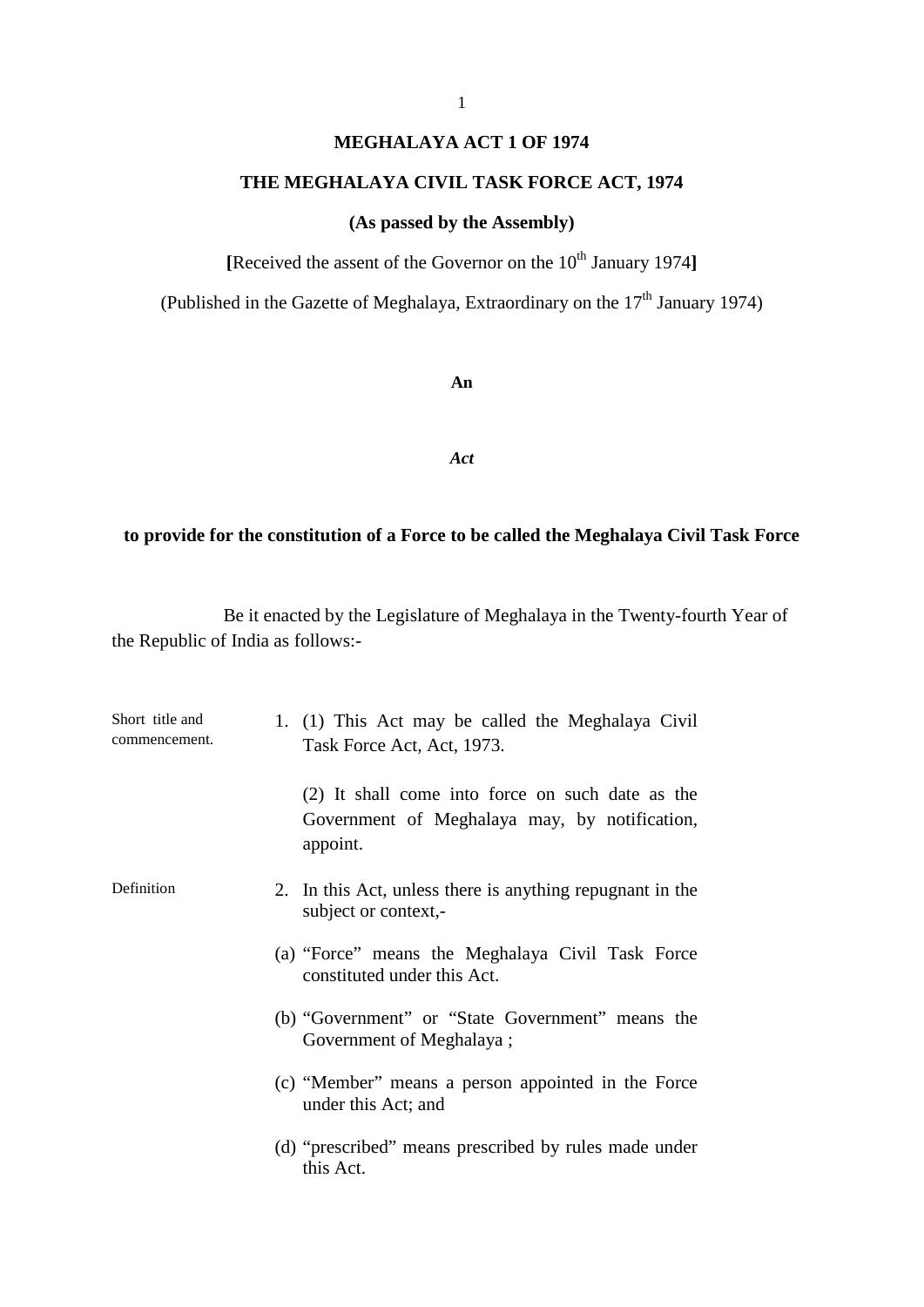<span id="page-3-0"></span>

| Constitution of the<br>Meghalaya Civil<br>Task Force, etc. | 3. (1) The State Government may raise and maintain a<br>force to be called the Meghalaya Civil Task Force,<br>which shall consist of such number of members as<br>the State Government may direct from time to time.                                                                                                |
|------------------------------------------------------------|---------------------------------------------------------------------------------------------------------------------------------------------------------------------------------------------------------------------------------------------------------------------------------------------------------------------|
|                                                            | (2) The Force shall, for the purpose of this Act, be<br>deemed to be a single force, and the members<br>thereof shall be appointed in the manner as may be<br>prescribed.                                                                                                                                           |
| Enrolment, etc.                                            | 4. (1) Any adult person may offer himself for<br>enrolment as member of the Force and may if he<br>satisfies the prescribed conditions, be enrolled in the<br>prescribed manner by the prescribed authority for<br>such period and subject to such conditions as may<br>be prescribed.                              |
|                                                            | (2) There shall be paid to each member of the Force<br>such monthly salary, remuneration or honorarium as<br>may be prescribed.                                                                                                                                                                                     |
| General<br>Superintendence.                                | 5. The general superintendence of the Force<br>throughout Meghalaya shall vest in and shall be<br>exercised by the Government through such officer<br>or authority as may be prescribed.                                                                                                                            |
| Duties and<br>functions of the<br>Force.                   | 6. The following shall be the duties and functions of<br>the Force, namely:-                                                                                                                                                                                                                                        |
|                                                            | (a) to do any work, manual or otherwise,<br>connected with construction, maintenance<br>and protection of road, bridge, building,<br>canal, embankment, land reclamation or any<br>other development work;                                                                                                          |
|                                                            | (b) to do social work as may be entrusted by the<br>prescribed authority;                                                                                                                                                                                                                                           |
|                                                            | (c) to perform such other works and duties and<br>discharge such obligations as the State<br>Government may, from time to time, by<br>general or special order, direct in this behalf.                                                                                                                              |
| Discharge                                                  | 7. (1) Every member of the Force shall be entitled to<br>receive his discharge from the Force on the<br>expiration of the period for which he was appointed,<br>but any such member may, before he becomes so<br>entitled, be discharged by such authority and subject<br>to such conditions, as may be prescribed. |
|                                                            | (2) The prescribed authority may subject to such<br>conditions as may be prescribed, dismiss any<br>member from the Force.                                                                                                                                                                                          |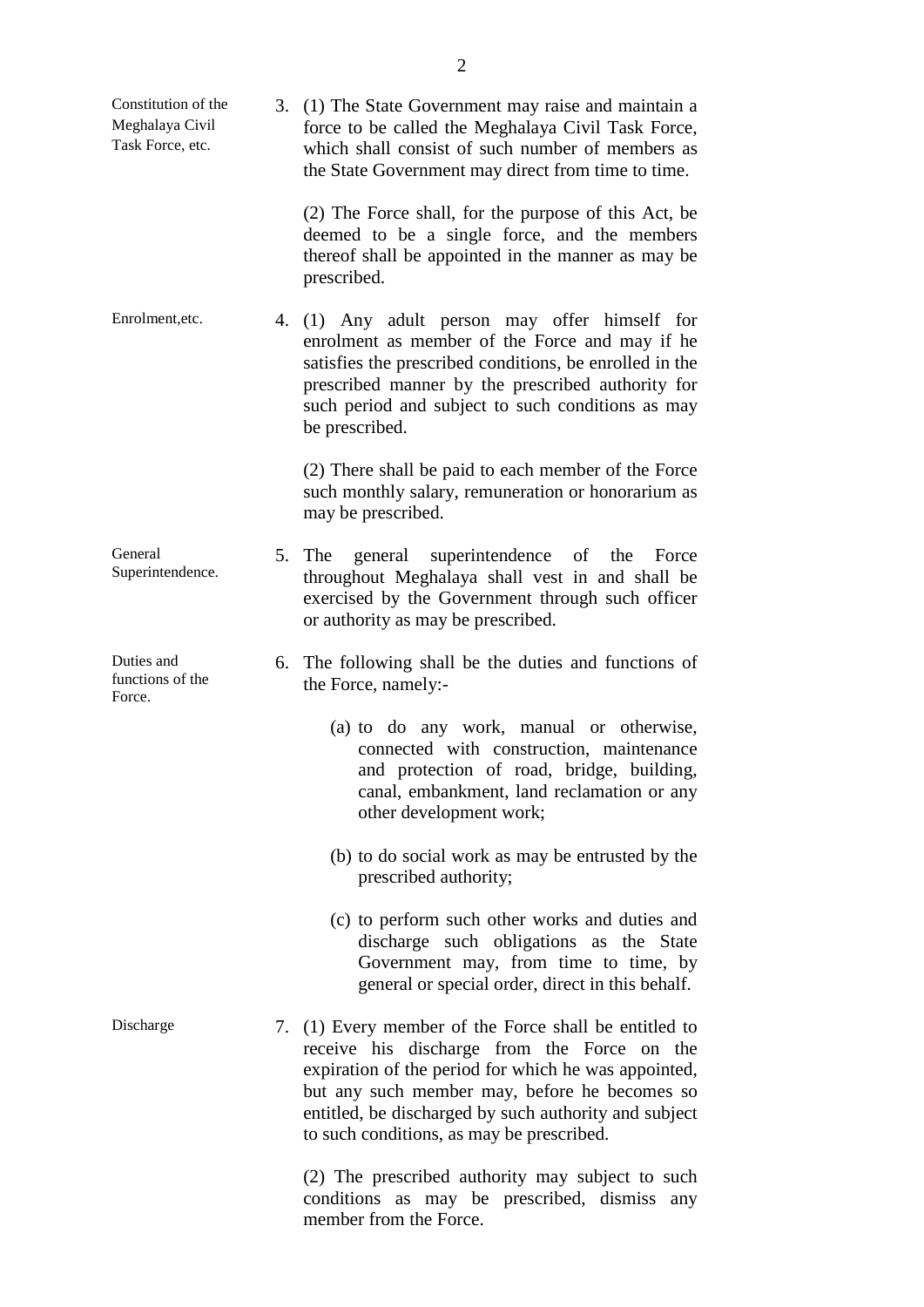of Members. be the duty of every member of the Force promptly to obey and execute all orders issued to him by the Duty and training 8. (1) Subject to any rules made in this behalf it shall superior officer or the prescribed authority.

> members of the Force may be required to undergo (2) Subject to any rules made in this behalf, the such training as may be prescribed.

- Bar to prosecution 9. No prosecution shall be instituted against any Government or any officer empowered by the member of the Force in respect of anything done or purported to be done by him in the discharge of his duties, except with the previous sanction of the Government in this behalf.
- by a superior officer or prescribed authority , or fifty, or with both. Penalty 10. (1) Every member of the Force who is guilty of any violation of duty or wilful breach or neglect of any provision of this Actor any rule or lawful order made withdrawal from the duty of his office without permission or who being required to undergo training without sufficient cause neglects or refuses to obey the requirements for training, shall be punishable with imprisonment of either description for a fine which may extend to three months , or with fine which may extend to rupees two hundred and

(2) The offence punishable under sub-section (1) shall be cognizable.

- Suits, etc., against 11. No suit, prosecution or legal proceeding shall lie members acting in against any members of the Force for anything done members acting in against any members of the Force for anything done good faith. in good faith under this Act.
- Power to make 12. (1) The Government may make rules for carrying out rules. the purposes of this Act.

 generality of the foregoing, powers, such rules may (2) In particular , and without prejudice to the provide for or regulate all or any of the following matters, namely:

- (a) all matters which are required by this Act to be prescribed;
- (b) the organisation, appointment, conditions of service, functions, discipline, equipments, or uniform of the Force and the manner in which they may be called out for service or required to undergo training ; and
- (c) any other matter.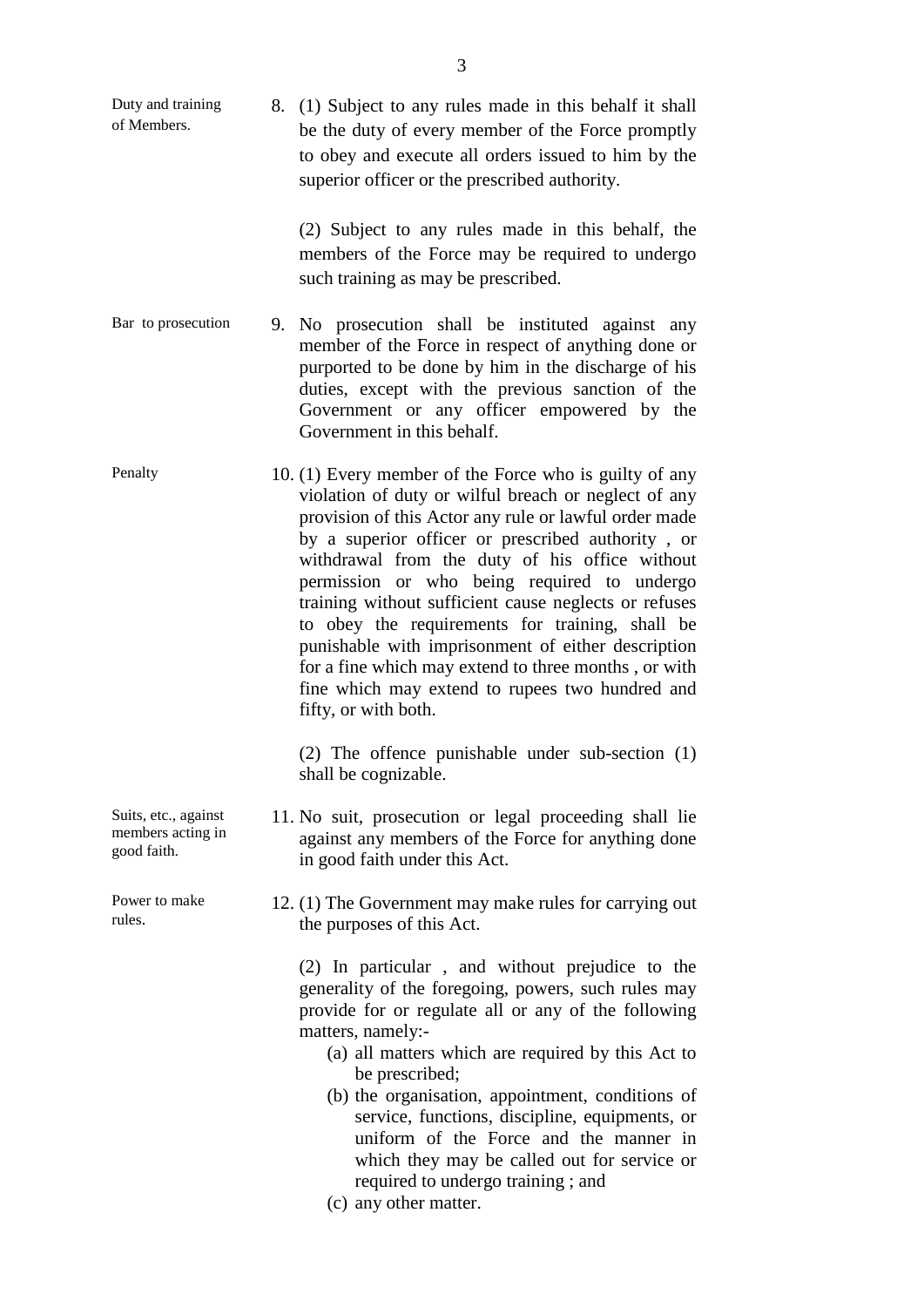### **MEGHALAYA ACT 2 OF 1974**

# **THE MOTOR VEHICLES (MEGHALAYA AMENDMENT) ACT, 1974**

# **(As passed by the Assembly)**

**[**Received the assent of the President on the 27th February1974**]** 

(Published in the Gazette of Meghalaya, Extraordinary on the  $12<sup>th</sup>$  March 1974)

**An** 

*Act* 

# **to amend the Motor Vehicles Act, 1989 (Central Act 4 of 1939) in its application to the State of Meghalaya.**

 the Republic of India as follows: Be it enacted by the Legislature of Meghalaya in the Twenty-fourth Year of

| Short title<br>and<br>commencement.                        | 1. (1) This Act may be called Motor Vehicles<br>(Meghalaya Amendment) Act, 1973.<br>(2) It shall come into force at once.                                                                                                                                                                              |  |
|------------------------------------------------------------|--------------------------------------------------------------------------------------------------------------------------------------------------------------------------------------------------------------------------------------------------------------------------------------------------------|--|
| Amendment of<br>section 64 of<br>Central Act 4 of<br>1939. | 2. In section 64 of the Motor Vehicles Act, 1939 for<br>sub-section (2), the following sub-section shall be<br>substituted, namely:-                                                                                                                                                                   |  |
|                                                            | "(2) The State Government shall constitute for the<br>State, a State Transport Appellate Tribunal which<br>shall consist of a whole-time or part-time judicial<br>officer not below the rank of a District Judge or any<br>other officer who has judicial experience for not less<br>than five years.' |  |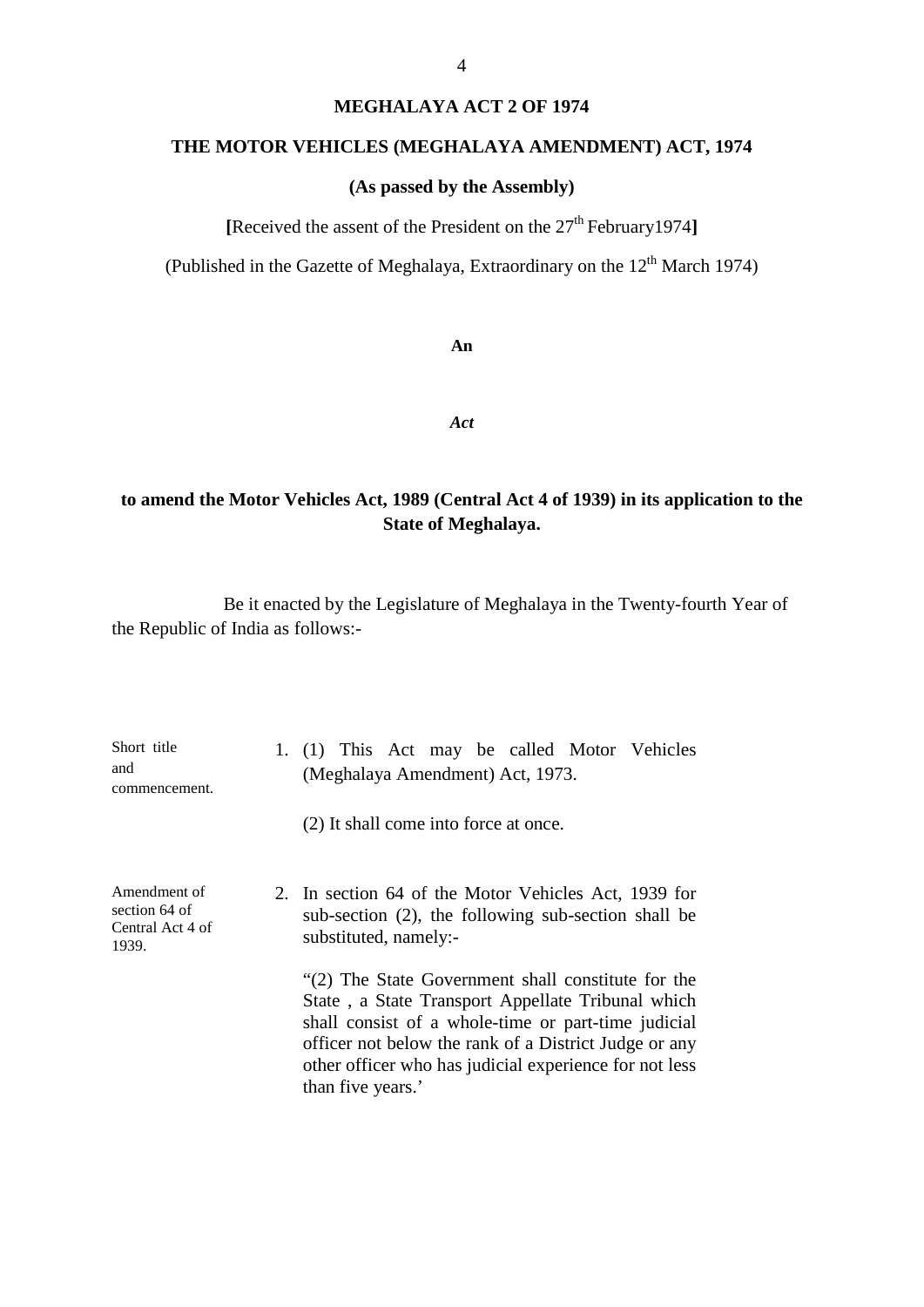### **MEGHALAYA ACT 3 OF 1974**

# **THE MEGHALAYA APPROPRIATION (VOTE ON ACCOUNT) ACT, 1974**

# **(As passed by the Assembly)**

**[**Received the assent of the President on the 28th March 1974**]** 

(Published in the Gazette of Meghalaya, Extraordinary on the  $28<sup>th</sup>$  March 1974)

### **An**

### *Act*

# **to provide for the withdrawal of certain sums from and out of the Consolidated Fund of Meghalaya for the services of a part of the financial year, 1974-75.**

 the Republic of India as follows: Be it enacted by the Legislature of Meghalaya in the Twenty-fourth Year of

| Short title<br>and<br>commencement.                                                                                                      | 1. (1) This Act may be called Meghalaya<br>Appropriation (Vote on Account) Act, 1973.                                                                                                                                                                                                                                                                                                                                                                                                                              |
|------------------------------------------------------------------------------------------------------------------------------------------|--------------------------------------------------------------------------------------------------------------------------------------------------------------------------------------------------------------------------------------------------------------------------------------------------------------------------------------------------------------------------------------------------------------------------------------------------------------------------------------------------------------------|
|                                                                                                                                          | (2) It shall come into force on the first day of April<br>1974.                                                                                                                                                                                                                                                                                                                                                                                                                                                    |
| Withdrawal of<br>Rs.8,89,05,600<br>from and out of the<br><b>Consolidated Fund</b><br>of Meghalaya for<br>the financial year<br>1974-75. | 2. From and out of the Consolidated Fund of<br>Meghalaya there may be withdrawn sums not<br>exceeding those specified in column (3) of the<br>Schedule amounting in the aggregate to the sum of<br>eight crores, eighty-nine lakhs, five thousand and<br>six hundred rupees towards defraying the several<br>charges which will come in course of payment<br>during the period of three months beginning on the<br>first day of April, 1974 in respect of the services<br>specified in column (2) of the Schedule. |
| Appropriation.                                                                                                                           | 3. The sums authorised to be withdrawn from an out of<br>the Consolidated Fund of Meghalaya by this Act<br>shall be appropriated for the services and purposes<br>expressed in the Schedule in relation to the financial<br>year 1974-75.                                                                                                                                                                                                                                                                          |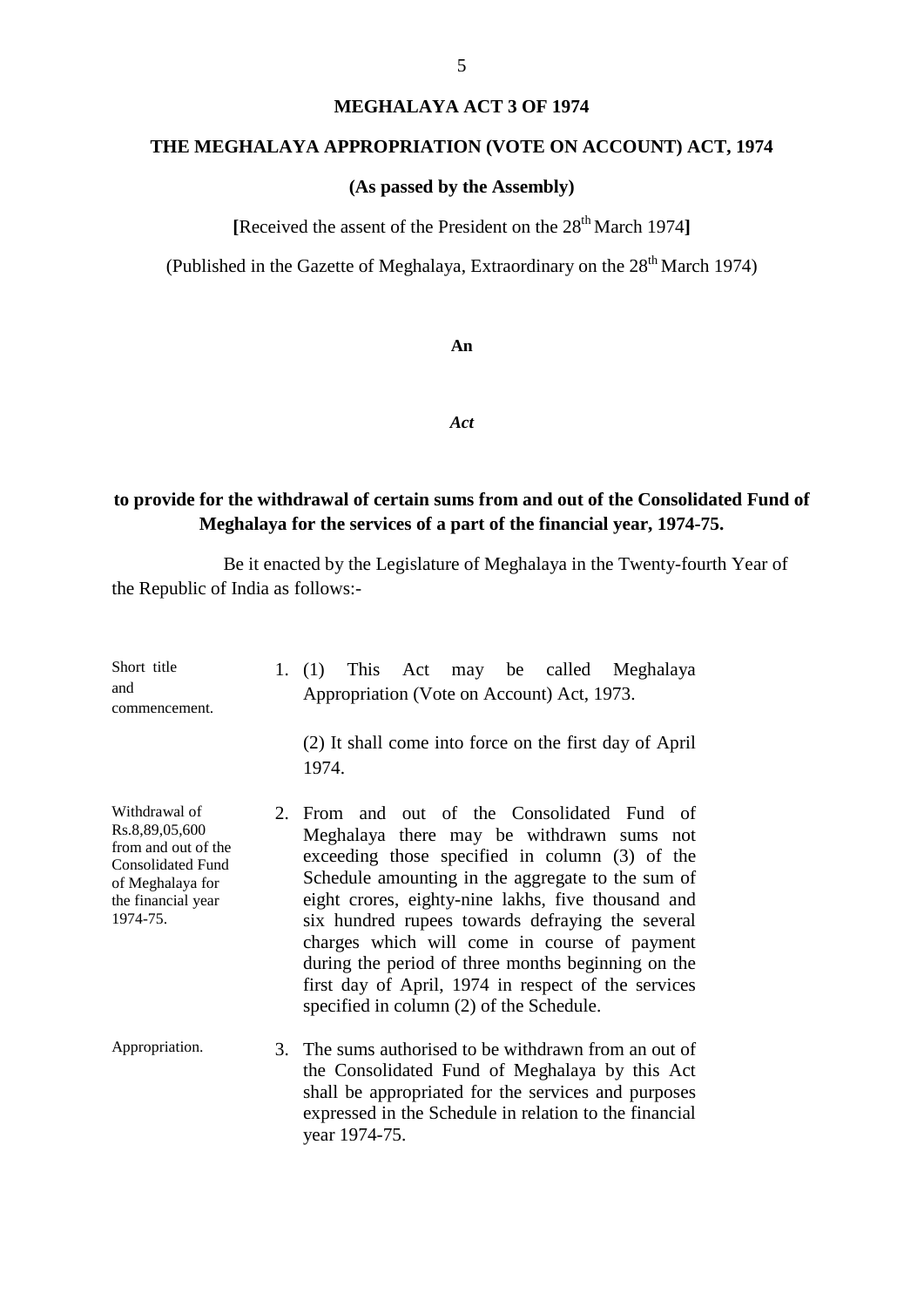# **SCHEDULE**

# **(***See* **Sections 2 and 3)**

| Grant          | <b>Services and purposes</b>      | sums not exceeding       |                                |              |  |
|----------------|-----------------------------------|--------------------------|--------------------------------|--------------|--|
| No.            | (Major Heads)                     | Voted by<br>the Assembly | Charged on the<br>consolidated | <b>Total</b> |  |
|                |                                   | Rs.                      | Rs.                            | Rs.          |  |
| $\mathbf{1}$   | 211-Parliament/State/Union        | 3,46,600                 | 18,800                         | 3,65,400     |  |
|                | Territory Legislatures - B.-State |                          |                                |              |  |
|                | Legislature.                      |                          |                                |              |  |
| $\overline{2}$ | $212 - Government$<br>            | 2,500                    | 1,46,500                       | 1,49,000     |  |
| 3              | 213-Council of Ministers          | 1,17,100                 | $\cdots$                       | 1,17,100     |  |
| $\overline{4}$ | 214-Administration of Justice     | 1,60,600                 | 91,500                         | 2,52,100     |  |
| 5              | 215-Elections                     | 1,17,400                 |                                | 1,17,400     |  |
| 6              | 229-Land Revenue<br><br>          | 2,32,100                 | $\cdots$                       | 2,32,100     |  |
| $\tau$         | 230-Stamps and Registration       | 12,900                   | $\cdots$                       | 12,900       |  |
| 8              | 239-State Excise                  | 85,000                   | $\cdots$                       | 85,000       |  |
| 9              | 240-Sales-tax and 245-I-Other     | 1,16,900                 | $\cdots$                       | 1,16,900     |  |
|                | Taxes and Duties on               |                          |                                |              |  |
|                | Commodities and Services.         |                          |                                |              |  |
| 10             | 241-Tax on Vehicles               | 1,34,800                 | $\cdots$                       | 1,34,800     |  |
| 11             | 245- Other Taxes and Duties on    | 20,400                   |                                | 20,400       |  |
|                | Commodities and Services -II -    |                          |                                |              |  |
|                | Inspectorate of Electricity.      |                          |                                |              |  |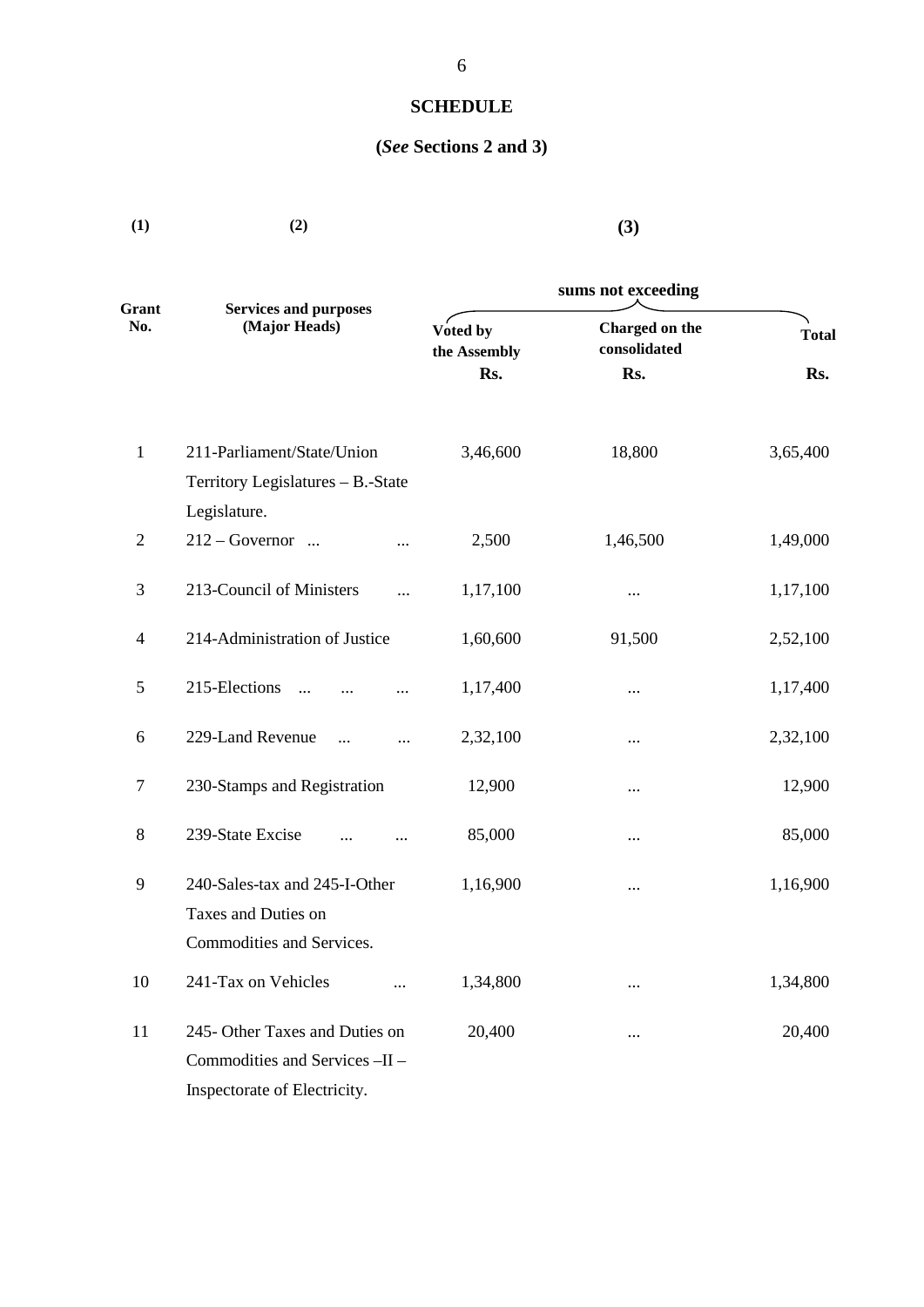| (1)          | (2)                                                                     | (3)                      |                                |              |
|--------------|-------------------------------------------------------------------------|--------------------------|--------------------------------|--------------|
|              |                                                                         | sums not exceeding       |                                |              |
| Grant<br>No. | <b>Services and purposes</b><br>(Major Heads)                           | Voted by<br>the Assembly | Charged on the<br>consolidated | <b>Total</b> |
|              |                                                                         | Rs.                      | Rs.                            | Rs.          |
| 12           | 247-Other Fiscal Services-<br>Promotion of Small Savings.               | 16,500                   | $\cdots$                       | 16,500       |
|              | 248-Appropriation for the<br>reduction or Avoidance of Debt.            | $\cdots$                 | 6,57,00                        | 6,57,00      |
|              | 249-Interest payment.                                                   |                          | 31,07.900                      | 31,07.900    |
|              | 251- Public Service                                                     | $\cdots$                 | 60,900                         | 60,900       |
|              | Commission.                                                             |                          |                                |              |
| 13           | 252-Secretariat General<br>Servises - I- Civil Departments.             | 7,84,700                 | $\cdots$                       | 7,84,700     |
| 14           | 252-Secretariat General Services<br>$-II$ – Public Works<br>Department. | 1,36,500                 | $\cdots$                       | 1,36,500     |
| 15           | 253-District Administration.                                            | 4,55,000                 | $\cdots$                       | 4,55,000     |
| 16           | 254- Treasury and Accounts<br>Administration.                           | 1,62,500                 | $\cdots$                       | 1,62,500     |
| 17           | 225- Police and $260$ – Fire<br>Protection and Control.                 | 53,01,700                | $\cdots$                       | 53,01,700    |
| 18           | 256- Jails<br>$\cdots$<br>$\cdots$                                      | 2,73,900                 | $\cdots$                       | 2,73,900     |
| 19           | 258- Stationery and Printing                                            | 9,00,000                 | $\cdots$                       | 9,00,000     |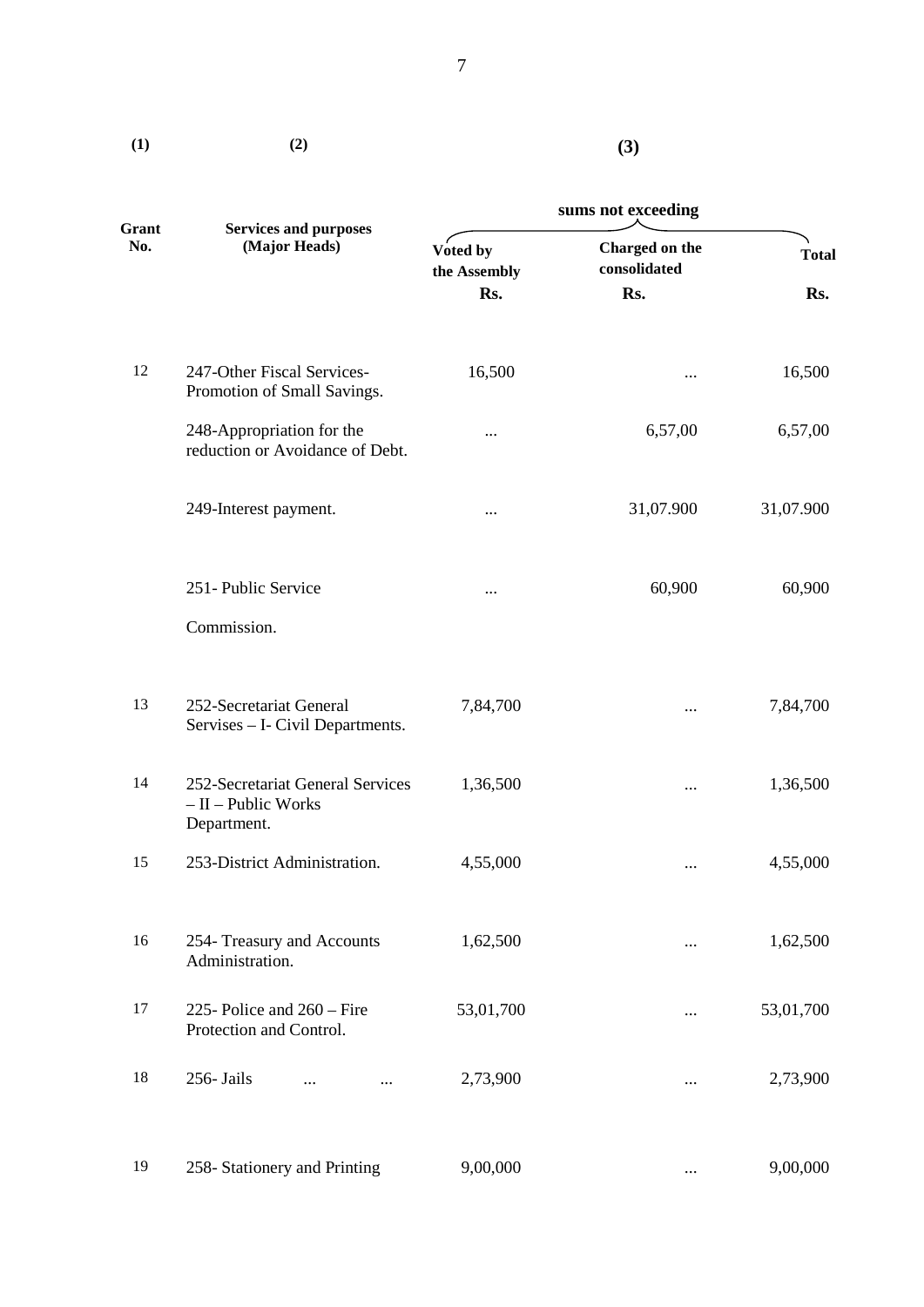$(1)$   $(2)$ 

**(3)**

| Grant<br>No. | <b>Services and purposes</b>                                                                                           | sums not exceeding       |                                |              |
|--------------|------------------------------------------------------------------------------------------------------------------------|--------------------------|--------------------------------|--------------|
|              | (Major Heads)                                                                                                          | Voted by<br>the Assembly | Charged on the<br>consolidated | <b>Total</b> |
|              |                                                                                                                        | Rs.                      | Rs.                            | Rs.          |
| 20           | 259- Public Works                                                                                                      | 44,20,000                | $\cdots$                       | 44,20,000    |
| 21           | 265-Other Administrative<br>Services-I- Civil Defence.                                                                 | 1,90,500                 |                                | 1,90,500     |
| 22           | -Do- II- Motor Garages, etc.                                                                                           | 58,700                   | $\cdots$                       | 58,700       |
| 23           | -Do-III - Gazetteer and<br><b>Statistical Memoirs.</b>                                                                 | 10,300                   |                                | 10,300       |
| 24           | -Do- IV-Census, Vital Statistics,<br>Guest Houses, etc.                                                                | 1,37,600                 |                                | 1,37,600     |
| 25           | -Do-V - Miscellaneous<br>Administrative Services.                                                                      | 18,100                   | $\cdots$                       | 18,100       |
| 26           | 266-Pension and other<br>Retirement Benefits.                                                                          | 2,82,200                 | 500                            | 2,82,700     |
| 27           | 267-Aid Materials and<br>Equipments.                                                                                   | 1,87,500                 | $\cdots$                       | 1,87,500     |
| 28           | 268-Miscellaneous, General<br>Services, Preparation Payments,<br>State Lotteries, Pension for<br>distinguish Services. | 1,67,300                 | $\cdots$                       | 1,67,300     |
| 29           | 276-Secretariat-Social and<br>Community Services - I- Civil<br>Departments.                                            | 97,400                   | $\cdots$                       | 97,400       |
| 30           | -Do- II- Public Health,<br><b>Engineering Secretariat.</b>                                                             | 19,000                   | $\cdots$                       | 19,000       |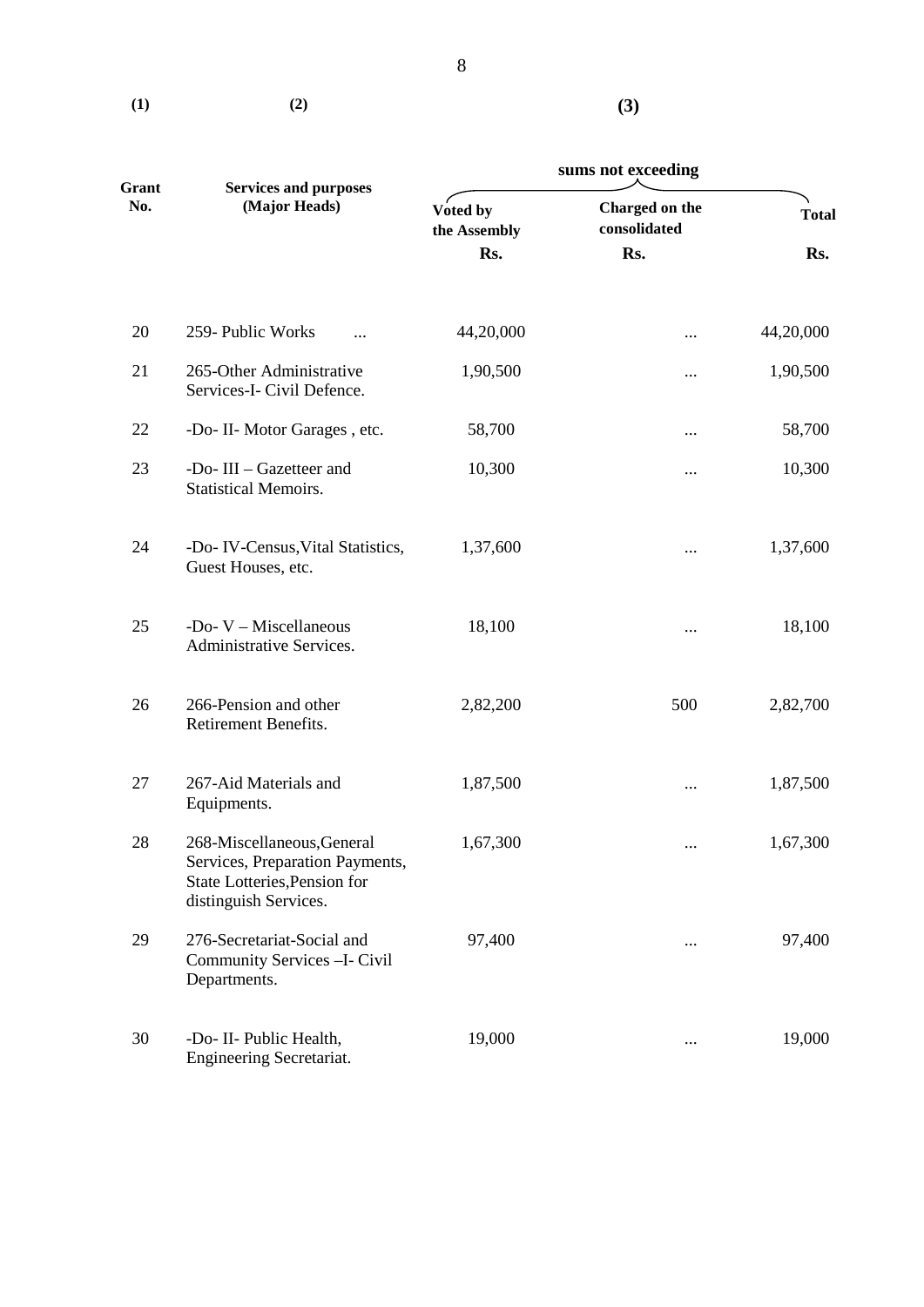$(1)$   $(2)$   $(3)$ 

|              |                                                                                                                                                          | sums not exceeding              |                                       |                     |  |
|--------------|----------------------------------------------------------------------------------------------------------------------------------------------------------|---------------------------------|---------------------------------------|---------------------|--|
| Grant<br>No. | <b>Services and purposes</b><br>(Major Heads)                                                                                                            | Voted by<br>the Assembly<br>Rs. | Charged on the<br>consolidated<br>Rs. | <b>Total</b><br>Rs. |  |
| 31           | 277-Education<br>$\cdots$                                                                                                                                | 88,22,700                       |                                       | 88,22,700           |  |
| 32           | 277-Education, 289,- Medical,<br>etc.                                                                                                                    | 8,04,400                        | $\cdots$                              | 8,04,400            |  |
| 33           | 278-Art and Culture                                                                                                                                      | 1,23,509                        | $\cdots$                              | 1,23,509            |  |
| 34           | 279-Scientific Services and<br>Research.                                                                                                                 | 53,300                          | $\cdots$                              | 53,300              |  |
| 35           | 280-Medical<br>$\cdots$                                                                                                                                  | 21,83,900                       | $\cdots$                              | 21,83,900           |  |
| 36           | 281-Family Planning<br>                                                                                                                                  | 4,74,200                        | $\cdots$                              | 4,74,200            |  |
| 37           | 282-Public Health, Sanitation<br>and Water Supply-A-Public<br>Health and Sanitation.                                                                     | 10,61,100                       |                                       | 10,61,100           |  |
| 38           | 282-Public Health, Sanitation<br>Water Supply $-$ B- Sewages and<br>Supply<br>Water<br>and<br>$283,-$<br>Housing-C.-Government<br>Residential Buildings. | 18,02,700                       | $\cdots$                              | 18,02,700           |  |
| 39           | 282-Housing - I- A.-General<br>and B.-Housing Schemes.                                                                                                   | 1,89,900                        | $\cdots$                              | 1,89,900            |  |
| 40           | 283-Housing<br>$-I$ I-<br>$C_{\cdot}$<br>Residental<br>Government<br>Buildings.                                                                          | 2,05,600                        | $\cdots$                              | 2,05,600            |  |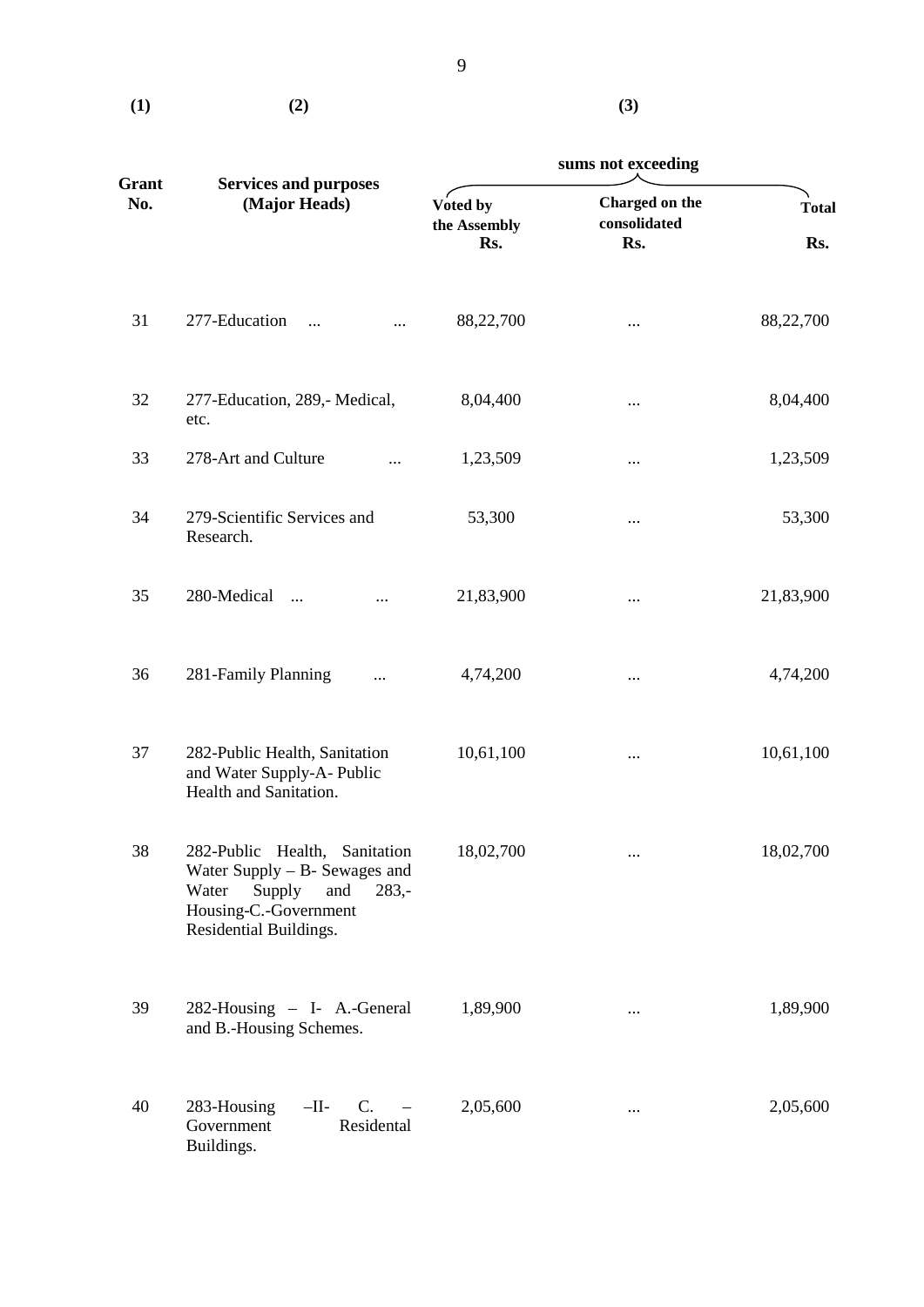|     |     | 1V |
|-----|-----|----|
| (1) | (2) |    |
|     |     |    |

|              |                                                                                                        | sums not exceeding              |                                       |                     |  |
|--------------|--------------------------------------------------------------------------------------------------------|---------------------------------|---------------------------------------|---------------------|--|
| Grant<br>No. | <b>Services and purposes</b><br>(Major Heads)                                                          | Voted by<br>the Assembly<br>Rs. | Charged on the<br>consolidated<br>Rs. | <b>Total</b><br>Rs. |  |
| 41           | 284-Urban Development-I-<br>Municipal Administration.                                                  | 52,500                          | $\cdots$                              | 52,500              |  |
| 42           | 248-Urban Development-A-<br>General - II- Town and Regional<br>Planning.                               | 2,61,200                        | $\cdots$                              | 2,61,200            |  |
| 43           | 285-Information and Publicity                                                                          | 1,93,900                        | $\cdots$                              | 1,93,900            |  |
| 44           | 287-Labour and Employment -<br>I-A-Labour.                                                             | 8,77,800                        | $\cdots$                              | 8,77,800            |  |
| 45           | 287-Labour and Employment -<br>II--A-Labour-Inspectorate of<br>Factories and Steam Boilers.            | 17,800                          | $\cdots$                              | 17,800              |  |
| 46           | 287-Labour and Employment -<br>III-B- Employment and<br>Training.                                      | 1,88,100                        | $\cdots$                              | 1,88,100            |  |
| 47           | 288-Social Security and Welfare<br>- A-I-Civil Supplies.                                               | 4,64,000                        | $\cdots$                              | 4,64,000            |  |
| 48           | 288-B-II-Relief and<br>Rehabilitation of Displaced<br>Persons.                                         | 3,03,300                        | $\cdots$                              | 3,03,300            |  |
| 49           | 288- C-III- Welfare of<br>Scheduled Castes, Tribes and<br>other Backward Classes-D-<br>Social Welfare. | 15,33,400                       | $\cdots$                              | 15,33,400           |  |

**(3)**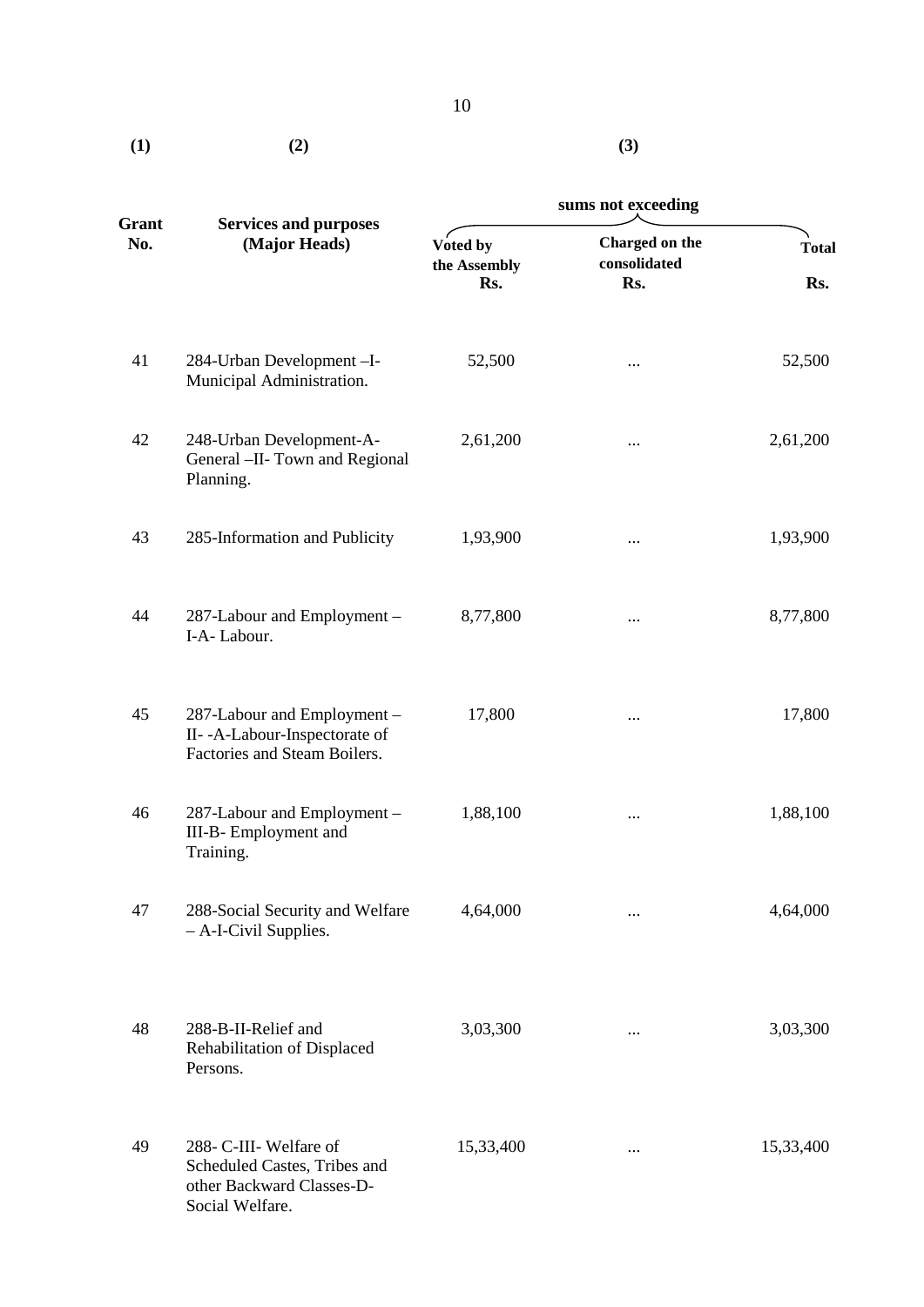$(1)$   $(2)$ 

| ٦<br>٠            |  |
|-------------------|--|
| v<br>×<br>۰,<br>× |  |

|              |                                                                                           |                          | sums not exceeding                                                                                                                                                        |              |  |
|--------------|-------------------------------------------------------------------------------------------|--------------------------|---------------------------------------------------------------------------------------------------------------------------------------------------------------------------|--------------|--|
| Grant<br>No. | <b>Services and purposes</b><br>(Major Heads)                                             | Voted by<br>the Assembly | Charged on the<br>consolidated                                                                                                                                            | <b>Total</b> |  |
|              |                                                                                           | Rs.                      | Rs.<br>20,100<br>$\cdots$<br><br>$\cdots$<br>1,25,000<br>$\cdots$<br><br>$\cdots$<br>1,45,000<br>$\cdots$<br>2,61,600<br><br>7,51,600<br>$\cdots$<br>2,57,100<br>$\cdots$ | Rs.          |  |
| 50           | 288-IV-Soldiers', Sailors' and<br>Airmens's Board.                                        |                          |                                                                                                                                                                           | 20,100       |  |
| 51           | Do-E-Other Social Security and<br>Welfare Programmes -V- other<br>Programmes.             |                          |                                                                                                                                                                           |              |  |
| 52           | 289.-Relief on account of<br><b>Natural Calamities</b>                                    |                          |                                                                                                                                                                           | 1,25,000     |  |
| 53           | 295.-Other Social and<br>Community Services.                                              |                          |                                                                                                                                                                           |              |  |
| 54           | 296-Secretariat-Economic<br>Services - I- Civil Departments.                              |                          |                                                                                                                                                                           | 1,45,000     |  |
| 55           | 296.- Secretariat - Economics<br>Services - II- Planning Board,<br>etc.                   |                          |                                                                                                                                                                           | 2,61,600     |  |
| 56           | 298-Cooperation<br>$\cdots$<br>$\cdots$                                                   |                          |                                                                                                                                                                           | 7,51,600     |  |
| 57           | 304-Other General Economic<br>Services - I- Economic Advice<br>and Statistics.            |                          |                                                                                                                                                                           | 2,57,100     |  |
| 58           | 304.- Other General Economic<br>$S$ ervices – II – Regulation of<br>Weights and Measures. | 80,300                   |                                                                                                                                                                           | 80,300       |  |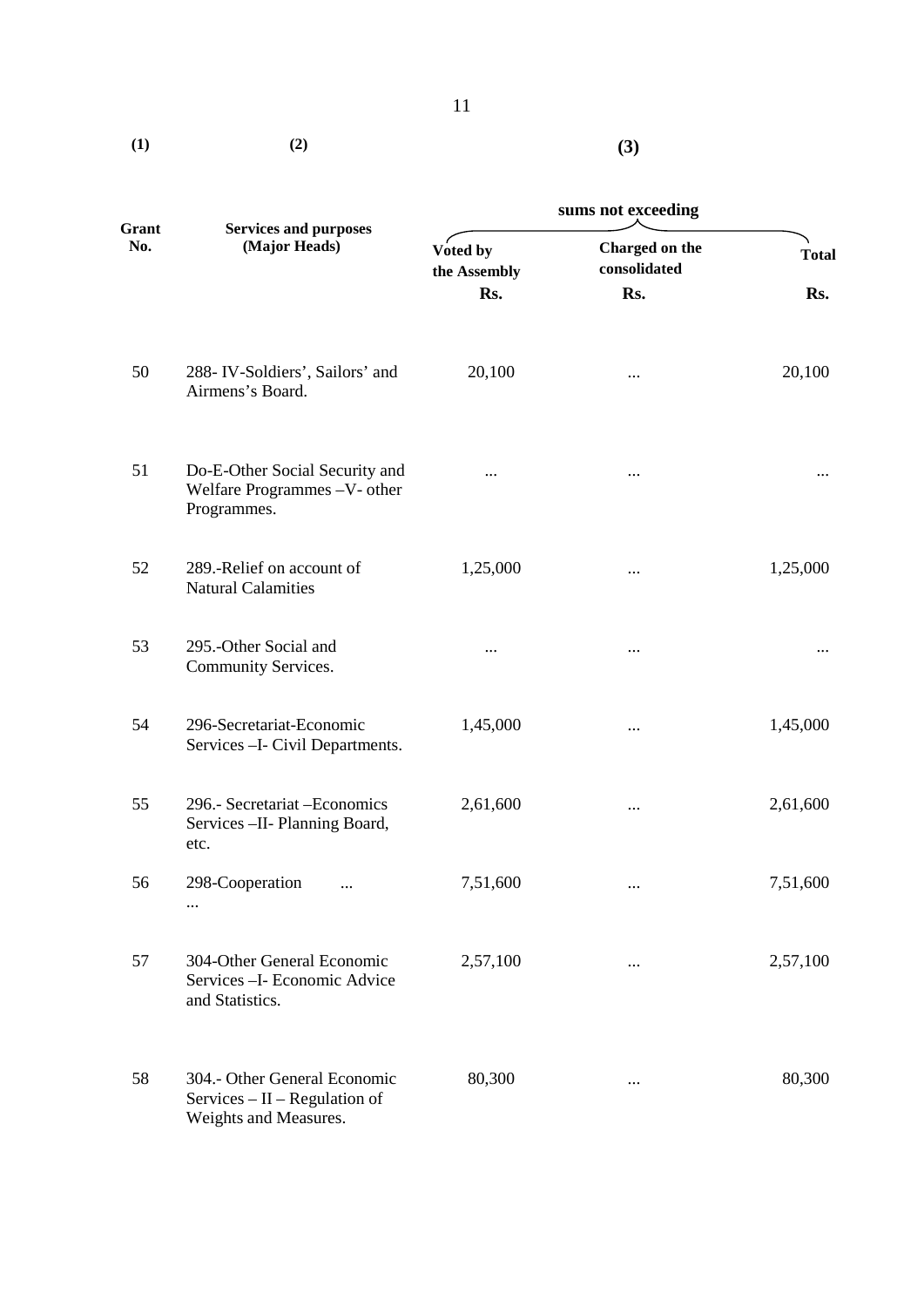| (1) | (2) | (3) |
|-----|-----|-----|

|              | sums not exceeding                                                                                                                        |                          |                                |              |
|--------------|-------------------------------------------------------------------------------------------------------------------------------------------|--------------------------|--------------------------------|--------------|
| Grant<br>No. | <b>Services and purposes</b><br>(Major Heads)                                                                                             | Voted by<br>the Assembly | Charged on the<br>consolidated | <b>Total</b> |
|              |                                                                                                                                           | Rs.                      | Rs.                            | Rs.          |
| 59           | 305-Agriculture/306-Minor<br>Irrigation/295-Other Social and<br>Economic Services/283-<br>Housing -C- Government<br>Residential Building. | 45,79,900                |                                | 45,79,900    |
| 60           | 306-Minor Irrigation - II- Works<br>under Embankment and<br>Drainage Wing, Public Works<br>Department.                                    |                          | $\cdots$                       |              |
| 61           | 307- Soil and Water<br>Conservation and 285 Housing -<br>C- Government Residential<br>Buildings.                                          | 28,98,000                | $\cdots$                       | 28,98,000    |
| 62           | 308- Area Development                                                                                                                     | 18,75,000                | $\cdots$                       | 18,75,000    |
| 63           | 310-Animal Husbandary and -<br>283- Housing – C- Government<br>Residential Building.                                                      | 20,75,500                |                                | 20,75,500    |
| 64           | 311-Dairy Development and<br>283-Housing -C- Government<br>Residential Buildings.                                                         | 6,71,700                 | $\cdots$                       | 6,71,700     |
| 65           | 312-Fisheries                                                                                                                             | 2,85,000                 |                                | 2,85,000     |
| 66           | $313$ – Forests<br>                                                                                                                       | 12,43,000                | $\cdots$                       | 12,43,000    |
| 67           | 314- Community Development<br>and $283 -$ Housing $-$ C-<br><b>Government Residential</b><br>Buildings.                                   | 26,35,600                |                                | 26,35,600    |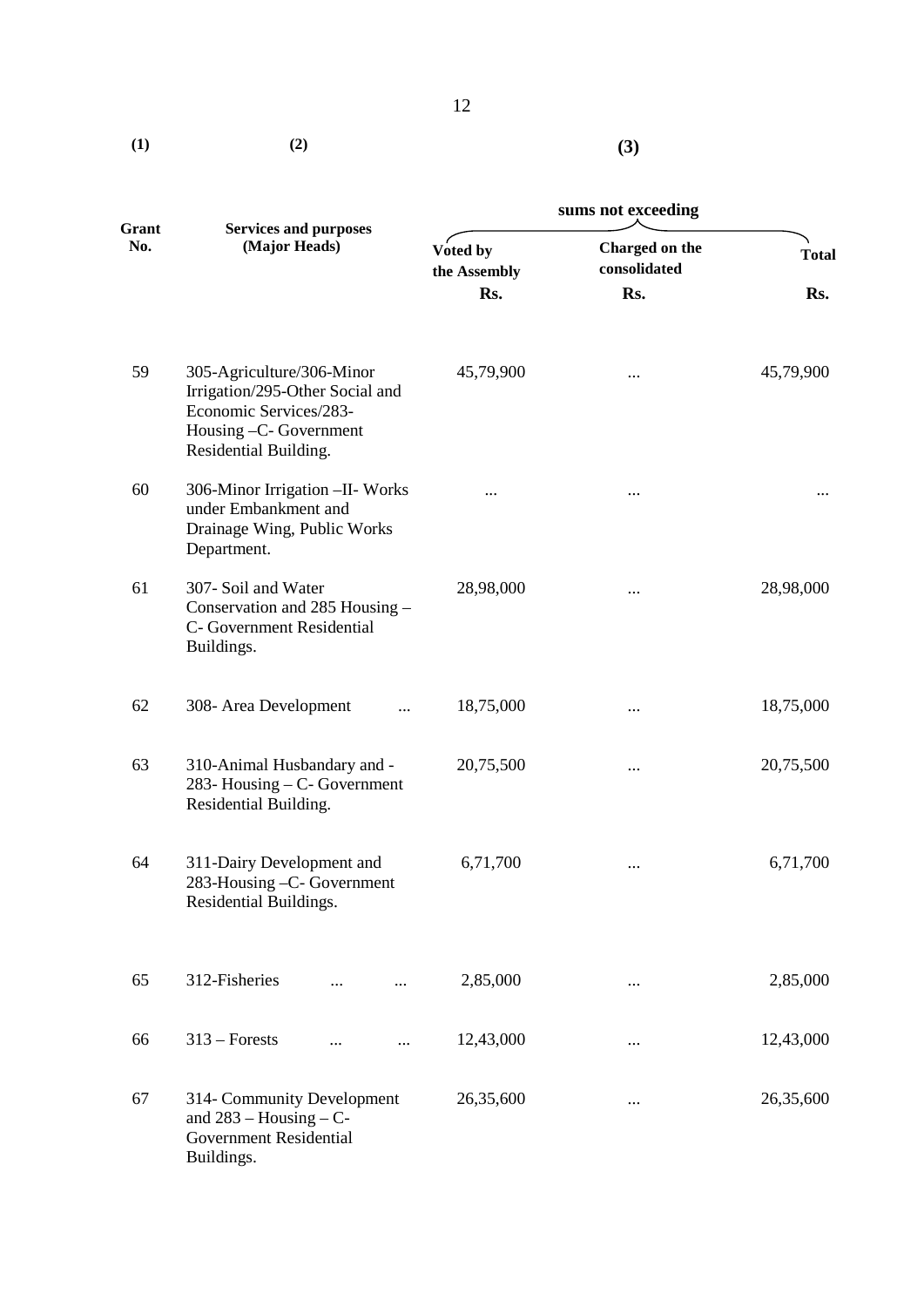|  | ٦<br>۰.<br>× |
|--|--------------|
|  |              |

| (1)          | (2)                                                                                                                                  |                                 | (3)                                   |                     |
|--------------|--------------------------------------------------------------------------------------------------------------------------------------|---------------------------------|---------------------------------------|---------------------|
|              |                                                                                                                                      |                                 | sums not exceeding                    |                     |
| Grant<br>No. | <b>Services and purposes</b><br>(Major Heads)                                                                                        | Voted by<br>the Assembly<br>Rs. | Charged on the<br>consolidated<br>Rs. | <b>Total</b><br>Rs. |
| 68           | 314-Community Development -<br>II- C-Rural Works Programme.                                                                          | 3,25,000                        | $\cdots$                              | 3,25,000            |
| 69           | 320-Industries<br>$\cdots$                                                                                                           | 3,22,000                        | $\cdots$                              | 3,22,000            |
| 70           | 321 – Village and Small<br>Industries -I-Handloom and<br>Sericulture and 283 - Housing -<br>C - Government Residential<br>Buildings. | 7,17,500                        | $\cdots$                              | 7,17,500            |
| 71           | 321-Village and Small<br>$Industries - II - Small$<br>Industries.                                                                    | 7,65,500                        |                                       | 7,65,500            |
| 72           | 328- Mines and Minerals -B-<br>Regulation and Development of<br>Mines.                                                               | 3,52,500                        | $\cdots$                              | 3,52,500            |
| 73           | 331- Water and Power<br>Development Services-B- Power<br>Development.                                                                |                                 |                                       |                     |
| 74           | 333- Irrigation, Navigation,<br>Drainage and Flood Control<br>Projects.                                                              | 74,300                          | $\cdots$                              | 74,300              |
| 75           | 337- Roads and Bridges                                                                                                               | 60,65,900                       | $\cdots$                              | 60,65,900           |
| 76           | 338-Roads and Water Transport<br>Services                                                                                            | 20,40,300                       | $\cdots$                              | 20,40,300           |

77 339- Tourism ... ... 2,41,200 ... 2,41,200 ... 2,41,200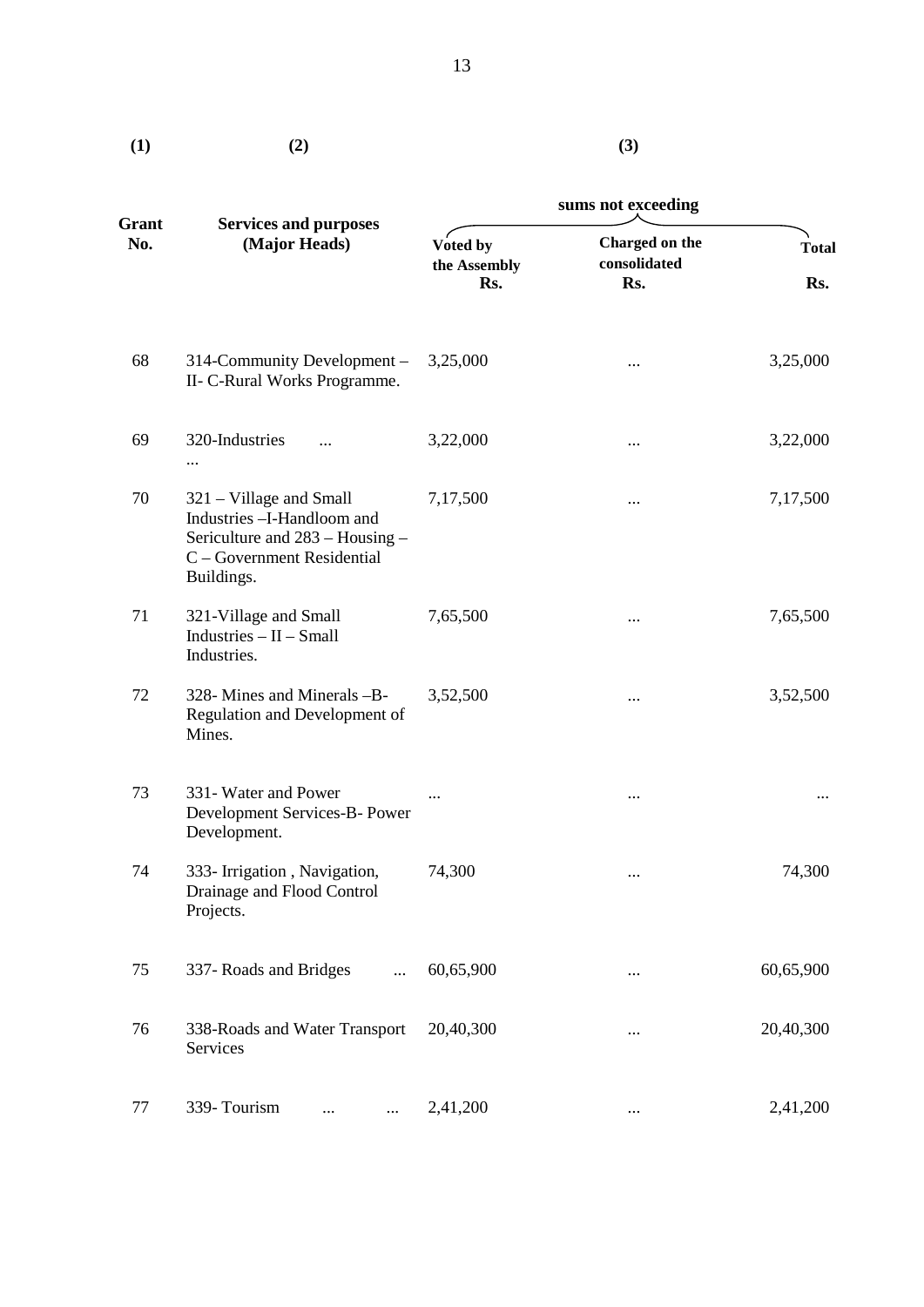| (1)          | (2)                                                                                                                                |                                 | (3)                                   |                     |
|--------------|------------------------------------------------------------------------------------------------------------------------------------|---------------------------------|---------------------------------------|---------------------|
|              |                                                                                                                                    | sums not exceeding              |                                       |                     |
| Grant<br>No. | <b>Services and purposes</b><br>(Major Heads)                                                                                      | Voted by<br>the Assembly<br>Rs. | Charged on the<br>consolidated<br>Rs. | <b>Total</b><br>Rs. |
| 78           | 363-Compensation and<br><b>Assignments to Local Bodies</b><br>and Panchayati Raj Institutions.                                     | $\cdots$                        |                                       | $\cdots$            |
| 79           | 459-Capital Outlay on Public<br>works                                                                                              | 17,16,400                       | $\cdots$                              | 17,16,400           |
| 80           | 483-Capital Outlay on Public<br>Health, Sanitation and Water<br>Supply.                                                            | 25,47,500                       |                                       | 25,47,500           |
| 81           | 483-Capital Outlay on Housing.                                                                                                     | 33,72,000                       | $\cdots$                              | 33,72,000           |
| 82           | 484-Capital Outlay on Urban<br>Development.                                                                                        |                                 | $\cdots$                              |                     |
| 83           | 488-Capital Outlay on Social<br>Security and Welfare - E- Other<br>Social Security and Welfare<br>Programmes - I.- Civil Supplies. | 1,75,400                        | $\cdots$                              | 1,75,400            |
| 84           | 498-Capital Outlay on Co-<br>operation.                                                                                            | 4,45,000                        |                                       | 4,45,000            |
| 85           | 500-Investment in General and<br>Trading Institutions.                                                                             |                                 | $\cdots$                              |                     |
| 86           | 506-Capital Outlay on Minor<br>Irrigation, Soil Conservation and<br>Area Development.                                              | 1,00,000                        | $\cdots$                              | 1,00,000            |
| 87           | 513-Capital Outlay on Forests.                                                                                                     | 7,50,000                        |                                       | 7,50,000            |
| 88           | Capital Outlay on Research and<br>Development.                                                                                     | 5,02,500                        | $\cdots$                              | 5,02,500            |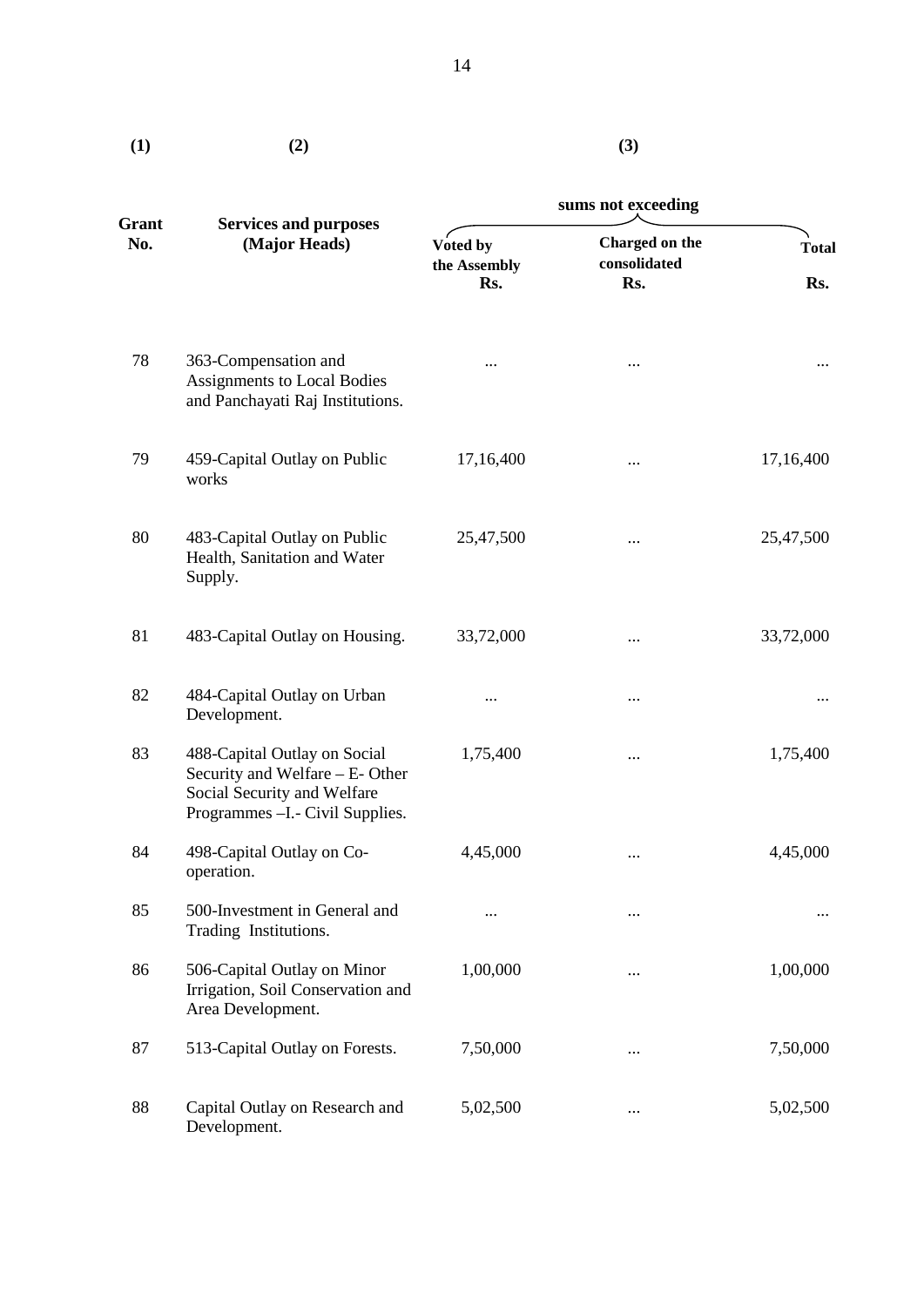| (1) | (2) |
|-----|-----|
|     |     |

**(3)** 

|              |                                                                                         | sums not exceeding              |                                       |                     |  |
|--------------|-----------------------------------------------------------------------------------------|---------------------------------|---------------------------------------|---------------------|--|
| Grant<br>No. | <b>Services and purposes</b><br>(Major Heads)                                           | Voted by<br>the Assembly<br>Rs. | Charged on the<br>consolidated<br>Rs. | <b>Total</b><br>Rs. |  |
| 89           | 521-Capital Outlay on village<br>and Small Industries.                                  | 1,07,500                        | $\cdots$                              | 1,07,500            |  |
| 90           | 522-Capital Outlay on<br>Machinery and Engineering<br>Industries.                       | 75,000                          | $\cdots$                              | 75,000              |  |
| 91           | 526-Capital Outlay on<br>Consumer Industries.                                           | 7,50,000                        | $\cdots$                              | 7,50,000            |  |
| 92           | 528-Capital, outlay on Mining<br>and Metallurgical Industries.                          | 50,000                          |                                       | 50,000              |  |
| 93           | 533-Capital Outlay on Irrigation<br>Navigation, Drainage and Flood<br>Control Projects. | 2,75,800                        |                                       | 2,75,800            |  |
| 94           | 537-Capital Outlay on Roads<br>and Bridges.                                             | 78,04,700                       | $\cdots$                              | 78,04,700           |  |
| 95           | 538-Capital Outlay on Roads<br>and Water Transport Services.                            | 3,00,000                        |                                       | 3,00,000            |  |
| 96           | 544-Capital Outlay on other<br><b>Transport and Communication</b><br>Services.          |                                 |                                       |                     |  |
|              | 603-Internal Debt of the State<br>Government.                                           |                                 | 25,24,000                             | 25,24,000           |  |
|              | 604-Loans and Advances from<br>the Central Government.                                  |                                 | 5,51,700                              | 5,51,700            |  |
| 97           | 677-Loans for Education, Arts<br>and Culture.                                           | 5,000                           |                                       | 5,000               |  |
| 98           | 682-Loans for Public Health<br>Sanitation and Water Supply.                             |                                 |                                       |                     |  |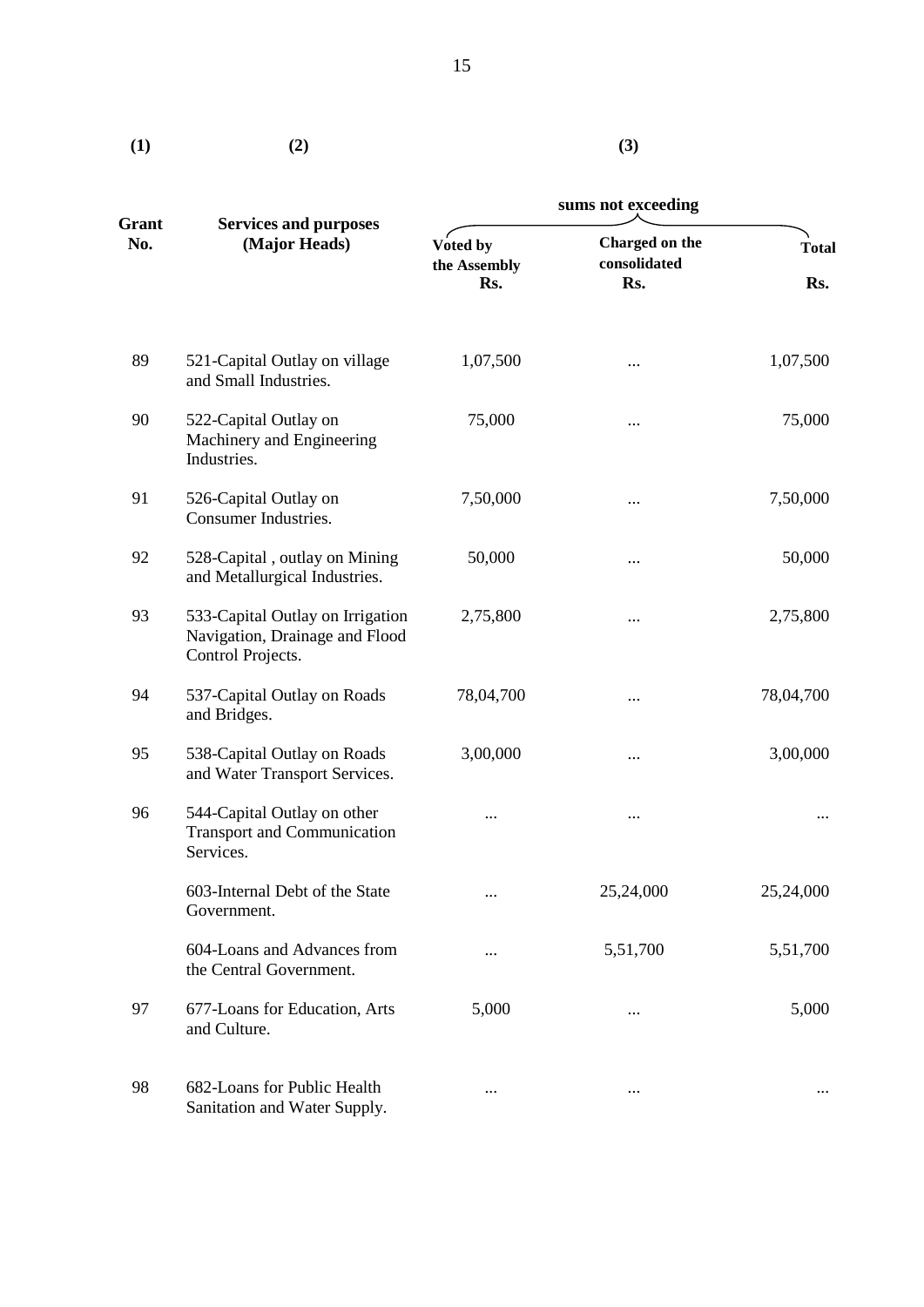$(2)$ 

**(3)** 

|                     |                                                                                             | sums not exceeding              |                                       |                     |  |
|---------------------|---------------------------------------------------------------------------------------------|---------------------------------|---------------------------------------|---------------------|--|
| <b>Grant</b><br>No. | <b>Services and purposes</b><br>(Major Heads)                                               | Voted by<br>the Assembly<br>Rs. | Charged on the<br>consolidated<br>Rs. | <b>Total</b><br>Rs. |  |
| 99                  | 683-Loans for Housing<br>$\cdots$                                                           | 3,25,000                        |                                       | 3,25,000            |  |
| 100                 | 684-Loans for Urban<br>Development                                                          | 50,000                          |                                       | 50,000              |  |
| 101                 | 688-Loans for Social Security<br>and Welfare - I- Relief and                                |                                 |                                       |                     |  |
| 102                 | Rehabilitation Schemes.<br>688-Loans for Social Security<br>and Welfare - II - Loans to Ex- | 1,200                           |                                       | 1,200               |  |
| 103                 | Service Personnel.<br>695-Loand for other Social and<br>Community Services.                 | 6,300                           |                                       | 6,300               |  |
| 104                 | 698-Loans for Co-operative<br>Societies.                                                    | 1,75,000                        | $\cdots$                              | 1,75,000            |  |
| 105                 | 699-Loans for Special and<br><b>Backward Areas</b>                                          | 1,25,000                        |                                       | 1,25,000            |  |
| 106<br>107          | 705-Loans for Agriculture<br>706-Loans for Minor Irrigation,                                | 25,000<br>$\cdots$              | <br>                                  | 25,000              |  |
|                     | Soil Conservation and Area<br>Development.                                                  |                                 |                                       |                     |  |
| 108                 | 710-Loans for Animal<br>Husbandary.                                                         | $\cdots$                        |                                       |                     |  |
| 109                 | 714-Loans for Community<br>Development.                                                     |                                 | $\cdots$                              | $\cdots$            |  |
| 110                 | 720-Loans for Industrial                                                                    | $\cdots$                        |                                       | $\cdots$            |  |
| 111                 | Research and Development.<br>721-Loans for Village and Small<br>Industries.                 | 87,500                          |                                       | 87,500              |  |
| 112                 | 734-Loans for Power Projects                                                                | 10,00,000                       | $\cdots$                              | 10,00,000           |  |
| 113                 | 766-Loans to Government<br>Servants                                                         | 5,75,000                        | $\cdots$                              | 5,75,000            |  |
| 114                 | 763-Inter-State Settlement                                                                  |                                 |                                       |                     |  |
| 115                 | 769- Appropriation to<br>Contingency                                                        |                                 |                                       |                     |  |
|                     | <b>TOTAL</b>                                                                                | 8,17,28,800                     | 71,76,800                             | 8,89.05,600         |  |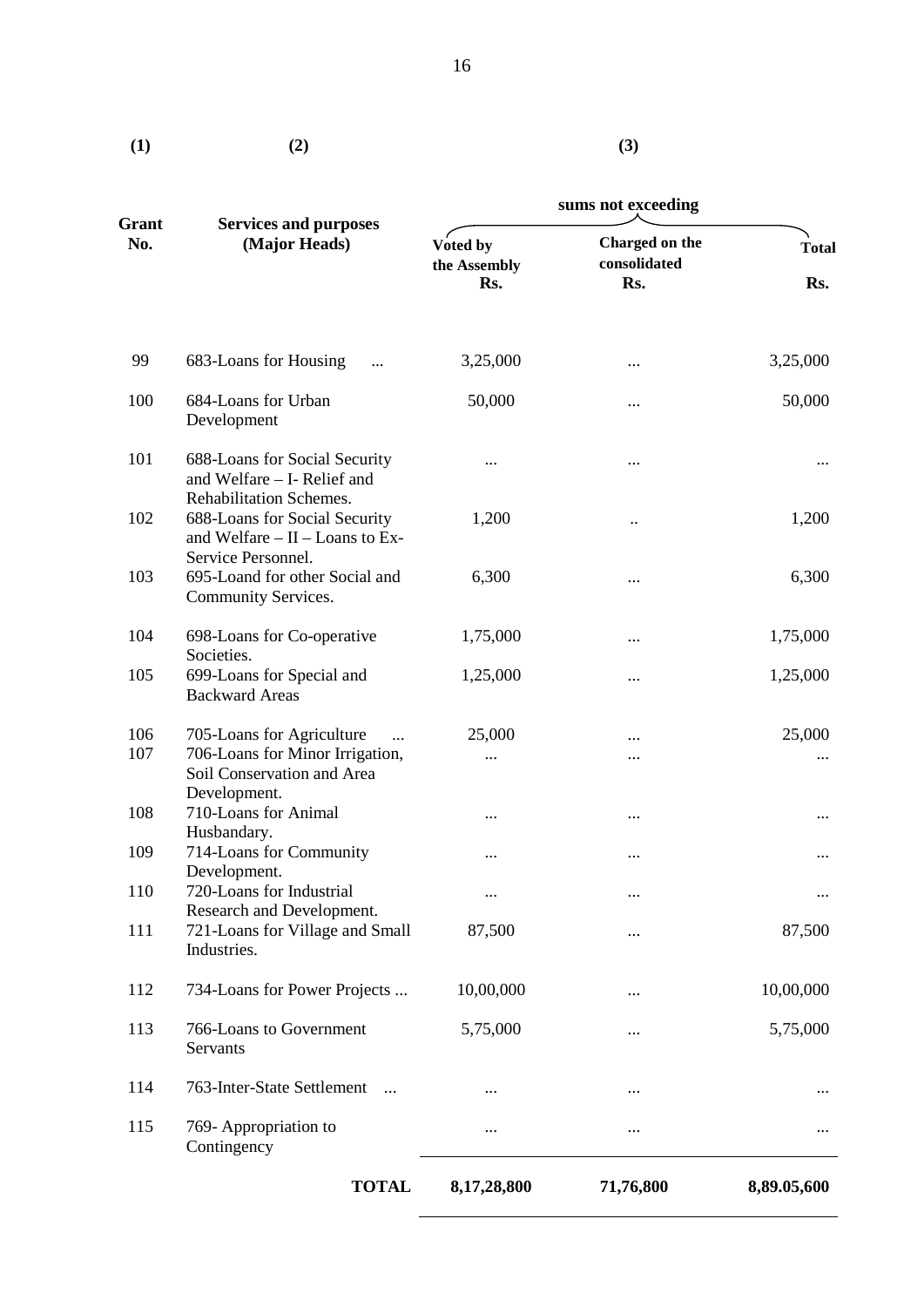### **MEGHALAYA ACT 4 OF 1974**

### <span id="page-18-0"></span>**THE MEGHALAYA APPROPRIATION (No. I) ACT, 1974**

### **(As passed by the Assembly)**

**[**Received the assent of the Governor on the 28th March 1974**]** 

(Published in the Gazette of Meghalaya, Extraordinary on the 28<sup>th</sup> March 1974)

**An** 

*Act* 

# **to authorise payment and appropriation of certain further sums from and out of the Consolidated Fund of Meghalaya for the services of the financial year 1973-74.**

| Short title                                                                                                                             | This Act may be called Meghalaya<br>1. $(1)$<br>Appropriation (No. I) Act, 1973.                                                                                                                                                                                                                                                                                                                                                                                                  |
|-----------------------------------------------------------------------------------------------------------------------------------------|-----------------------------------------------------------------------------------------------------------------------------------------------------------------------------------------------------------------------------------------------------------------------------------------------------------------------------------------------------------------------------------------------------------------------------------------------------------------------------------|
| Withdrawal of<br>Rs.37, 37,640 from<br>and out of the<br><b>Consolidated Fund</b><br>of Meghalaya for<br>the financial year<br>1973-74. | 2. From and out of the Consolidated Fund of<br>Meghalaya there may be paid and applied sums not<br>exceeding those specified in column (3) of the<br>Schedule amounting in the aggregate to the sum of<br>thirty seven lakhs, thirty seven thousand, six<br>hundred and forty rupees towards defraying the<br>several charges which will come in course of<br>payment during the financial year 1973-74 in<br>respect of the services specified in column (2) of the<br>Schedule. |
| Appropriation                                                                                                                           | 3. The sums authorised to be paid and applied from an<br>out of the Consolidated Fund of Meghalaya by this<br>Act shall be appropriated for the services and<br>purposes expressed in the Schedule in relation to the<br>said year.                                                                                                                                                                                                                                               |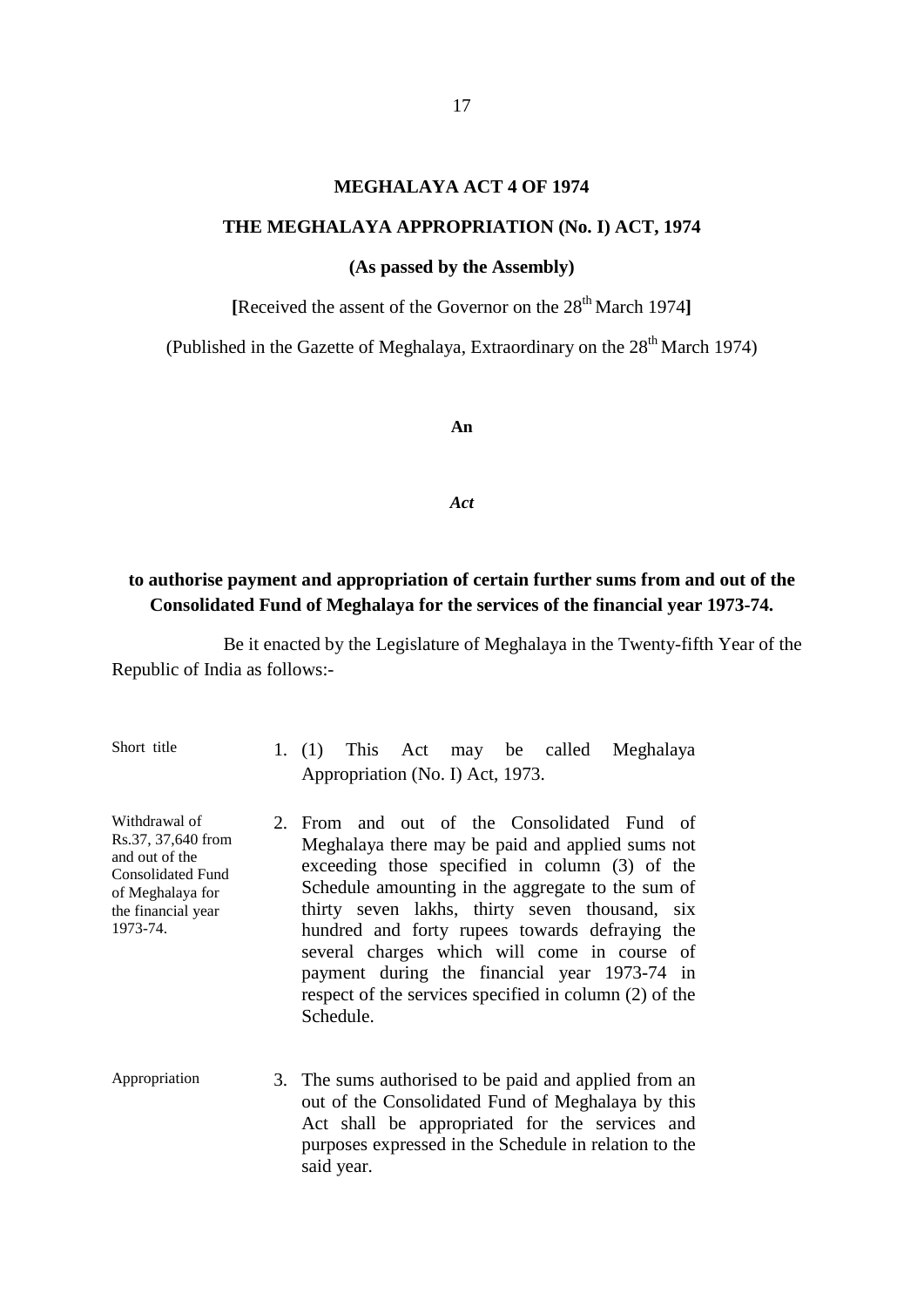# **SCHEDULE (***See* **Sections 2 and 3)**

**(3)** 

<span id="page-19-0"></span> $(1)$   $(2)$ 

|                |                                                                                         | sums not exceeding       |                                |              |  |
|----------------|-----------------------------------------------------------------------------------------|--------------------------|--------------------------------|--------------|--|
| Grant<br>No.   | <b>Services and purposes</b><br>(Major Heads)                                           | Voted by<br>the Assembly | Charged on the<br>consolidated | <b>Total</b> |  |
|                |                                                                                         | Rs.                      | Rs.                            | Rs.          |  |
| $\overline{2}$ | <b>Land Revenue</b>                                                                     | 44,000                   |                                | 44,000       |  |
| 8              | Parliament, State/Union<br>Territory Legislature -B-State<br>Legislature.               | 1,00,000                 | $\cdots$                       | 1,00,000     |  |
| 10             | <b>General Aministration-I- Heads</b><br>of State.                                      | 20,000                   |                                | 20,000       |  |
| 16             | Jails                                                                                   | 58,390                   | $\cdots$                       | 58,390       |  |
| 45             | Miscellaneous Social and<br>Developmental Organisation -<br>III- Planning Organisation. | 10,200                   | $\cdots$                       | 10,200       |  |
| 50             | Miscellaneous Social and<br>Developmental Organisation-<br>VIII-Planning Organisation.  | 45,000                   |                                | 45,000       |  |
| 55A            | <b>Electricity Schemes</b>                                                              | 40,000                   | $\cdots$                       | 40,000       |  |
| 56             | Public Works (Excluding<br>Establishment and Tools and<br>Plant).                       | 60,000                   | $\cdots$                       | 60,000       |  |
| 70             | Miscellaneous-VIII-Civil<br>Defence.                                                    | 1,05,350                 |                                | 1,05,350     |  |
| 72             | <b>Extraordinary Charges</b>                                                            | 3,000                    | $\cdots$                       | 3,000        |  |
| 75             | Capital Outlay-I-Investment in<br>other Commercial and Industrial<br>Undertakings.      | 27,70,000                |                                | 27,70,000    |  |
| 78             | Capital Outlay on Public Works<br>outside the Revenue Accounts.                         | 4,05,000                 | $\cdots$                       | 4,05,000     |  |
| 88             | Loans and Advances by the<br>State Government-VIII-Loans to<br>Displaced Persons.       | 76,700                   | $\cdots$                       | 76,700       |  |
|                | <b>Total</b><br>$\cdots$                                                                | 37, 37, 640              | $\cdots$                       | 37, 37, 640  |  |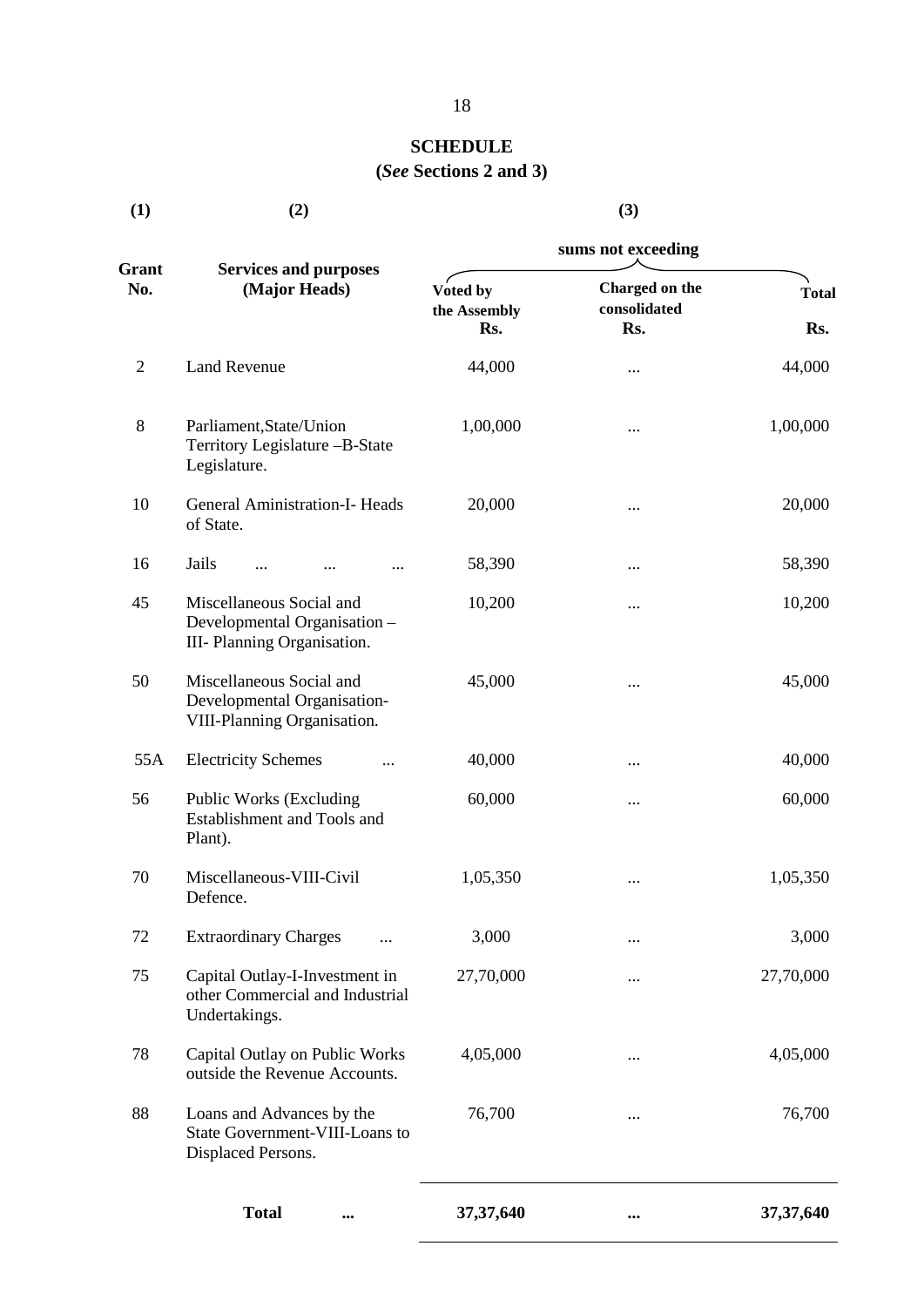# **MEGHALAYA ACT 5 OF 1974**

### <span id="page-20-0"></span>**THE MEGHALAYA FINANCE (SALES TAX) (AMENDMENT) ACT, 1974**

### **(As passed by the Assembly)**

**[**Received the assent of the Governor on the 8TH April 1974**]**

(Published in the *Gazette of Meghalaya*, Extraordinary on the 18<sup>th</sup> April, 1974)

# **An**

# *Act*

# **further to amend the Meghalaya Finance (Sales Tax) Act (hereinafter referred to as the principal Act)**

| Short title extent<br>and<br>commencement.                           | 1. | (1) This Act may be called Meghalaya Finance (Sales<br>Tax) (Amendment) Act, 1974.<br>(2) It shall have the like extent as the principal Act.<br>(3) All the sub-sections of Section 2 of this Act shall<br>come into force on the dates specified therein. |
|----------------------------------------------------------------------|----|-------------------------------------------------------------------------------------------------------------------------------------------------------------------------------------------------------------------------------------------------------------|
| Amendment of<br>Schedule to<br>Meghalaya Finance<br>(Sales Tax) Act. |    | 2. In the principal Act, in the Schedule, -<br>(1) for item No.40, the following shall be, and shall<br>be deemed to have been, substituted with effect from<br>$1st$ April, 1973, namely:-                                                                 |
|                                                                      |    | "Iron and steel as defined in clause (iv) of section 14<br>of the Central Sales Tax Act, 1956 (Central Act 71 of<br>1956) 3 paise in the rupee."                                                                                                            |
|                                                                      |    | (2) for item No.46, the following shall be, and shall<br>be deemed to have been, substituted with effect from<br>$1st$ April, 1973, namely:-                                                                                                                |
|                                                                      |    | "Coal gas, and coal, including coke in all its forms,<br>but excluding charcoal  paise in the rupee."                                                                                                                                                       |
|                                                                      |    | (3) for item No.52, the following shall be, and shall<br>be deemed to have been, substituted with effect from<br>$1st$ April, 1973, namely:-                                                                                                                |
|                                                                      |    | 7 paise in the rupee."                                                                                                                                                                                                                                      |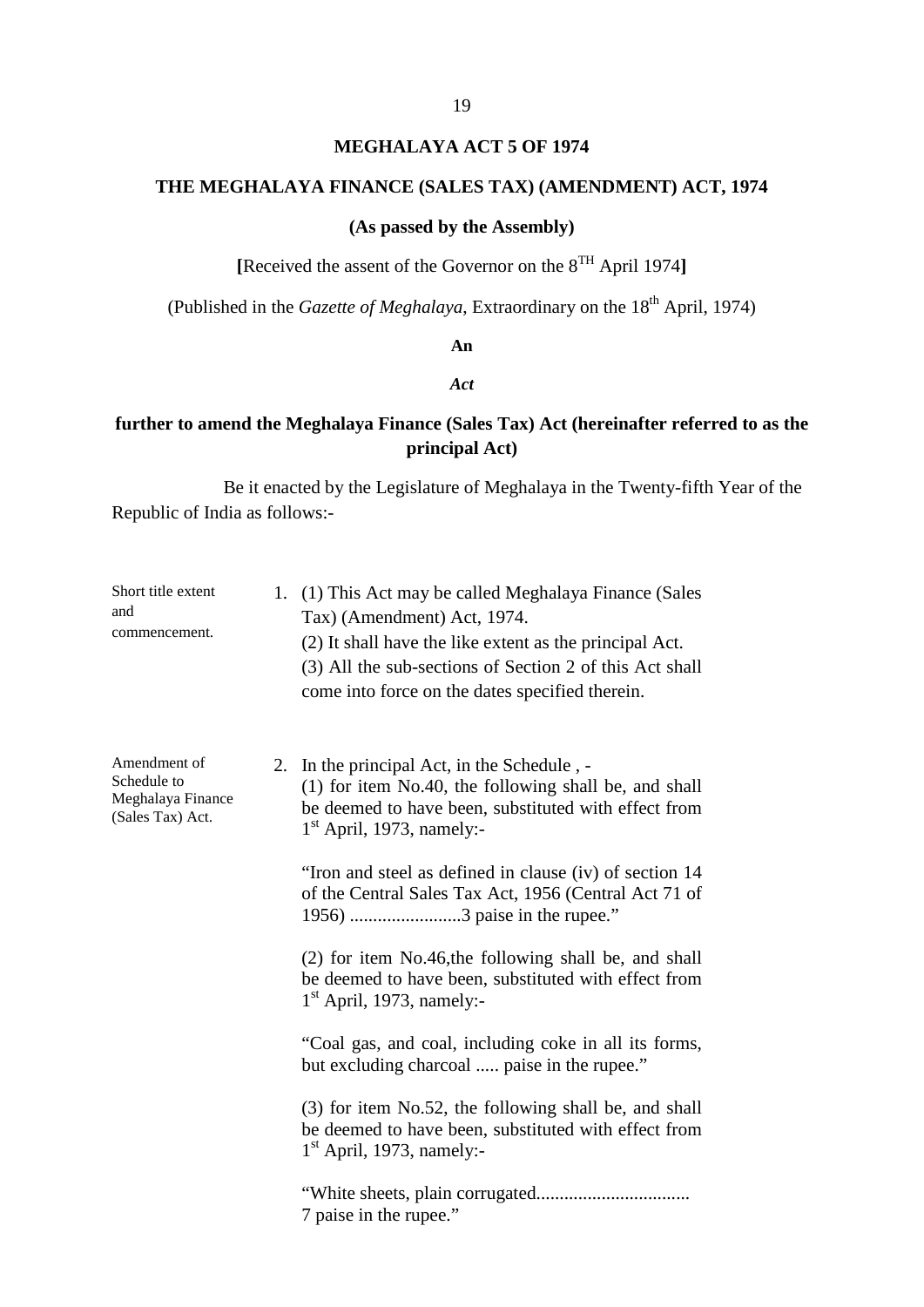### **MEGHALAYA ACT 6 OF 1974**

# **THE MEGHALAYA FINANCE ACT, 1974**

# **(As passed by the Assembly)**

**[**Received the assent of the Governor on the 8th April 1974**]** 

(Published in the *Gazette of Meghalaya*, Extraordinary on the 13<sup>th</sup> April, 1974)

### **An**

# *Act*

# **to fix the rates at which the Meghalaya Purchase Tax shall be levied and charged for the financial year 1974-75.**

| Short title extent<br>and<br>commencement. | 1. (1) This Act may be called the Meghalaya<br>Finance Act, 1974.                                                                                                                                                                        |                                                                                     |
|--------------------------------------------|------------------------------------------------------------------------------------------------------------------------------------------------------------------------------------------------------------------------------------------|-------------------------------------------------------------------------------------|
|                                            | (2) It extends to the whole of the State of<br>Meghalaya.                                                                                                                                                                                |                                                                                     |
|                                            | (3) It shall be deemed to have come into force<br>on the 1 <sup>st</sup> day of April, 1974.                                                                                                                                             |                                                                                     |
| Rates of Meghalaya<br>Purchase Tax.        | 2. The rates at which the tax shall be levied and<br>collected on the purchase of the items of the<br>Schedule under the Meghalaya Purchase Tax<br>Act, for the year beginning on the $1st$ day of<br>April, 1974, shall be as follows:- |                                                                                     |
|                                            | in respect of items 1,  Three paise per rupee<br>2 and 3.<br>which                                                                                                                                                                       | value of the price at<br>the taxable<br>goods are purchased.                        |
|                                            | in respect of item 4<br>which                                                                                                                                                                                                            | Two paise per rupee<br>value of the price at<br>the taxable<br>goods are purchased. |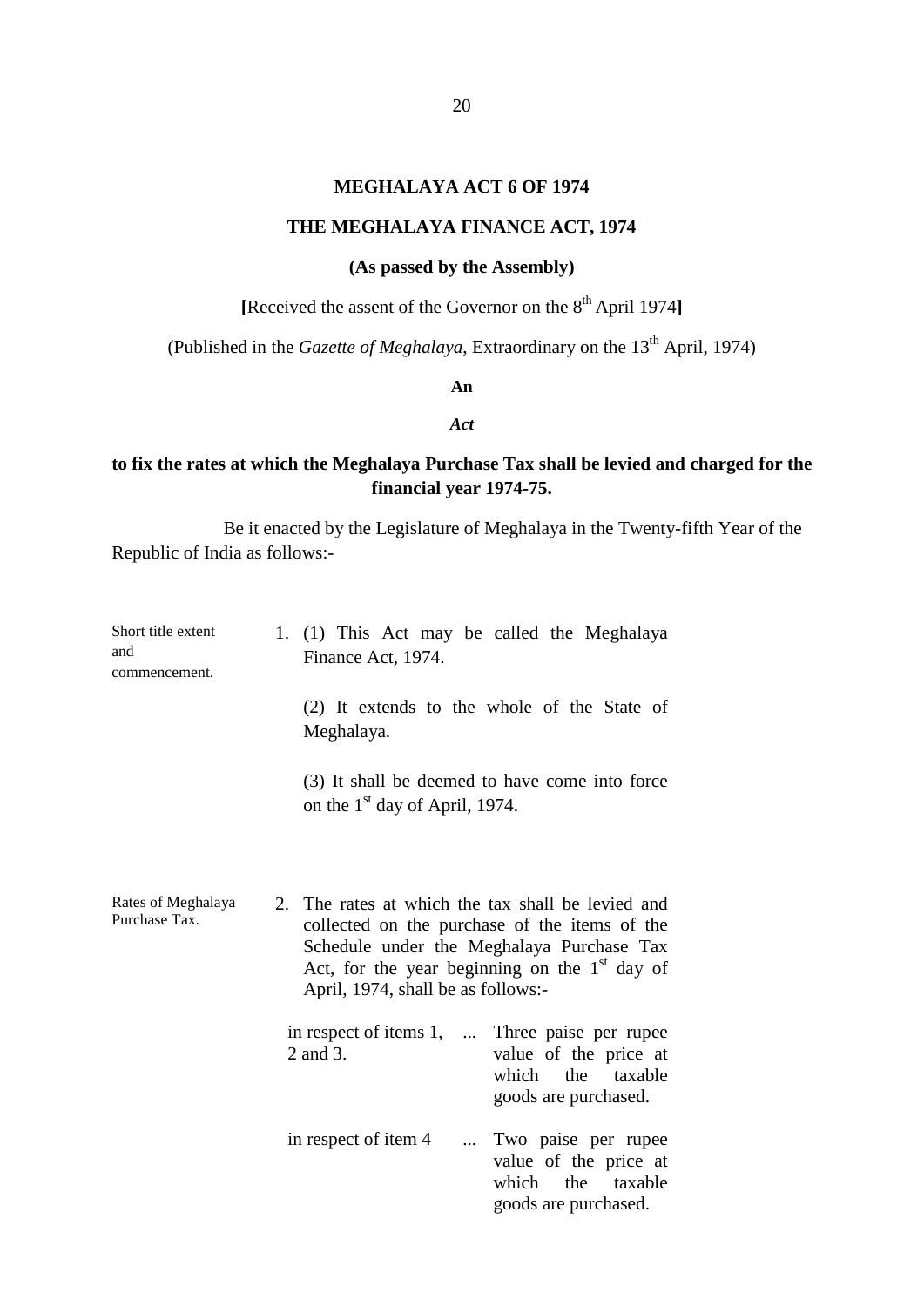### **MEGHALAYA ACT 7 OF 1974**

# <span id="page-22-0"></span>**THE LEGISLATIVE ASSEMBLY OF MEGHALAYA (MEMBERS' SALARIES AND ALLOWANCES) (AMENDMENT) ACT, 1974**

# **(As passed by the Assembly)**

**[**Received the assent of the Governor on the 8th April 1974**]** 

(Published in the *Gazette of Meghalaya*, Extraordinary on the 13<sup>th</sup> April, 1974)

**An** 

### *Act*

# **to amend the Legislative Assembly of Meghalaya (Members' Salaries and Allowances) Act, 1974.**

| Short title and<br>commencement.                         |    | 1. (1) This Act may be called the Legislative<br>Assembly of Meghalaya (Members' Salaries and<br>Allowances) Act, 1974.            |
|----------------------------------------------------------|----|------------------------------------------------------------------------------------------------------------------------------------|
|                                                          |    | (2) It shall be deemed to have come into force<br>on the first day of March, 1974.                                                 |
| Amendment of<br>Sections3, 4 and 5<br>of Meghalaya Act 8 | 2. | In the Legislative Assembly of Meghalaya<br>(Members' Salaries and Allowances) Act, 1972,-                                         |
| of 1972.                                                 |    | (a) in section 3 for the words "three hundred"<br>and fifty" the words 'four hundred' shall<br>be substituted.                     |
|                                                          |    | (b) In clause (a) of section 4 for the words<br>"one hundred and fifty" the words "two<br>hundred and fifty" shall be substituted; |
|                                                          |    | (c) In clause (b) of section 4 for the words<br>"twenty-five" shall be substituted;                                                |
|                                                          |    | (d) In section 5 for the words "two and fifty"<br>word "five"<br>paise" the<br>shall<br>be<br>substituted.                         |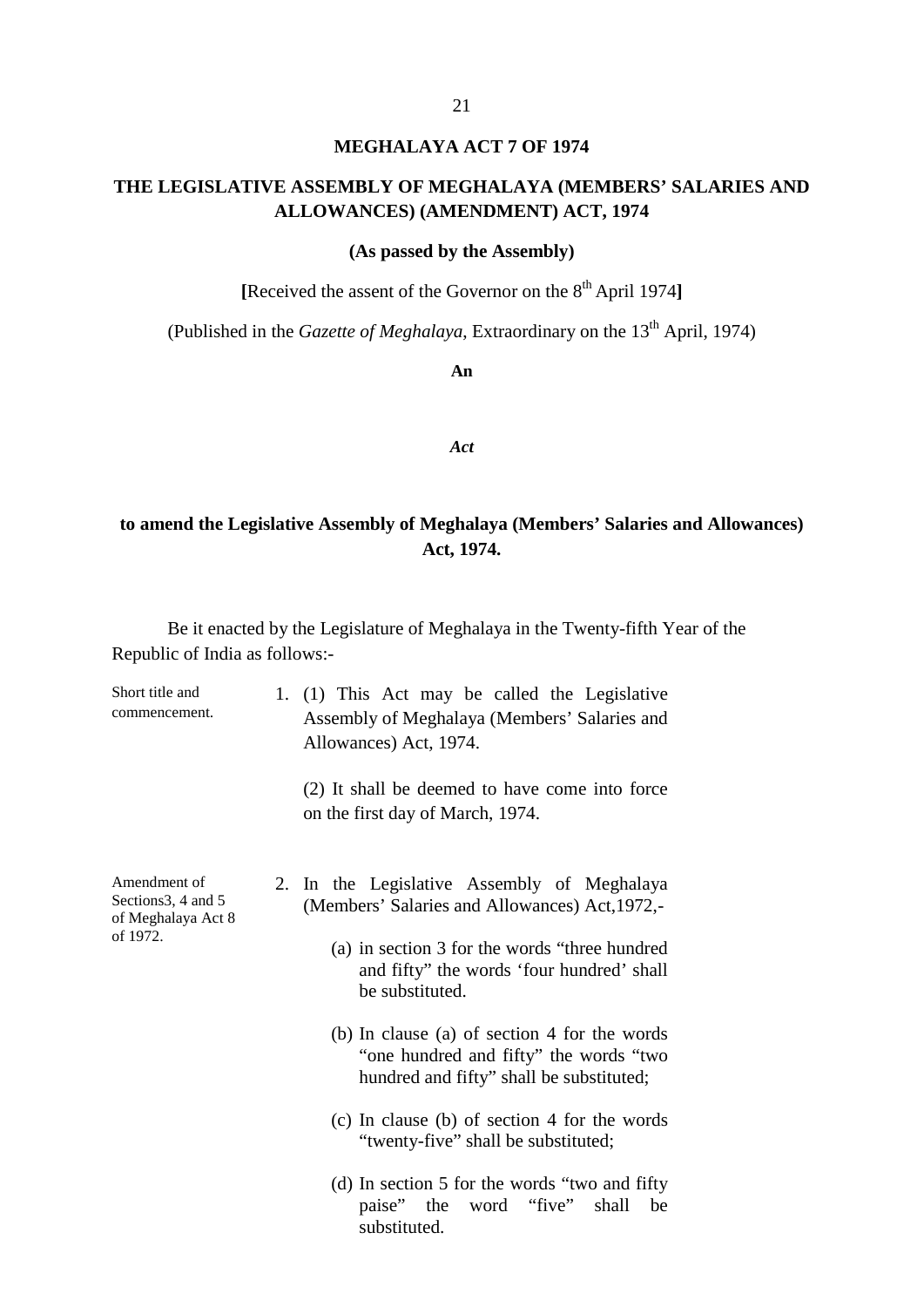### **MEGHALAYA ACT 8 OF 1974**

### <span id="page-23-0"></span>**THE MEGHALAYA APPROPRIATION (No. II) ACT, 1974**

#### **(As passed by the Assembly)**

[Received the assent of the Governor on the 28<sup>th</sup> June 1974]

(Published in the *Gazette of Meghalaya*, Extraordinary on the 29<sup>th</sup> June, 1974)

### **An**

### *Act*

# **to authorise payment and appropriation of certain sums from and out of the Consolidated Fund of Meghalaya for the services of the financial year ending on the thirty-first day of March,1975**

Be it enacted by the Legislature of Meghalaya in the Twenty-fifth Year of the Republic of India as follows:

| Short title extent | 1. (1) This Act may be called the Meghalaya    |
|--------------------|------------------------------------------------|
| and                | Appropriation (No.III) Act, 1974.              |
| commencement.      |                                                |
|                    | (2) It shall be deemed to have come into force |
|                    | on the first day of April, 1974.               |

the financial year

- Withdrawal of 2. From and out of the Consolidated Fund of Rs.37.08 15.000 Moghelove there may be neid and applied sums Rs.37,08 15,000 Meghalaya there may be paid and applied sums from and out of the not exceeding those specified in column (3) of Consolidated Fund of Meghalaya for the Schedule to the Meghalaya Appropriation (Vote on Account) Act, 1974, to the sum of 1974-75. thirty seven crores, eight lakhs and fifteen thousand rupees towards defraying the several charges which will come in course of payment during the financial ending on the thirty-first day of March, 1975 in respect of the services specified in column (2) of the Schedule.
- Appropriation 3. The sums authorised to be withdrawn from and out of the Consolidated Fund of Meghalaya by this Act shall be appropriated for the services and purposes expressed in the Schedule in relation to the said year.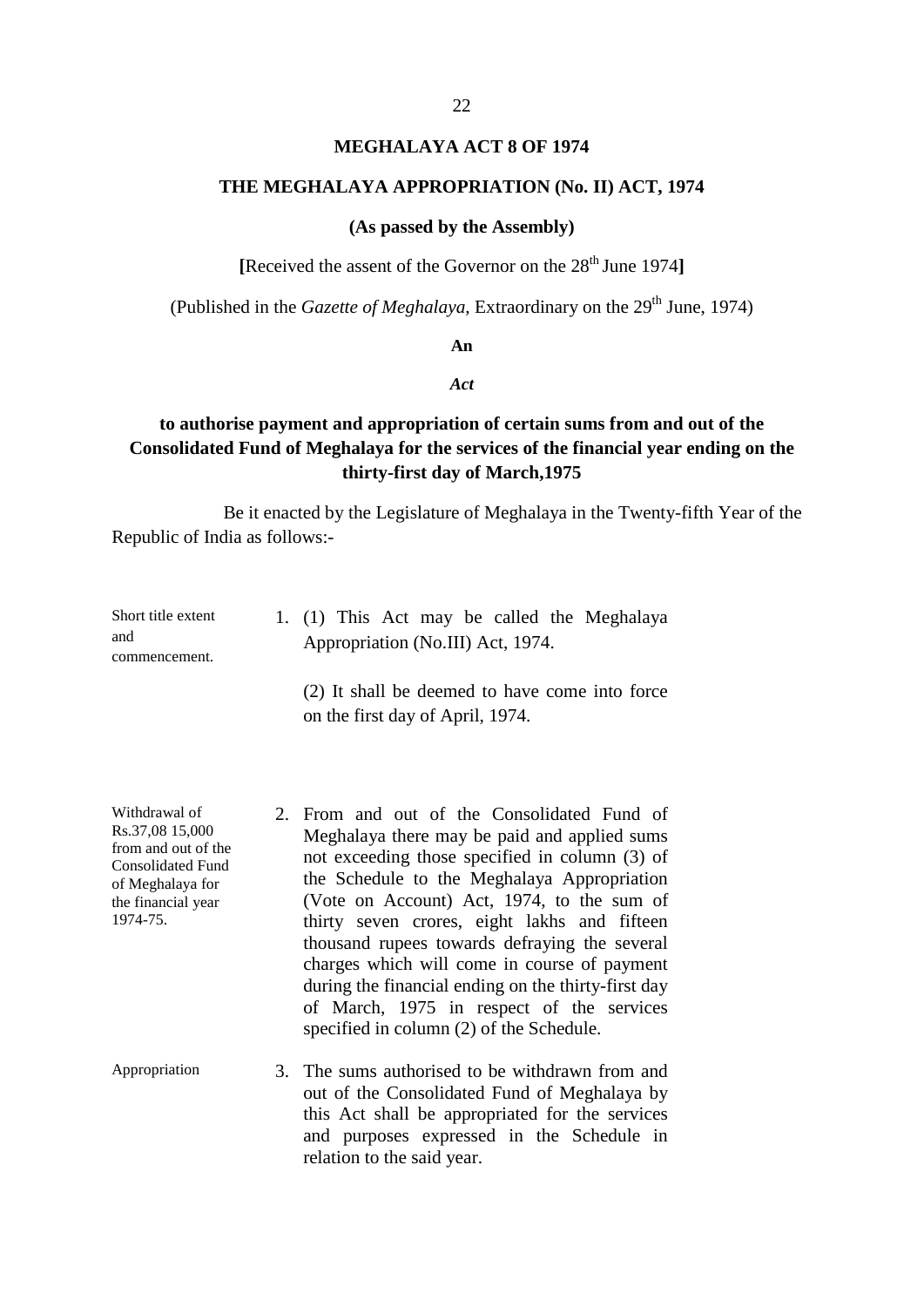# **SCHEDULE**

# (*See* Sections 2 and 3)

| (1)            | (2) |                                                                                     | (3)                             |                                       |                     |  |
|----------------|-----|-------------------------------------------------------------------------------------|---------------------------------|---------------------------------------|---------------------|--|
|                |     |                                                                                     | sums not exceeding              |                                       |                     |  |
| Grant<br>No.   |     | <b>Services and purposes</b><br>(Major Heads)                                       | Voted by<br>the Assembly<br>Rs. | Charged on the<br>consolidated<br>Rs. | <b>Total</b><br>Rs. |  |
|                |     |                                                                                     |                                 |                                       |                     |  |
| $\mathbf{1}$   | 211 | - Parliament/State/Union<br>Territory Legislature-B-<br>State Legislature.          | 16,67,900                       | 77,700                                | 17,45,600           |  |
| $\overline{c}$ | 212 | - Governor<br>$\dddotsc$                                                            | 10,000                          | 5,85,000                              | 5,95,000            |  |
| 3              | 213 | - Council of Ministers                                                              | 4,75,000                        | $\cdots$                              | 4,75,000            |  |
| 4              | 214 | - Administration of Justice                                                         | 6,43,300                        | 3,66,000                              | 10,09,500           |  |
| 5              | 215 | - Elections<br>$\cdots$<br>                                                         | 4,69,500                        | $\cdots$                              | 4,69,500            |  |
| 6              | 229 | - Land Revenue<br>.                                                                 | 9,27,500                        | $\cdots$                              | 9,27,500            |  |
| $\tau$         | 230 | - Stamps and Registration                                                           | 51,400                          | $\cdots$                              | 51,400              |  |
| $8\,$          | 239 | - State Excise<br>                                                                  | 3,40,000                        | $\cdots$                              | 3,40,000            |  |
| 9              | 240 | - Sales-tax and 245-I-<br>Other Taxes and Duties on<br>Commodities and<br>Services. | 4,55,700                        | $\cdots$                              | 4,55,700            |  |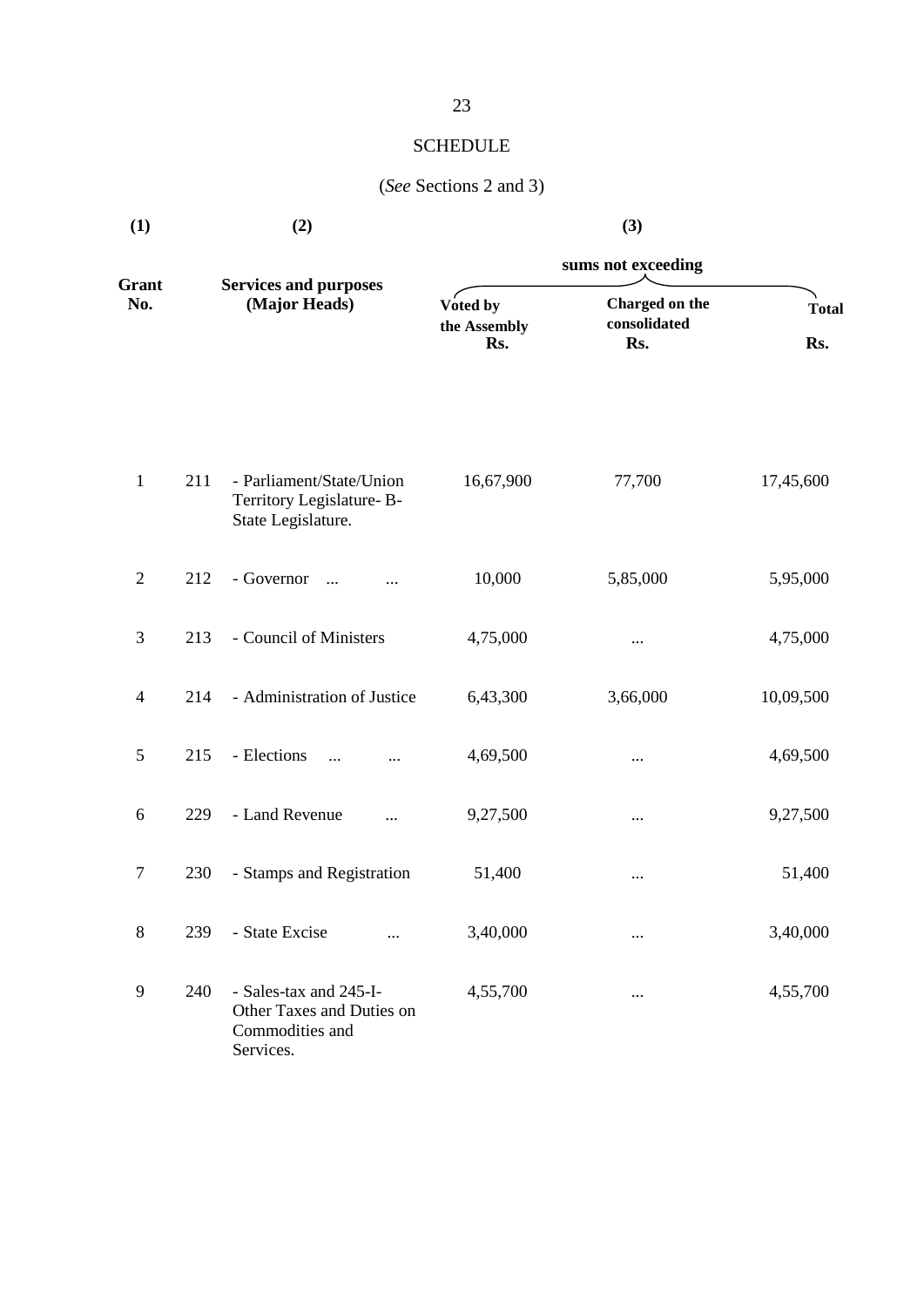| (1)          |     |                          | (2)                                                                                                 | (3)                             |                                       |                     |  |
|--------------|-----|--------------------------|-----------------------------------------------------------------------------------------------------|---------------------------------|---------------------------------------|---------------------|--|
|              |     |                          |                                                                                                     | sums not exceeding              |                                       |                     |  |
| Grant<br>No. |     |                          | <b>Services and purposes</b><br>(Major Heads)                                                       | Voted by<br>the Assembly<br>Rs. | Charged on the<br>consolidated<br>Rs. | <b>Total</b><br>Rs. |  |
| 10           | 241 | $\overline{\phantom{a}}$ | Taxes on Vehicles                                                                                   | 5,39,400                        |                                       | 5,39,400            |  |
| 11           | 145 | $\equiv$                 | <b>Other Taxes and Duties</b><br>on Commodities and<br>Services-II- Inspectorate<br>of Electricity. | 81,700                          |                                       | 81,700              |  |
| 12           | 247 | $\overline{\phantom{a}}$ | Other Fiscal Services -<br>Promotions of Small<br>Savings.                                          | 66,000                          |                                       | 66,000              |  |
|              | 248 | $\overline{\phantom{a}}$ | Appropriation for<br>Reducation or Avoidance<br>of Debt.                                            | .                               | 33,75,000                             | 33,75,000           |  |
|              | 249 | $\blacksquare$           | <b>Interest Payment</b>                                                                             |                                 | 1,24,69,700                           | 1,24,69,700         |  |
|              | 251 | $\overline{\phantom{a}}$ | Public Service<br>Commission.                                                                       |                                 | 2,43,600                              | 2,43,600            |  |
| 13           | 252 | $\overline{\phantom{a}}$ | <b>Secretariat General</b><br>Services-I-Civil<br>Departments.                                      | 31,48,500                       |                                       | 31,48,500           |  |
| 14           | 252 | $\overline{\phantom{a}}$ | Secretariat General<br>Services-II- Public<br>Works Departments.                                    | 5,46,500                        |                                       | 5,46,500            |  |
| 15           | 253 | $\overline{\phantom{a}}$ | <b>District Administration</b>                                                                      | 17,79,800                       |                                       | 17,79,800           |  |
| 16           | 254 | $\blacksquare$           | Treasury and Accounts<br>Administration.                                                            | 6,50,000                        |                                       | 6,50,000            |  |
| 17           | 255 | $\overline{\phantom{a}}$ | Police and 260-Fire<br>Protection and Control.                                                      | 2,12,47,800                     |                                       | 2,12,47,800         |  |
| 18           | 256 | $\overline{\phantom{a}}$ | Jails<br>$\dddotsc$<br>                                                                             | 10,83,000                       |                                       | 10,83,000           |  |
| 19           | 258 | $\blacksquare$           | <b>Stationery and Printing</b>                                                                      | 36,05,000                       |                                       | 36,05,000           |  |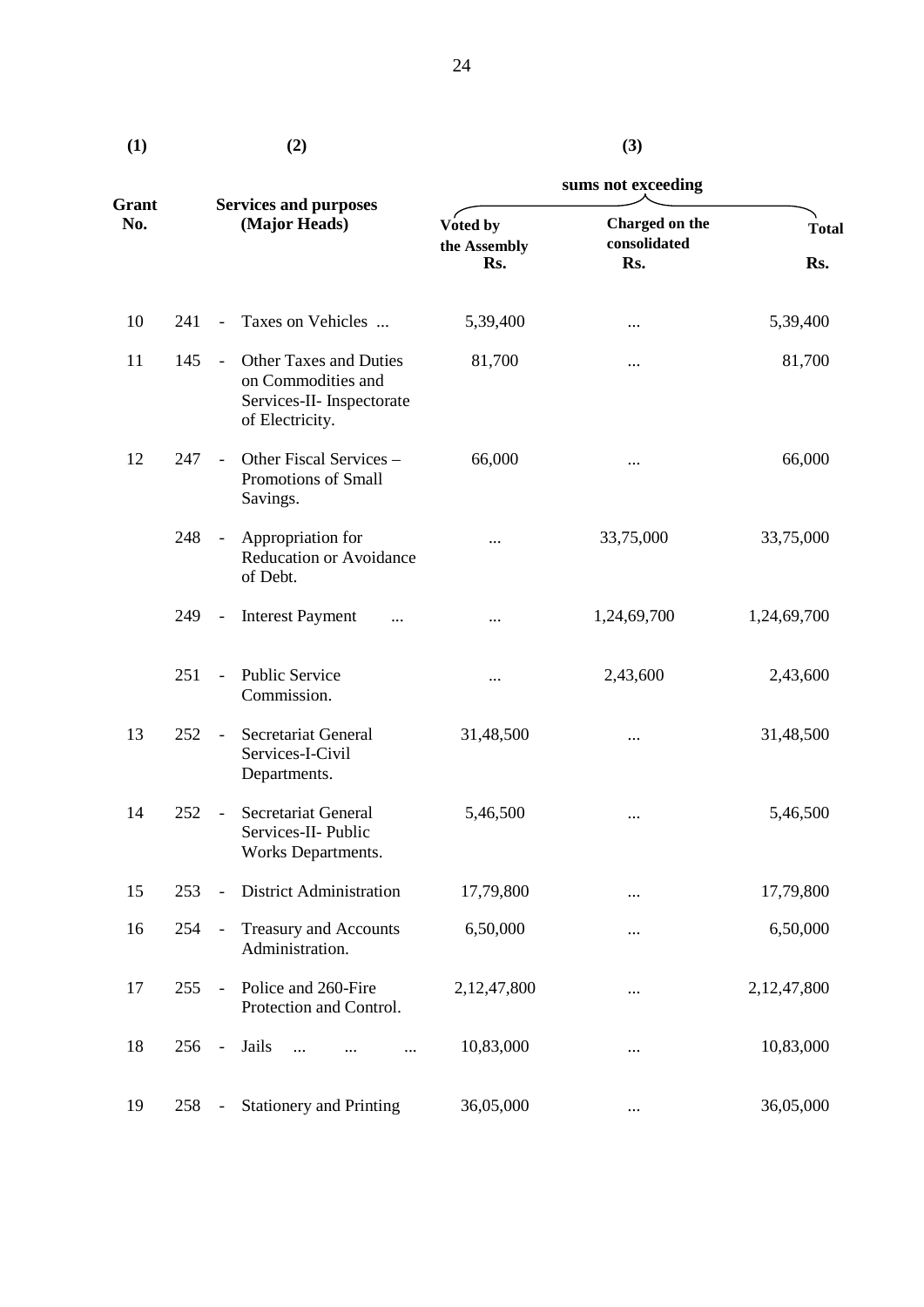| I<br>۰.<br>٠<br>× |  |
|-------------------|--|

| (1)          |       |                                               | (2)                                                                                                                      |                          | (3)                            |              |  |
|--------------|-------|-----------------------------------------------|--------------------------------------------------------------------------------------------------------------------------|--------------------------|--------------------------------|--------------|--|
|              |       |                                               |                                                                                                                          | sums not exceeding       |                                |              |  |
| Grant<br>No. |       | <b>Services and purposes</b><br>(Major Heads) |                                                                                                                          | Voted by<br>the Assembly | Charged on the<br>consolidated | <b>Total</b> |  |
|              |       |                                               |                                                                                                                          | Rs.                      | Rs.                            | Rs.          |  |
| 20           | 259   | $\overline{\phantom{a}}$                      | Public Works                                                                                                             | 1,77,19,700              |                                | 1,77,19,700  |  |
| 21           | 265   | $\equiv$                                      | Other Administrative<br>Services - I- Civil<br>Defence.                                                                  | 7,62,000                 |                                | 7,62,000     |  |
| 22           | -Do   | $\overline{\phantom{a}}$                      | Motor Garages, etc.                                                                                                      | 2,34,700                 |                                | 2,34,700     |  |
| 23           | $-DO$ | $\overline{\phantom{a}}$                      | <b>III-Gazetteer</b> and<br><b>Statistical Memoirs.</b>                                                                  | 41,000                   |                                | 41,000       |  |
| 24           | $-Do$ | $\sim$                                        | IV-Census, Vital<br><b>Statistics, Guest Houses</b><br>etc.                                                              | 5,50,500                 |                                | 5,50,500     |  |
| 25           | $-Do$ | $\sim$                                        | V-Miscellaneous<br>Administrative Services.                                                                              | 72,300                   |                                | 72,300       |  |
| 26           | 266   | $\equiv$                                      | Pension and other<br>Retirement Benefits.                                                                                | 11,29,000                |                                | 11,29,000    |  |
| 27           | 267   | $\overline{\phantom{a}}$                      | Aid Materials and<br>Equipments.                                                                                         | $\cdots$                 |                                |              |  |
| 28           | 268   | $\sim$                                        | Miscellaneous, General<br>Services, Pre-partition<br>Payments, State<br>Lotteries,, Pension for<br>distinguish Services. | 5,69,000                 |                                | 5,69,000     |  |
| 29           | 276   | $\frac{1}{2}$                                 | Secretariat-Social and<br>Community Services-I -<br>Civil Departments.                                                   | 3,89,000                 |                                | 3,89,000     |  |
| 30           | $-D0$ | $\blacksquare$                                | Public Health<br>Engineering Secretariat.                                                                                | 76,000                   |                                | 76,000       |  |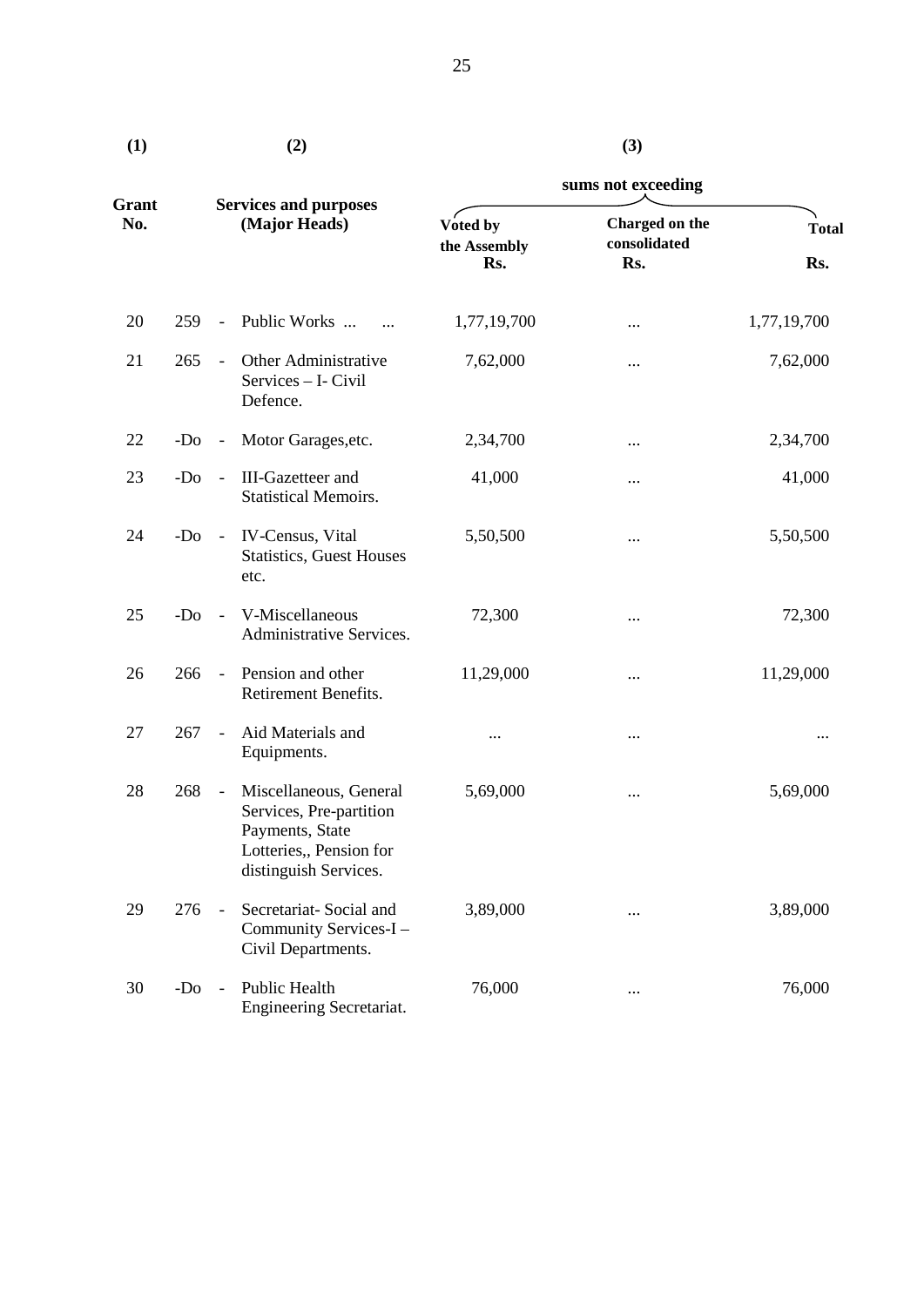| $\bf(1)$ | (2) | (3) |
|----------|-----|-----|
|          |     |     |

|              |               |                          |                                                                                                                                                                    |                          | sums not exceeding             |              |  |  |
|--------------|---------------|--------------------------|--------------------------------------------------------------------------------------------------------------------------------------------------------------------|--------------------------|--------------------------------|--------------|--|--|
| Grant<br>No. | (Major Heads) |                          | <b>Services and purposes</b>                                                                                                                                       | Voted by<br>the Assembly | Charged on the<br>consolidated | <b>Total</b> |  |  |
|              |               |                          |                                                                                                                                                                    | Rs.                      | Rs.                            | Rs.          |  |  |
| 31           | 277           | $\overline{\phantom{a}}$ | Education<br>                                                                                                                                                      | 3,52,90,400              |                                | 3,52,90,400  |  |  |
| 32           | 277           | $\blacksquare$           | Education, 280 - Medical,<br>etc.                                                                                                                                  | 32,18,000                |                                | 32,18,000    |  |  |
| 33           | 278           | $\overline{\phantom{a}}$ | Art and Culture<br>$\ddotsc$                                                                                                                                       | 4,94,000                 |                                | 4,94,000     |  |  |
| 34           | 279           | $\blacksquare$           | Scientific Service and<br>Research,                                                                                                                                | 2,13,100                 |                                | 2,13,100     |  |  |
| 35           | 280           | $\overline{\phantom{a}}$ | Medical<br>$\ddotsc$                                                                                                                                               | 87, 35, 700              |                                | 87, 35, 700  |  |  |
| 36           | 281           | $\overline{\phantom{a}}$ | Family Planning                                                                                                                                                    | 18,96,800                |                                | 18,96,800    |  |  |
| 37           | 282           | $\overline{\phantom{a}}$ | Public Health, Sanitation<br>and Water Supply $- A$ -<br>Public Health and<br>Sanitation.                                                                          | 42,44,700                |                                | 42,44,700    |  |  |
| 38           | 282           | $\overline{\phantom{a}}$ | Public Health, Sanitation<br>and Water Supply - B-<br>Sewarage and Water<br>Supply and 283 -<br>Housing $III - C$ -<br><b>Government Residential</b><br>Buildings. | 83,11,000                |                                | 83,11,000    |  |  |
| 39           | 283           | $\blacksquare$           | Housing-I-A- General<br>and B-Housing<br>Schemes.                                                                                                                  | 7,55,800                 | $\cdots$                       | 7,55,800     |  |  |
| 40           | 283           | $\overline{\phantom{a}}$ | Housing-II-C-<br><b>Government Residential</b><br>Buildings, (In-charge of<br>P.W.D.)                                                                              | 8,22,300                 | $\cdots$                       | 8,22,300     |  |  |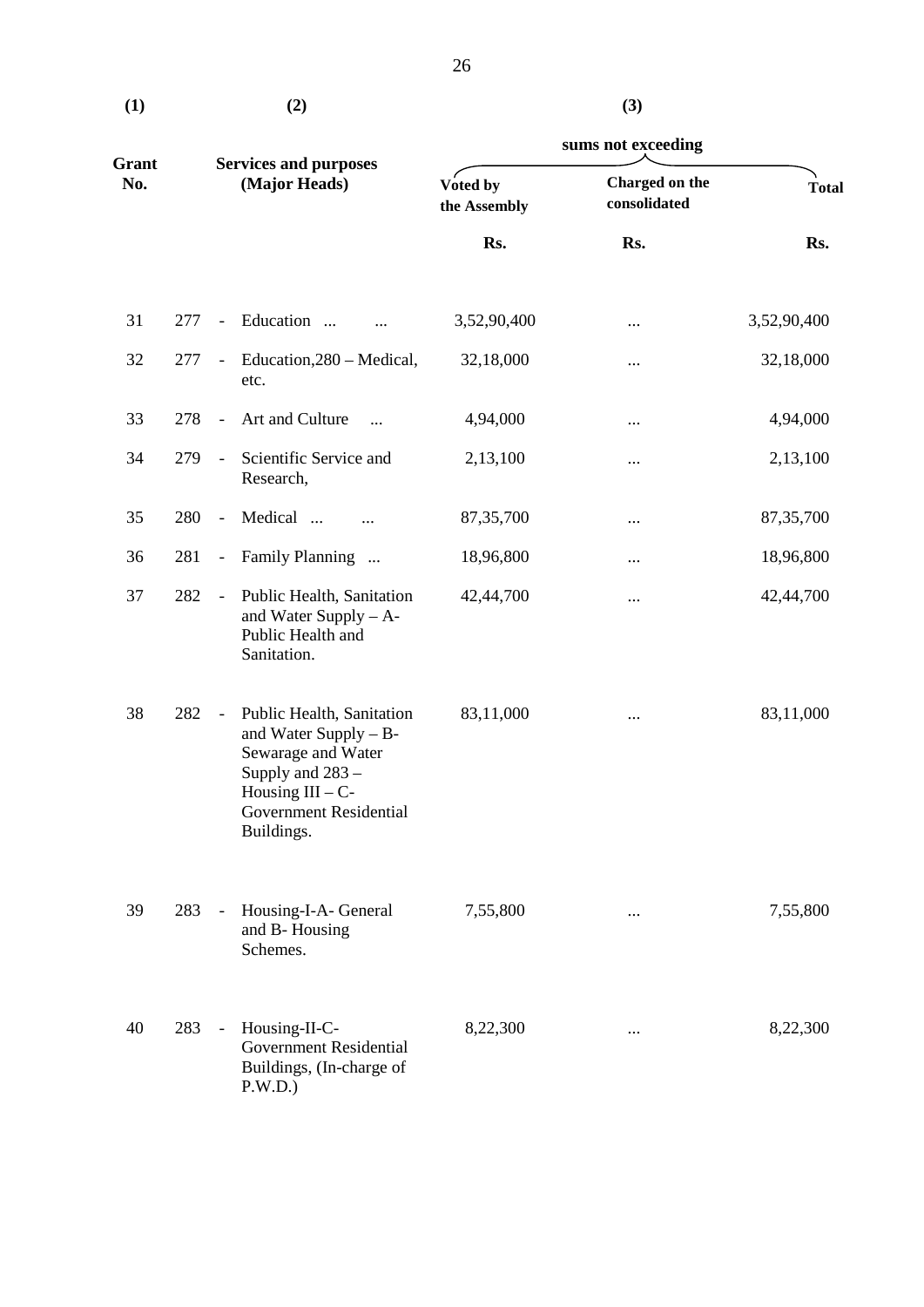|              |               |                          |                                                                                                              | sums not exceeding |                                |              |  |  |
|--------------|---------------|--------------------------|--------------------------------------------------------------------------------------------------------------|--------------------|--------------------------------|--------------|--|--|
| Grant<br>No. | (Major Heads) |                          | <b>Services and purposes</b><br>Voted by<br>the Assembly                                                     |                    | Charged on the<br>consolidated | <b>Total</b> |  |  |
|              |               |                          |                                                                                                              | Rs.                | Rs.                            | Rs.          |  |  |
| 41           | 284           | $\sim$                   | Urban Development-A-<br>General -I- Municipal<br>Administration.                                             | 2,10,000           |                                | 2,10,000     |  |  |
| 42           | 284           | $\sim$                   | Urban Development-A-<br>General -II-Town and<br>Regional Planning.                                           | 10,45,000          |                                | 10,45,000    |  |  |
| 43           | 285           | $\blacksquare$           | <b>Information and Publicity</b>                                                                             | 7,76,000           |                                | 7,76,000     |  |  |
| 44           | 287           | $\overline{\phantom{a}}$ | Labour and Employment<br>-I-A-Labour.                                                                        | 35,11,000          |                                | 35,11,000    |  |  |
| 45           | 287           | $\blacksquare$           | Labour and Employment<br>-II-A-Labour-<br><b>Inspectorate of Factories</b><br>and Steam Boilers              | 71,000             |                                | 71,000       |  |  |
| 46           | 287           | $\overline{\phantom{a}}$ | Labour and Employment-<br>III-B- Employment and<br>Training.                                                 | 7,52,200           |                                | 7,52,200     |  |  |
| 47           | 288           | $\overline{\phantom{a}}$ | Social Security and<br>Welfare-A-I-Civil<br>Supplies.                                                        | 18,56,000          |                                | 18,56,000    |  |  |
| 48           | Do            | $\blacksquare$           | <b>B-II-Relief</b> and<br>Rehabilitation of<br>Displaced Persons.                                            | 12,86,400          |                                | 12,86,400    |  |  |
| 49           | Do            |                          | C-III- Welfare of<br><b>Schedule Castes, Tribes</b><br>and Other Backward<br>Classes - D- Social<br>Welfare. | 56,29,500          |                                | 56,29,500    |  |  |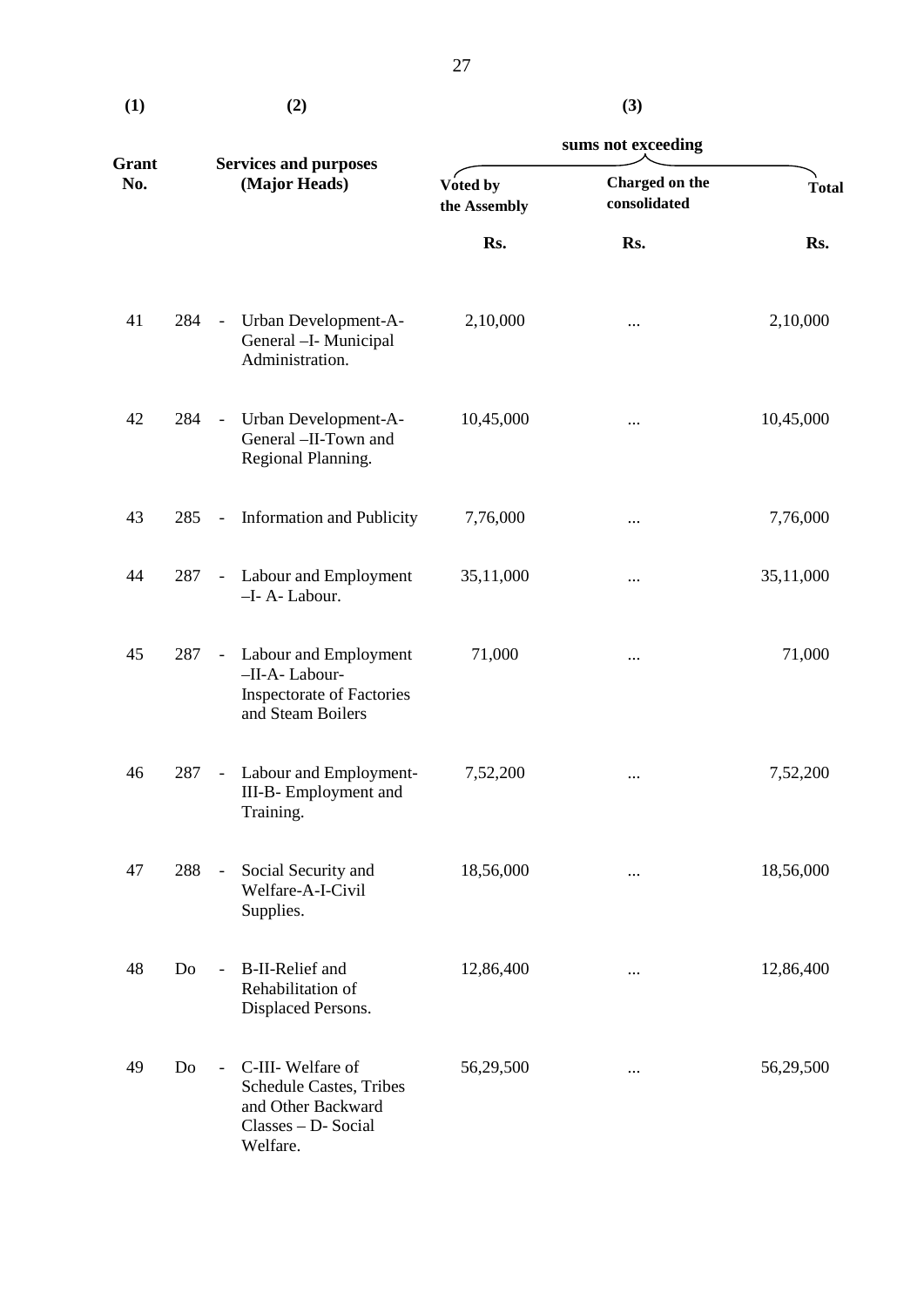**(1) (2)** 

|              |       |                          |                                                                                                                                             |                          | sums not exceeding             |              |  |
|--------------|-------|--------------------------|---------------------------------------------------------------------------------------------------------------------------------------------|--------------------------|--------------------------------|--------------|--|
| Grant<br>No. |       |                          | <b>Services and purposes</b><br>(Major Heads)                                                                                               | Voted by<br>the Assembly | Charged on the<br>consolidated | <b>Total</b> |  |
|              |       |                          |                                                                                                                                             | Rs.                      | Rs.                            | Rs.          |  |
| 50           | 288   | $\sim$ .                 | Social Security and<br>Welfare-E-Other Social<br>Security and Welfare<br>Programmes $-$ IV $-$<br>Soldiers', Sailors' and<br>Airmen's Board | 80,500                   |                                | 80,500       |  |
| 51           | $-Do$ |                          | - E-Other Social Security<br>and Welfare Programmes<br>-V- Other Programmes.                                                                | .                        |                                |              |  |
| 52           | 289   | $\overline{\phantom{a}}$ | Relief on account of<br>Natural Calamities.                                                                                                 | 26,00,000                | $\cdots$                       | 26,00,000    |  |
| 53           | 295   | $\sim$                   | Other Social and<br>Community Services.                                                                                                     | 63,200                   |                                | 63,200       |  |
| 54           | 296   | $\overline{\phantom{a}}$ | Secretariat-Economic<br>Services-I-Civil<br>Departments.                                                                                    | 5,80,200                 | $\cdots$                       | 5,80,200     |  |
| 55           | 296   | $\blacksquare$           | Secretariat-Economic<br>Services - II- Planning<br>Board, etc.                                                                              | 10,96,400                |                                | 10,96,400    |  |
| 56           | 298   | $ \,$                    | Co-operation                                                                                                                                | 30,09,600                | $\cdots$                       | 30,09,600    |  |
| 57           | 304   | $\Box$                   | Other General Economic<br>Services - I- Economic<br>Advice and Statistics.                                                                  | 10,28,000                | $\cdots$                       | 10,28,000    |  |
| 58           | 304   | $\overline{\phantom{a}}$ | Other General Economic<br>Services-II-Regulation of<br>Weights and Measures.                                                                | 3,21,100                 | $\ldots$                       | 3,21,100     |  |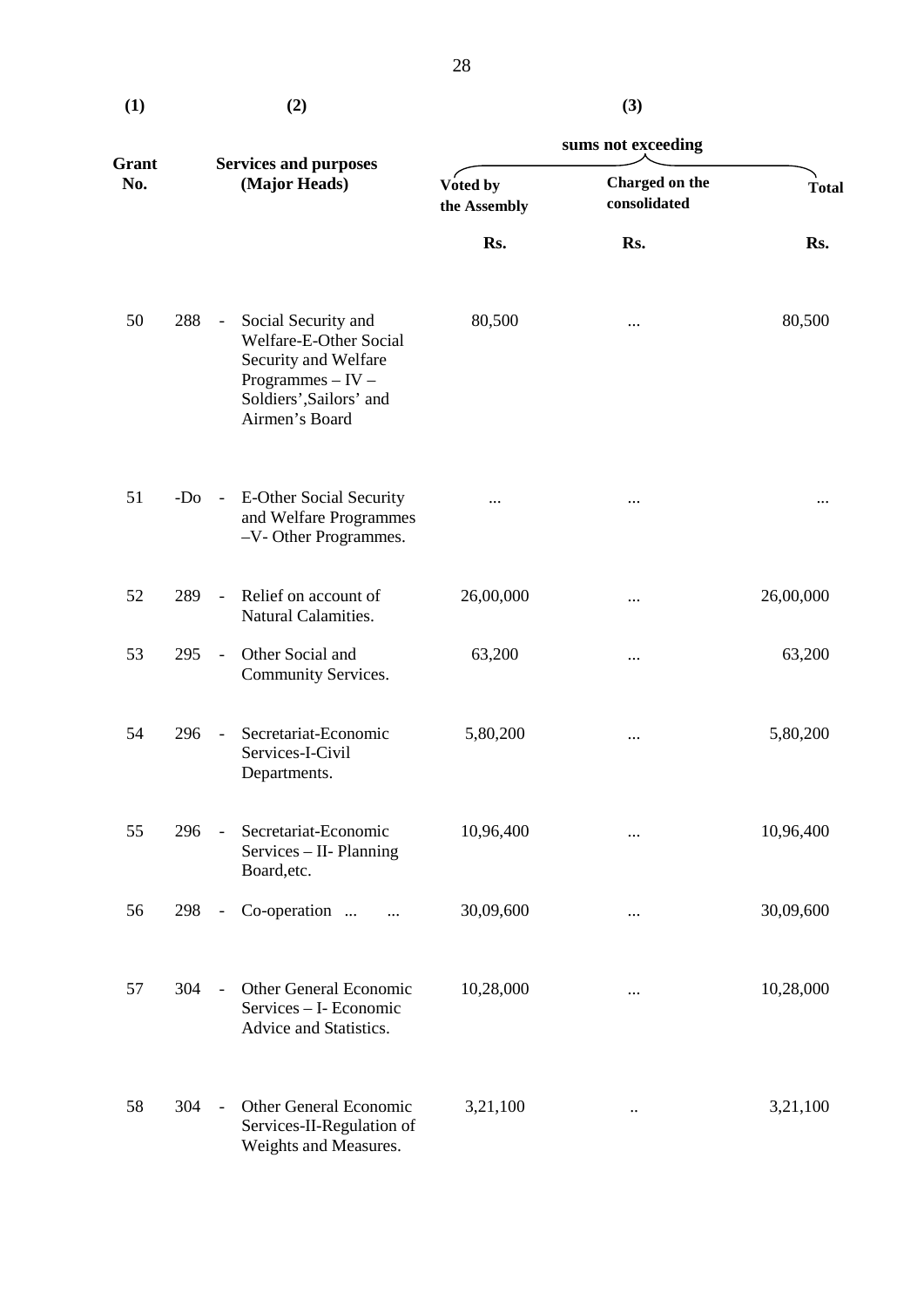**(3)** 

|              |                                               |                          |                                                                                                                                                       |                                                            | sums not exceeding |              |  |  |
|--------------|-----------------------------------------------|--------------------------|-------------------------------------------------------------------------------------------------------------------------------------------------------|------------------------------------------------------------|--------------------|--------------|--|--|
| Grant<br>No. | <b>Services and purposes</b><br>(Major Heads) |                          |                                                                                                                                                       | Charged on the<br>Voted by<br>consolidated<br>the Assembly |                    | <b>Total</b> |  |  |
|              |                                               |                          |                                                                                                                                                       | Rs.                                                        | Rs.                | Rs.          |  |  |
| 59           | 305                                           |                          | Agriculture/306-Minor<br>Irrigation 295-Other<br>Social and Community<br>Services/283-Housing-C-<br><b>Government Residential</b><br>Buildings.       | 1,83,20,300                                                |                    | 1,83,20,300  |  |  |
| 60           | 306                                           | $\overline{\phantom{a}}$ | Minor Irrigation-II-<br>Works under<br>Embankment and<br>Drainage Wing, Public<br>Works Department.                                                   |                                                            |                    |              |  |  |
| 61           | 307                                           | $\frac{1}{2}$            | Soil and Water<br>Conservation and 283-<br>Housing-C-Government<br>Residential Builidngs.                                                             | 1,15,82,200                                                |                    | 1,15,82,200  |  |  |
| 62           | 308                                           | $\blacksquare$           | Area Development<br>$\ddotsc$                                                                                                                         | 75,00,000                                                  |                    | 75,00,000    |  |  |
| 63           | 310                                           | $\overline{\phantom{a}}$ | Animal Husbandry and<br>283-Housing-C-<br><b>Government Residential</b><br>Buildings.                                                                 | 82,86,800                                                  |                    | 82,86,800    |  |  |
| 64           | 311                                           | $\overline{a}$           | Dairy Development and<br>283-Housing-C-<br><b>Government Residential</b><br>Buildings.                                                                | 26,86,800                                                  |                    | 26,86,800    |  |  |
| 65           | 312                                           | $\frac{1}{2}$            | Fisheries<br>$\cdots$<br>                                                                                                                             | 11,40,000                                                  | $\cdots$           | 11,40,000    |  |  |
| 66           | 313                                           | $\overline{\phantom{0}}$ | Forests<br><br>                                                                                                                                       | 50,35,300                                                  |                    | 50,35,300    |  |  |
| 67           | 314                                           | $\blacksquare$           | Community<br>Developmentand 283-<br>Housing -C- VIII-<br><b>Government Residential</b><br>Buildings and 298 0 VI -<br>Social Security and<br>Welfare. | 1,38,56,500                                                |                    | 1,38,56,500  |  |  |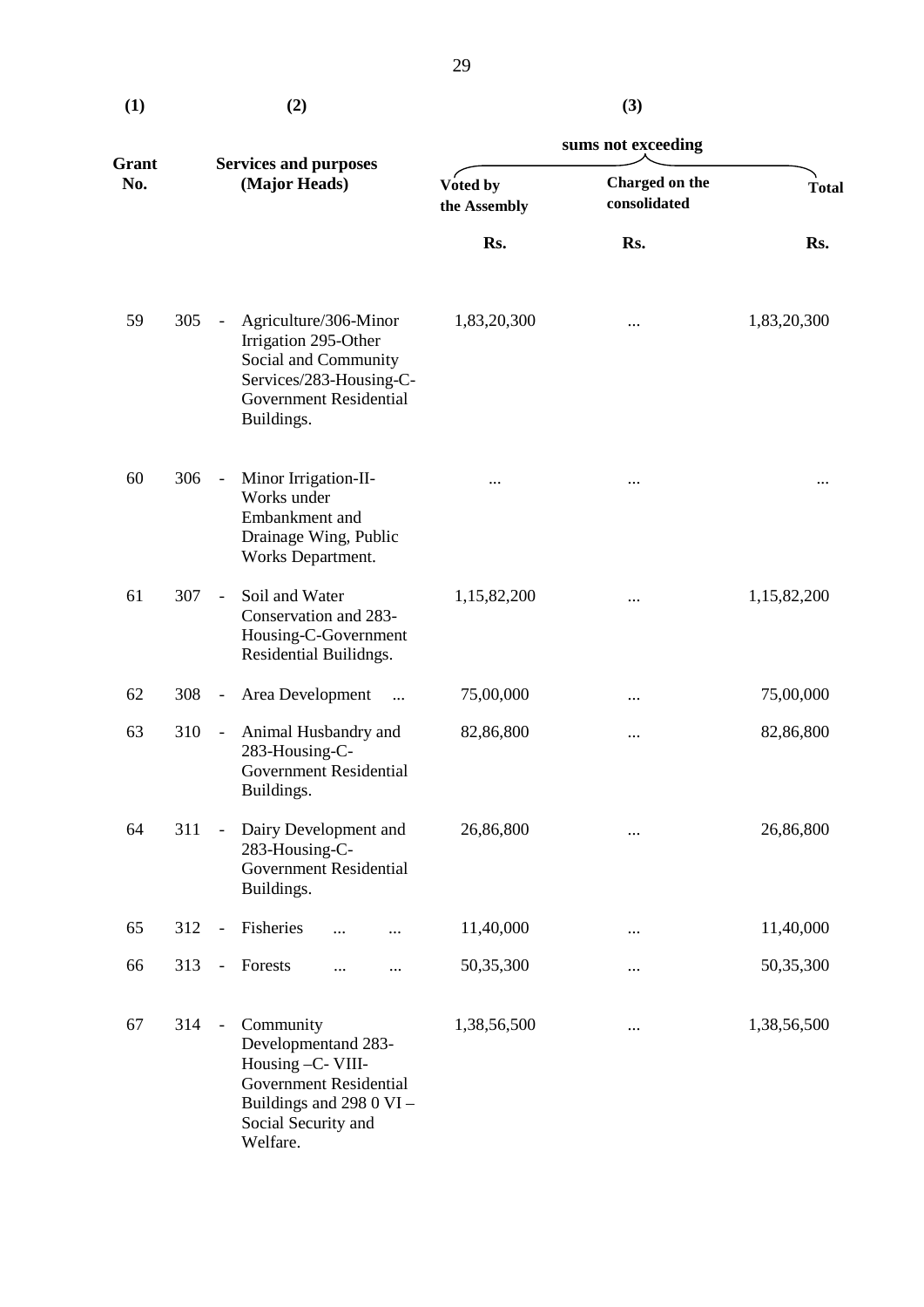|              |               |                          |                                                                                                                                               | sums not exceeding       |                                |              |  |  |
|--------------|---------------|--------------------------|-----------------------------------------------------------------------------------------------------------------------------------------------|--------------------------|--------------------------------|--------------|--|--|
| Grant<br>No. | (Major Heads) |                          | <b>Services and purposes</b>                                                                                                                  | Voted by<br>the Assembly | Charged on the<br>consolidated | <b>Total</b> |  |  |
|              |               |                          |                                                                                                                                               | Rs.                      | Rs.                            | Rs.          |  |  |
| 68           | 314           | $\frac{1}{2}$            | Community<br>Development II- C-Rural<br>Works Programme.                                                                                      | 13,00,000                |                                | 13,00,000    |  |  |
| 69           | 320           | $\overline{\phantom{a}}$ | Industries<br>$\dddotsc$<br>$\cdots$                                                                                                          | 12,88,000                | $\cdots$                       | 12,88,000    |  |  |
| 70           | 321           | $\overline{\phantom{a}}$ | Village and Small<br><b>Industries I Handloom</b><br>and Sericulture and 283-<br>Housing-C-IX-<br><b>Government Residential</b><br>Buildings. | 28,38,900                |                                | 28,38,900    |  |  |
| 71           | 321           | $\overline{\phantom{a}}$ | Village and Small<br>Industries-II-Small<br>Industries.                                                                                       | 30,32,500                |                                | 30,32,500    |  |  |
| 72           | 328           | $\Box$                   | Mines and Minerals-B-<br>Regulation and<br>Development of Mines.                                                                              | 14,10,000                | $\cdots$                       | 14,10,000    |  |  |
| 73           | 331           | $\blacksquare$           | Water and Power<br>Development Services -<br>B- Power Development.                                                                            |                          | $\cdots$                       |              |  |  |
| 74           | 333           | $\blacksquare$           | Irrigarion, Navigation,<br>Drainage and Flood<br>Control Projects.                                                                            | 2,17,600                 |                                | 2,17,600     |  |  |
| 75           | 337           | $\overline{\phantom{a}}$ | Roads and Bridges<br>$\cdots$                                                                                                                 | 2,42,63,700              | $\cdots$                       | 2,42,63,700  |  |  |
| 76           | 338           | $\blacksquare$           | Road and Water<br>Transport Services.                                                                                                         | 81,61,000                | $\cdots$                       | 81,61,000    |  |  |
| $77-$        | 339           | $\overline{\phantom{a}}$ | Tourism                                                                                                                                       | 9,65,000                 |                                | 9,65,000     |  |  |
| $78-$        | 363           | $\blacksquare$           | Compensation and<br>Assignments to Local<br>Bodies and Panchayati<br>Ray Institution.                                                         |                          |                                |              |  |  |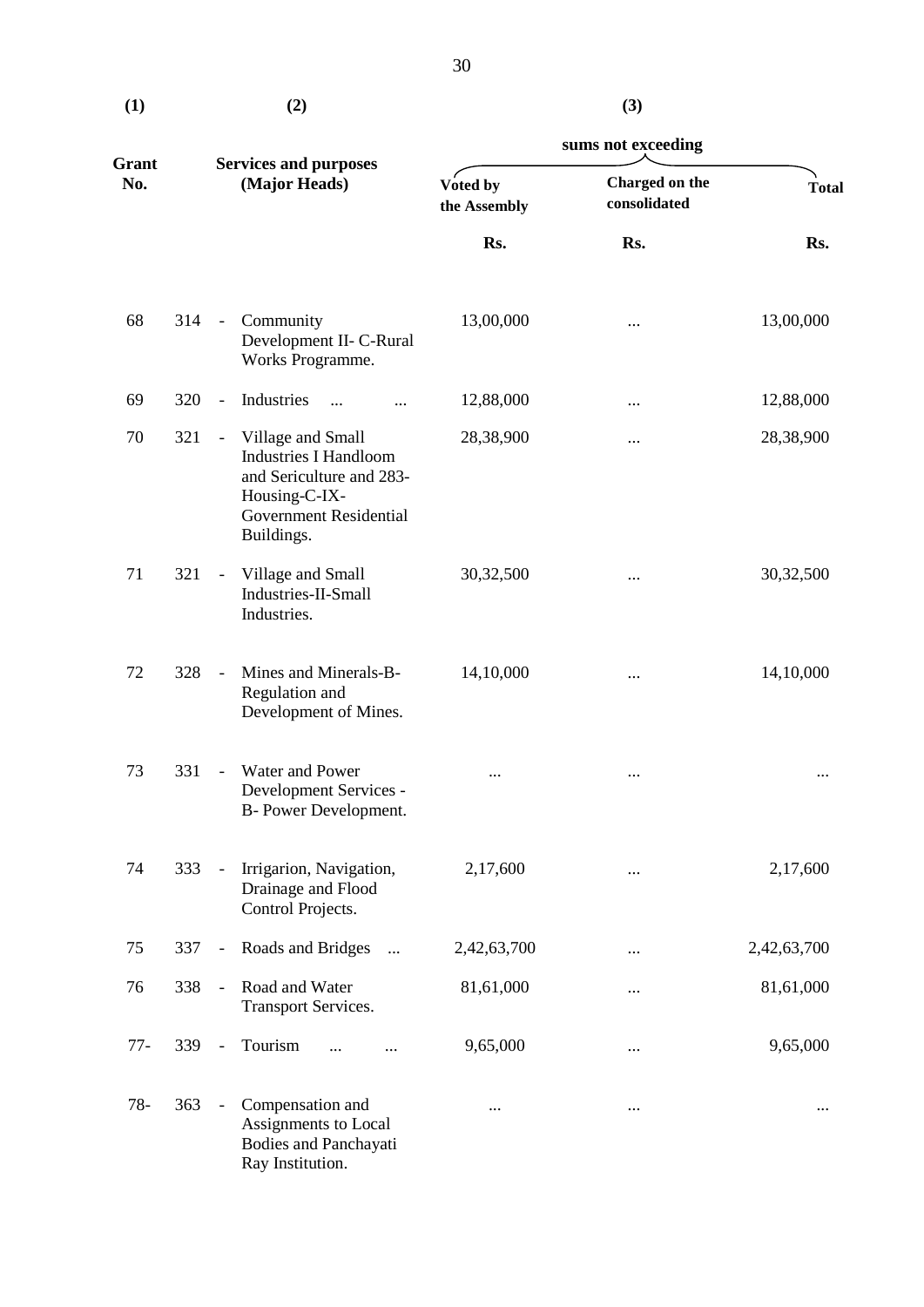| (1) | (2) |
|-----|-----|
|     |     |

# **(3)**

| Grant |     |                              |                                                                                                                                      |                                          | sums not exceeding |              |                                |              |  |
|-------|-----|------------------------------|--------------------------------------------------------------------------------------------------------------------------------------|------------------------------------------|--------------------|--------------|--------------------------------|--------------|--|
| No.   |     | (Major Heads)                |                                                                                                                                      | <b>Services and purposes</b><br>Voted by |                    | the Assembly | Charged on the<br>consolidated | <b>Total</b> |  |
|       |     |                              |                                                                                                                                      | Rs.                                      | Rs.                | Rs.          |                                |              |  |
| 79    | 459 | $\overline{\phantom{a}}$     | Capital Outlay on Public<br>Works.                                                                                                   | 1,00,15,500                              |                    | 1,00,15,500  |                                |              |  |
| 80    | 482 | $\overline{\phantom{a}}$     | Capital Outlay on Public<br>Health, Sanitation and<br>Water Supply.                                                                  | 1,01,90,000                              |                    | 1,01,90,000  |                                |              |  |
| 81    | 483 | $\overline{\phantom{a}}$     | Capital Outlay on<br>Housing-A-Government<br>Residential Building (In-<br>charge of P.W.D.)                                          | 14,88,100                                |                    | 14,88,100    |                                |              |  |
| 82    | 484 | $\frac{1}{2}$                | Capital Outlay on Urban<br>Development.                                                                                              |                                          |                    |              |                                |              |  |
| 83    | 488 | $\frac{1}{2}$                | Capital Outlay on Social<br>Security and Welfare E-<br>Other Social Security and<br>Welfare Programmes-I-<br>Civil Supplies Schemes. | 7,01,500                                 |                    | 7,01,500     |                                |              |  |
| 84    | 498 | $\qquad \qquad \blacksquare$ | Capital Outlay on Co-<br>operation.                                                                                                  | 19,80,000                                |                    | 19,80,000    |                                |              |  |
| 85    | 500 | $\overline{\phantom{a}}$     | Investment in General<br>and Trading Institutions.                                                                                   | $\cdots$                                 | $\cdots$           | $\cdots$     |                                |              |  |
| 86    | 506 | $\overline{\phantom{a}}$     | Capital Outlay on Minor<br>Irrigation, Soil<br>Conservation and Area<br>Development.                                                 | 4,00,000                                 |                    | 4,00,000     |                                |              |  |
| 87    | 518 | $\qquad \qquad -$            | <b>Capital Outlay on Forests</b>                                                                                                     | 30,00,000                                |                    | 30,00,000    |                                |              |  |
| 88    | 520 | $\blacksquare$               | Capital Outlay on<br><b>Industrial Research and</b><br>Development.                                                                  | 2,10,000                                 |                    | 2,10,000     |                                |              |  |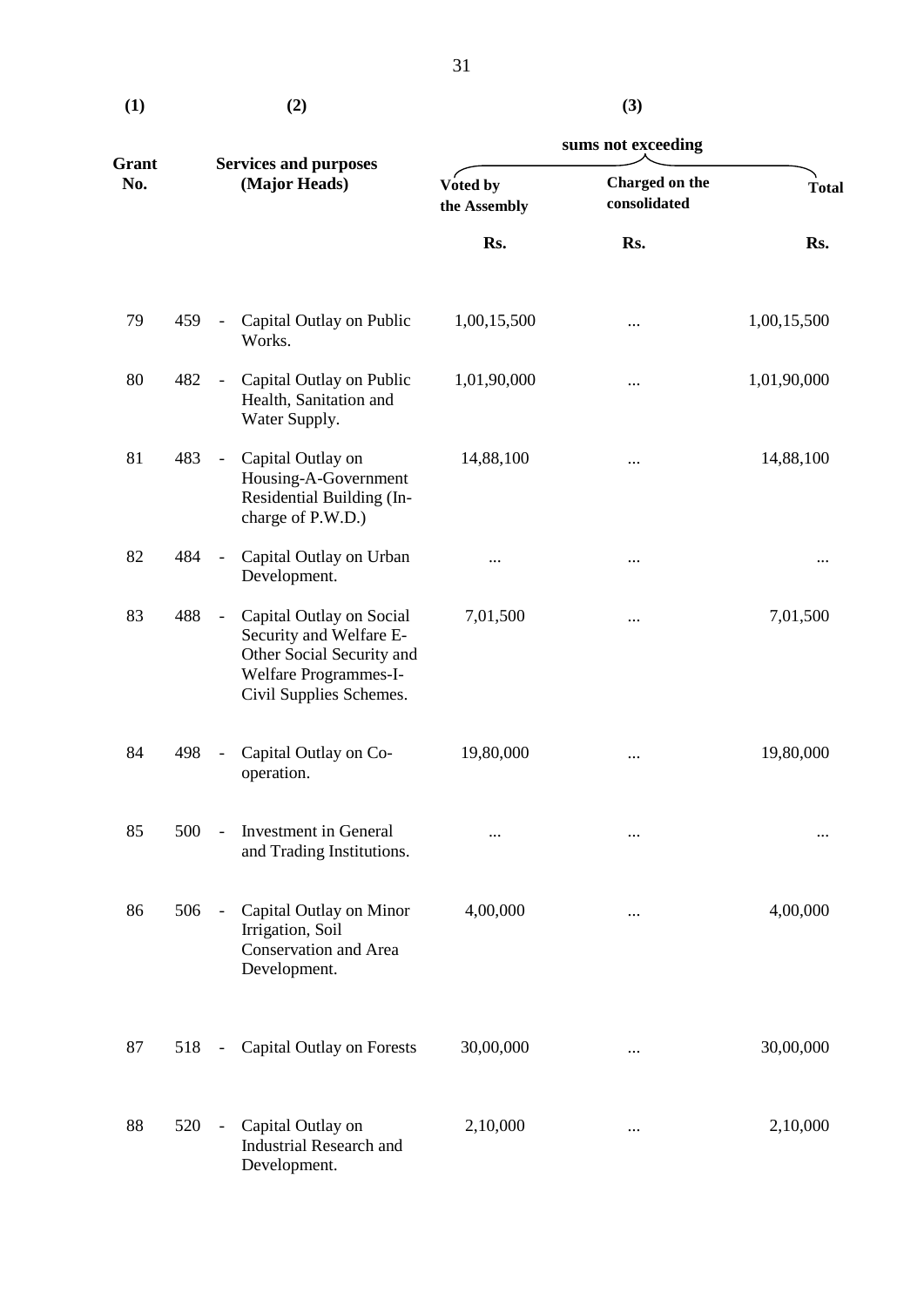| $\bf(1)$ | (2) | (3) |
|----------|-----|-----|
|          |     |     |

|              |     |                          |                                                                                         | sums not exceeding       |                                |                |  |
|--------------|-----|--------------------------|-----------------------------------------------------------------------------------------|--------------------------|--------------------------------|----------------|--|
| Grant<br>No. |     |                          | <b>Services and purposes</b><br>(Major Heads)                                           | Voted by<br>the Assembly | Charged on the<br>consolidated | <b>Total</b>   |  |
|              |     |                          |                                                                                         | Rs.                      | Rs.                            | Rs.            |  |
| 89           | 521 | $\overline{\phantom{a}}$ | Capital Outlay on Village<br>and Small Industries.                                      | 4,30,000                 |                                | 4,30,000       |  |
| 90           | 522 | $\blacksquare$           | Capital Outlay on<br>Machinery and<br>Engineering Industries.                           | 3,00,000                 |                                | 3,00,000       |  |
| 91           | 526 | $\overline{\phantom{a}}$ | Capital Outlay on<br>Consumer Industries.                                               | 30,00,000                |                                | 30,00,000      |  |
| 92           | 528 | $\frac{1}{2}$            | Capital Outlay on Mining<br>and Metallurgical<br>Industries.                            | 2,00,000                 |                                | 2,00,000       |  |
| 93           | 533 | $\overline{\phantom{a}}$ | Capital Outlay on<br>Irrigation, Navigation,<br>Drainage and Flood<br>Control Projects. | 11,82,400                |                                | 11,82,400      |  |
| 94           | 537 | $\overline{\phantom{a}}$ | Capital Outlay on Roads<br>and Bridges.                                                 | 3, 12, 19, 200           |                                | 3, 12, 19, 200 |  |
| 95           | 538 | $\overline{\phantom{a}}$ | Capital Outlay on Roads<br>and Water Transport<br>Services.                             | 12,00,000                |                                | 12,00,000      |  |
| 96           | 544 |                          | Capital Outlay on Other<br>Transport and<br><b>Communication Services.</b>              |                          |                                |                |  |
|              | 603 | $\overline{\phantom{a}}$ | Internal Debt of the State<br>Government.                                               |                          | 1,32,30,700                    | 1,32,30,700    |  |
|              | 604 | $\overline{\phantom{a}}$ | <b>Loans and Advances</b><br>from the Central<br>Government.                            |                          | 20,,53,400                     | 20,53,400      |  |
| 97           | 677 | $\overline{\phantom{a}}$ | Loans for Education, Arts<br>and Culture.                                               | 20,000                   |                                | 20,000         |  |
| 98           | 682 | $\overline{a}$           | Loans for Public Health<br>Sanitation and Water<br>Supply.                              |                          |                                |                |  |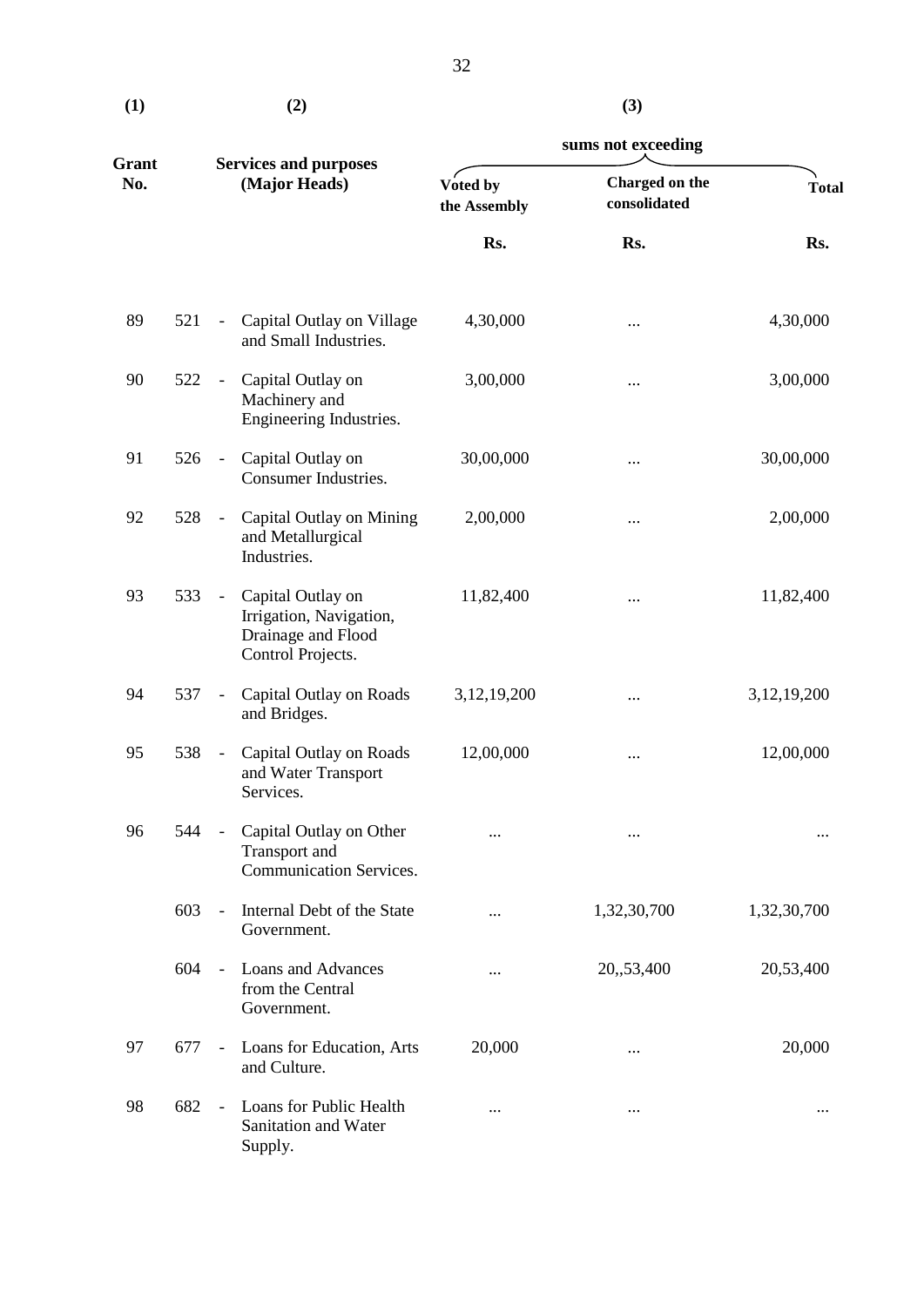<span id="page-34-0"></span>

| $\bf(1)$ | (2) | (3) |
|----------|-----|-----|
|          |     |     |

| M. |  |
|----|--|
|    |  |

|              |     |                              |                                                                                     | sums not exceeding       |                                |              |  |
|--------------|-----|------------------------------|-------------------------------------------------------------------------------------|--------------------------|--------------------------------|--------------|--|
| Grant<br>No. |     |                              | <b>Services and purposes</b><br>(Major Heads)                                       | Voted by<br>the Assembly | Charged on the<br>consolidated | <b>Total</b> |  |
|              |     |                              |                                                                                     | Rs.                      | Rs.                            | Rs.          |  |
| 99           | 683 | $\blacksquare$               | Loans for Housing                                                                   | 13,00,000                |                                | 13,00,000    |  |
| 100          | 684 | $\Box$                       | Loans for Urban<br>Development.                                                     | 2,00,000                 |                                | 2,00,000     |  |
| 101          | 688 | $\overline{\phantom{a}}$     | Loans for Social Security<br>and Welfare-I-Relief and<br>Rehabilitation Schemes.    | $\cdots$                 |                                |              |  |
| 102          | 688 | $\overline{\phantom{a}}$     | Loans for Social Security<br>and Welfare-II-Loans to<br>Ex-Service Personnel.       | 5,000                    |                                | 5,000        |  |
| 103          | 695 | $\overline{\phantom{a}}$     | Loans for other Social<br>and Community Services.                                   | 25,000                   |                                | 25,000       |  |
| 104          | 698 | $\overline{\phantom{a}}$     | Loans for Co-operative<br>Societies.                                                | 7,10,000                 |                                | 7,10,000     |  |
| 105          | 699 | $\blacksquare$               | Loans for Special and<br>Backward Areas.                                            | 5,00,000                 |                                | 5,00,000     |  |
| 106          | 705 | $\overline{\phantom{a}}$     | Loans for Agriculture.                                                              | 1,00,000                 |                                | 1,00,000     |  |
| 107          | 706 | $\overline{\phantom{a}}$     | Loans for Minor<br>Irrigation, Soil<br><b>Conservation and Area</b><br>Development. | $\cdots$                 |                                |              |  |
| 108          | 710 | $\overline{\phantom{0}}$     | Loans for Animal<br>Husbandry                                                       |                          |                                |              |  |
| 109          | 714 | $\overline{\phantom{a}}$     | Loand for Community<br>Development.                                                 |                          |                                |              |  |
| 110          | 720 | $\overline{\phantom{a}}$     | Loans for Industrial<br>Research and<br>Development.                                |                          |                                |              |  |
| 111          | 721 | $\blacksquare$               | Loans for Village and<br>Small Industries.                                          | 3,50,000                 |                                | 3,50,000     |  |
| 112          | 734 | $\overline{\phantom{0}}$     | Loans for Power<br>Projects.                                                        | 40,00,000                |                                | 40,00,000    |  |
| 113          | 766 | $\overline{a}$               | Loans to Government<br>Servants.                                                    | 23,00,000                |                                | 23,00,000    |  |
| 114          | 768 | $\qquad \qquad \blacksquare$ | <b>Inter-State Settlement</b>                                                       | $\cdots$                 |                                |              |  |
| 115          | 769 | $\overline{\phantom{0}}$     | Appropriation to<br>Contingency Fund.                                               | 25,00,000                |                                | 25,00,000    |  |
|              |     |                              | <b>Total</b><br>$\cdots$                                                            | 33,84,11,900             | 3,24,03,100                    | 37,08,15,000 |  |
|              |     |                              |                                                                                     |                          |                                |              |  |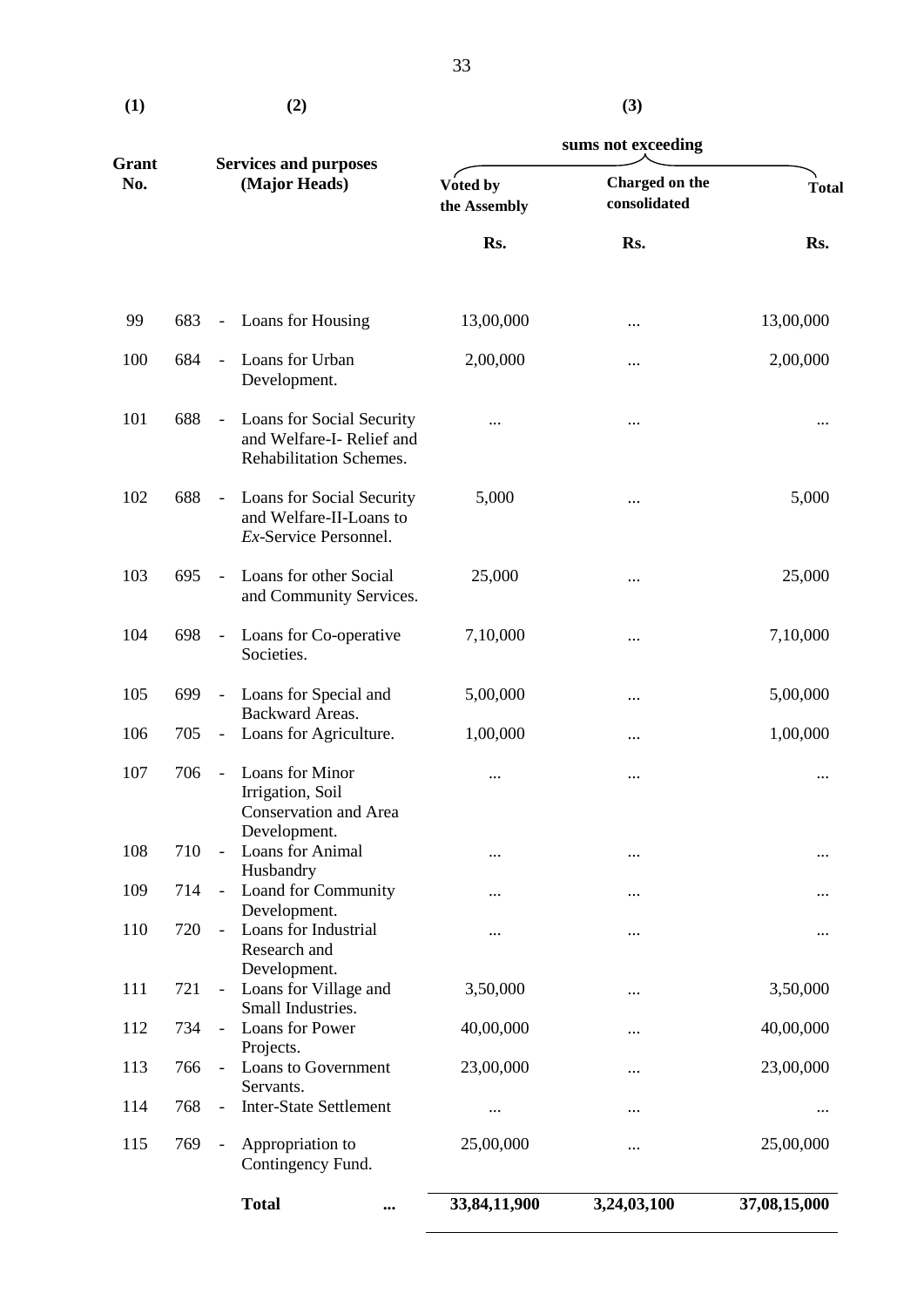# **MEGHALAYA ACT 9 OF 1974**

### <span id="page-35-0"></span> **THE MEGHALAYA APPROPRIATION (No.III) ACT, 1974**

### **(As passed by the Assembly)**

[Received the assent of the Governor on the 10<sup>th</sup> July 1974]

(Published in the *Gazette of Meghalaya*, Extraordinary on the  $11<sup>th</sup>$  July, 1974)

**An** 

*Act* 

# **to authorise payment and appropriation of certain sums from and out of the Consolidated Fund of Meghalaya for the services of the financial year 1973-74**

Be it enacted by the Legislature of Meghalaya in the Twenty-fifth Year of the Republic of India as follows:

 Appropriation (No.III) Act, 1974. Short title. 1. This Act may be called the Meghalaya

the financial year

- Rs.40, 78, 457 from Meghalaya there may be paid and applied sums and out of the not exceeding those specified in column (3) of Consolidated Fund in course of payment during the financial year Withdrawal of 2. From and out of the Consolidated Fund of Rs.40, 78, 457 from Mogheleve there may be paid and applied sums Consolidated Fund<br>of Meghalaya for the Schedule amounting in the aggregate to the sum forty lakhs, seventy-eight thousand, four 1974-75. hundred and fifty seven rupees towards defraying the several charges which will come 1974-75 in respect of the services specified in column (2) of the Schedule.
- Appropriation. 3. The sums authorised to be paid and applied from and out of Consolidated Fund of Meghalaya by this Act shall be appropriated for the services and purposes expressed in the Schedule in relation to the said year.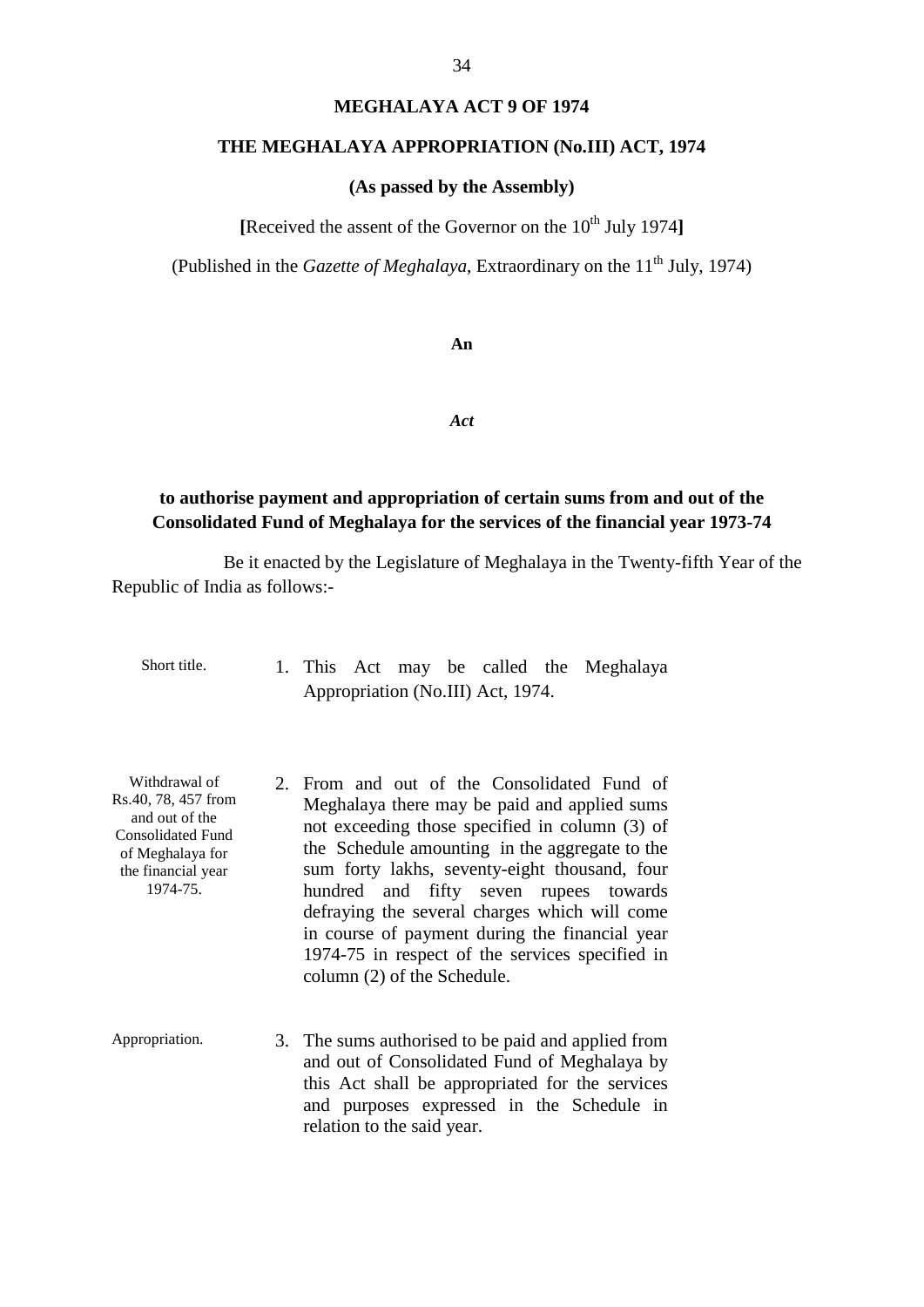# **SCHEDULE**

<span id="page-36-0"></span>

| (1)          |     |                              | (2)                                                                                                               | (3)<br>sums not exceeding |                                |              |  |
|--------------|-----|------------------------------|-------------------------------------------------------------------------------------------------------------------|---------------------------|--------------------------------|--------------|--|
|              |     |                              |                                                                                                                   |                           |                                |              |  |
| Grant<br>No. |     |                              | <b>Services and purposes</b><br>(Major Heads)                                                                     | Voted by<br>the Assembly  | Charged on the<br>consolidated | <b>Total</b> |  |
|              |     |                              |                                                                                                                   | Rs.                       | Rs.                            | Rs.          |  |
| 17           | 255 | $\overline{\phantom{a}}$     | Police and $200 -$ Fire<br>Protection and Control.                                                                | 3,87,460                  |                                | 3,87,460     |  |
| 18           | 256 | $\overline{\phantom{a}}$     | Jails<br>$\cdots$                                                                                                 | 1,10,000                  |                                | 1,10,000     |  |
| 35           | 280 | $\overline{\phantom{a}}$     | Medical<br>$\cdots$<br>$\cdots$                                                                                   | 4,75,000                  |                                | 4,75,000     |  |
| 42           | 284 | $\overline{\phantom{a}}$     | Urban Development $- A$ -<br>General -II- Town and<br>Regional Planning.                                          | 2,91,000                  |                                | 2,91,000     |  |
| 44           | 287 | $\mathbb{L}^+$               | Labour and Employment<br>$-I - A - Labour.$                                                                       | 97,323                    |                                | 97,323       |  |
| 49           | 288 | $\equiv$                     | C-III - Welfare of<br><b>Scheduled Castes, Tribes</b><br>and other Backward<br>Classes $0 D - Social$<br>Welfare. | 5,47,500                  |                                | 5,47,500     |  |
| 55           | 296 | $\blacksquare$               | Secretariat-Economic<br>Services-II-Planning-<br>Board, etc.                                                      | 3, 31, 384                |                                | 3, 31, 384   |  |
| 56           | 298 | $\overline{\phantom{a}}$     | Co-operation<br>$\cdots$<br>$\cdots$                                                                              | 1,60,000                  |                                | 1,60,000     |  |
| 63           | 310 | $\blacksquare$               | Animal Husbandry and<br>283-Housing -C-<br><b>Government Residential</b><br>Buildings.                            | 3,00,000                  |                                | 3,00,000     |  |
| 65           | 312 | $\overline{\phantom{0}}$     | Fisheries                                                                                                         | 60,000                    |                                | 60,000       |  |
| 72           | 328 | $\overline{\phantom{0}}$     | Mines Minerals-B-<br>Regulation and<br>Development of Mines.                                                      | 64,890                    |                                | 64,890       |  |
| 76           | 338 | $\frac{1}{2}$                | Roads and Water<br><b>Transport Services.</b>                                                                     | 1,40,000                  |                                | 1,40,000     |  |
| 84           | 498 | $\qquad \qquad \blacksquare$ | Capital Outlay on Co-<br>operation                                                                                | 4,50,000                  |                                | 4,50,000     |  |
| 95           | 538 | $\overline{\phantom{a}}$     | Capital Outlay on Roads<br>ad Water Transport<br>Services.                                                        | 6,64,000                  |                                | 6,64,000     |  |
|              |     |                              | <b>Total</b><br>$\cdots$<br>                                                                                      | 40,78,457                 | $\cdots$                       | 40,78,457    |  |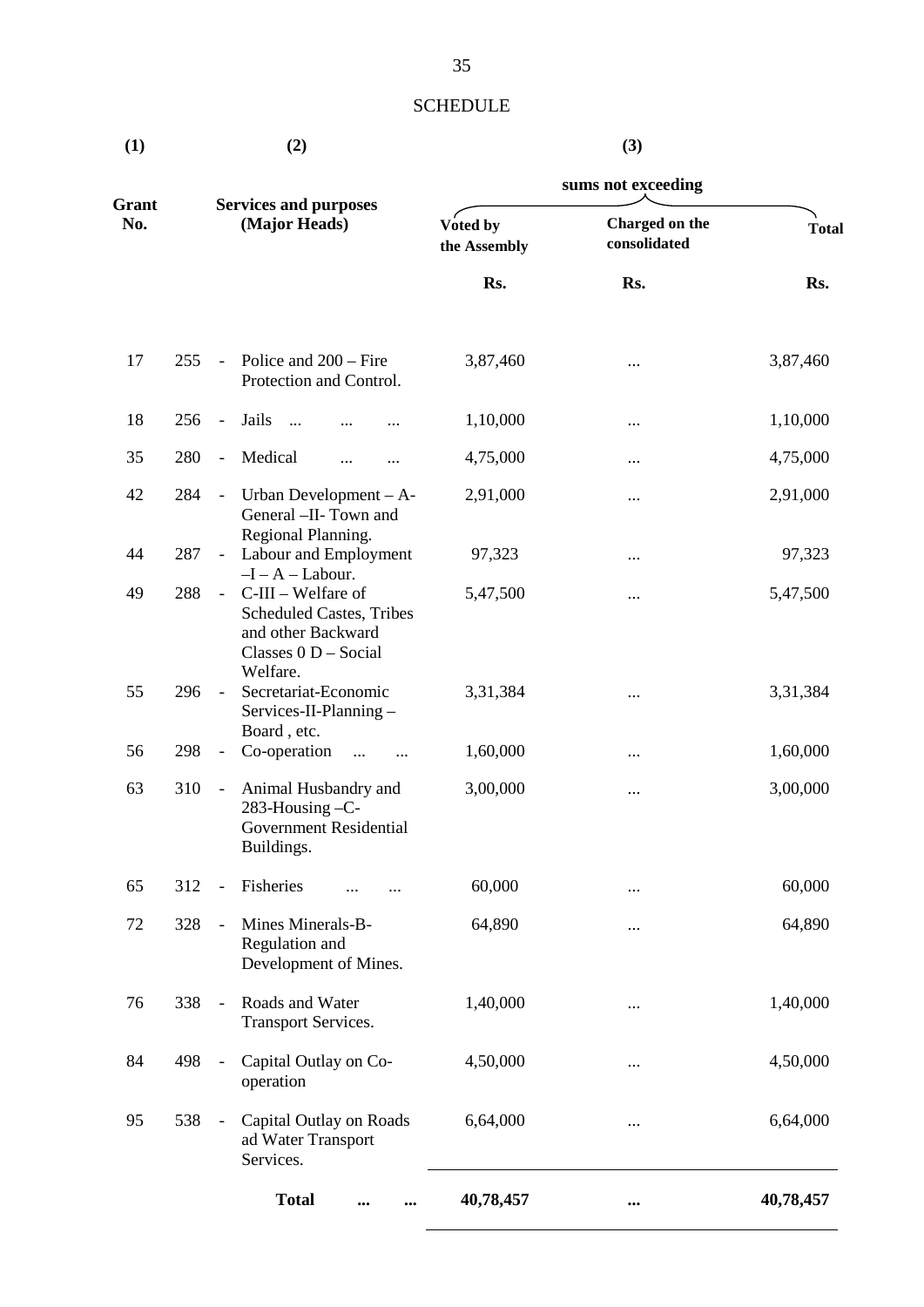# **MEGHALAYA ACT 10 OF 1974**

# **THE CONTINGENCY FUND OF MEGHALAYA (AUGMENTATION OF CORPUS) ACT, 1974.**

### **(As passed by the Assembly)**

[Received the assent of the Governor on the 26<sup>th</sup> July 1974]

(Published in the *Gazette of Meghalaya*, Extraordinary on the  $30<sup>th</sup>$  July, 1974)

**An** 

*Act* 

### **to augment permanently the Corpus of the Contingency Fund of Meghalaya**

Be it enacted by the Legislature of Meghalaya in the Twenty-fifth Year of the Republic of India as follows:

| Short title and | 1. (1) This Act may be called the Contingency |
|-----------------|-----------------------------------------------|
| commence-       | Fund of Meghalaya (Augmentation of Corpus)    |
| -ment.          | Act. 1974.                                    |

(2) It shall come into force on  $1<sup>st</sup>$  July, 1974.

 Meghalaya, further sum of rupees twenty five Contingency Fund of Meghalaya in order to Further payment into the Contingency Fund. 2. There shall be paid by the Government of lakhs out of the revenues of the State to the augment the Corpus of the Fund to rupees seventy-five lakhs from the existing Corpus of rupee fifty lakhs.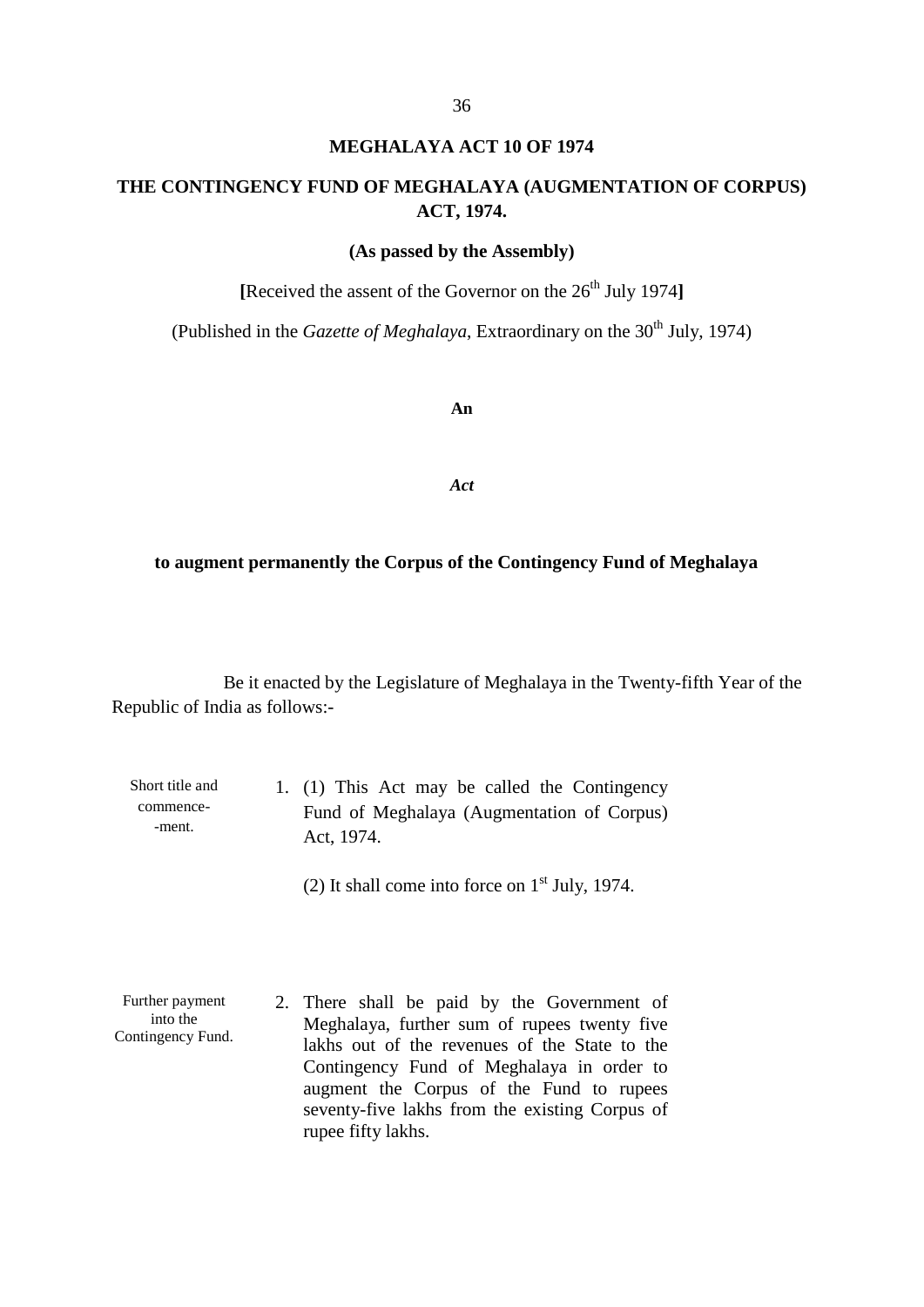### **MEGHALAYA ACT 11 OF 1974**

# <span id="page-38-0"></span>**THE MEGHALAYA EXCISE (AMENDMENT) ACT, 1974.**

# **(As passed by the Assembly)**

[Received the assent of the Governor on the 30<sup>th</sup> July 1974]

(Published in the *Gazette of Meghalaya*, Extraordinary on the 1<sup>st</sup> August, 1974)

**An** 

*Act* 

# *Meghalaya). to further amend the Meghalaya Excise Act (Assam Excise Act 1 of 1910 as adopted by*

| Short title, extent<br>and commence-<br>-ment.                                   | 1. (1) This Act may be called Meghalaya Excise<br>(Amendment) Act, 1974.                                                                                                                                         |  |  |
|----------------------------------------------------------------------------------|------------------------------------------------------------------------------------------------------------------------------------------------------------------------------------------------------------------|--|--|
|                                                                                  | (2) It shall have the like extent as the principal<br>Act                                                                                                                                                        |  |  |
|                                                                                  | (3) It shall come into force at once.                                                                                                                                                                            |  |  |
| Amendment of<br>clauses (12a), (14)<br>and (16) of section<br>3 of the principal | 2. In section 3 of the Meghalaya Excise Act<br>(Assam act 1 of 1910 as adapted by Meghalaya),<br>hereinafter referred to as the principal Act:-                                                                  |  |  |
| Act.                                                                             | (i) in clause $(12a)$ the full stop " $(.)$ " occurring at<br>the end of the clause shall be deleted, thereafter<br>the words "other than tari and pachwai" shall be<br>added followed by a full stop " $(.)$ "; |  |  |
|                                                                                  | (ii) in clause $(14)$ for the word "also" occurring<br>in the clause the words "other than" shall be<br>substituted;                                                                                             |  |  |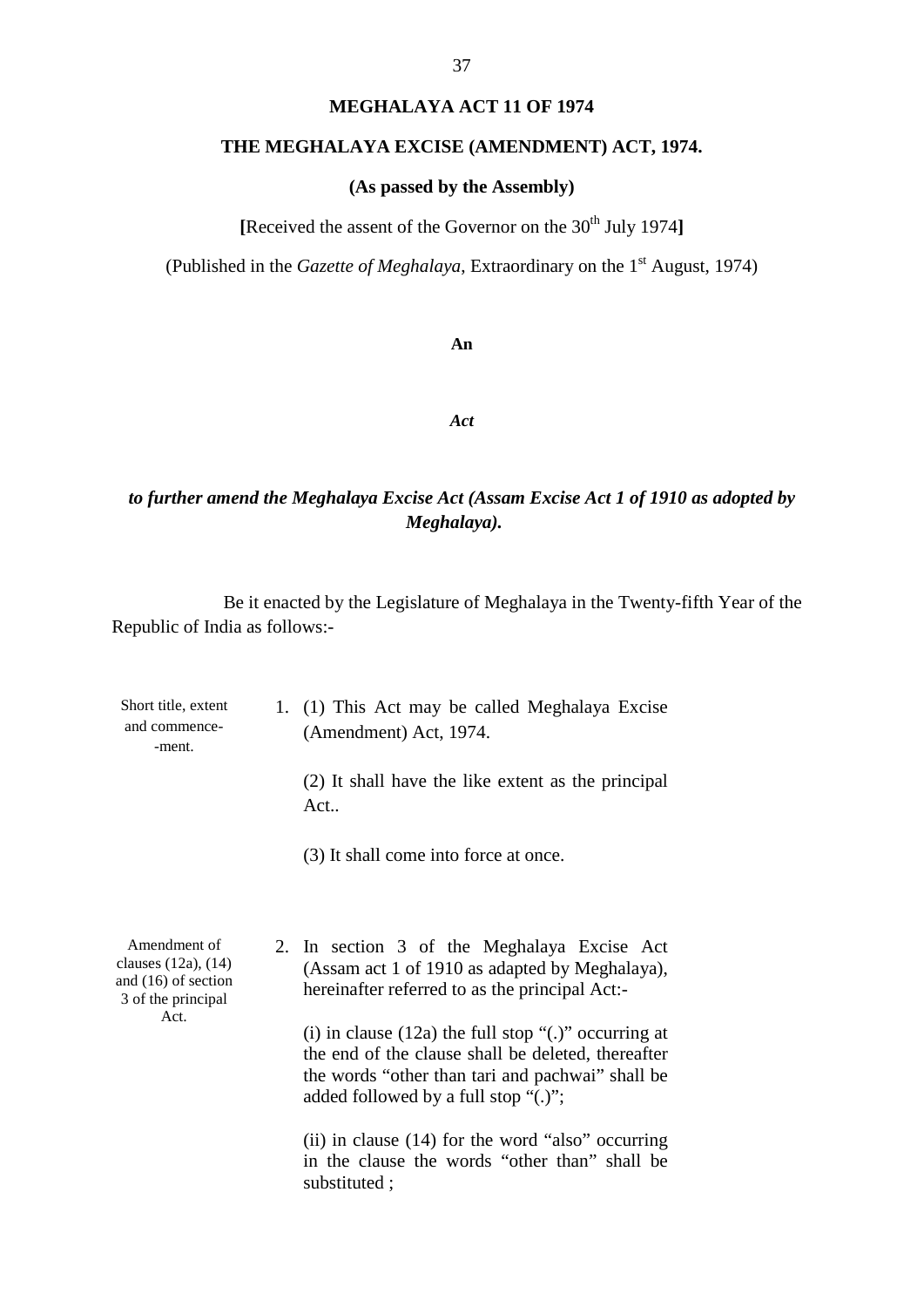|                                                     | (iii) in clause (16) between the words and<br>punctuation "undiluted" and "but" the words<br>"and includes Iad-Um, Kiad Iyndem and Bitchi"<br>shall be inserted followed by a comma "(,)".                                        |
|-----------------------------------------------------|-----------------------------------------------------------------------------------------------------------------------------------------------------------------------------------------------------------------------------------|
| Amendment                                           | 3. In section 9 of the principal Act,-                                                                                                                                                                                            |
|                                                     | (i) in sub-section $(1)$ , between the words "by"<br>and "the" the words and punctuation "the State<br>Government," shall be inserted.                                                                                            |
|                                                     | (ii) in sub-section (2), for the word "Officers"<br>the word "authorities" shall be substitute.                                                                                                                                   |
| Amendment of<br>section 15 of the<br>principal Act. | 4. In section 15 of the principal Act,-                                                                                                                                                                                           |
|                                                     | $(i)$ for sub-section $(1)$ the following sub-section<br>shall be substituted, namely:-                                                                                                                                           |
|                                                     | " $15,(1)$ Except under the authority and in<br>accordance with the terms and conditions of a<br>licence granted in that behalf by the State<br>Government-                                                                       |
|                                                     | (a) no intoxicant shall be manufactured;                                                                                                                                                                                          |
|                                                     | (b) no hemp plant (Cannabis sativa L) shall<br>be cultivated or collected;                                                                                                                                                        |
|                                                     | (c) no liquor shall be bottled for sale;                                                                                                                                                                                          |
|                                                     | (d) no distillery or brewery<br>shall<br>be<br>constructed or worked; and                                                                                                                                                         |
|                                                     | (e) no persons shall use, keep or have in his<br>possession any materials, still, utensil,<br>implement or apparatus whatsoever for<br>the purpose of manufacturing<br>any<br>intoxicant:                                         |
|                                                     | Provided that the State Government may<br>authorise any Officers or any person, by order<br>issued in this behalf, to issue such licences<br>subject to such restrictions, terms and conditions<br>as may be specified by order." |

(ii) sub-sections (2) and (3) shall be omitted.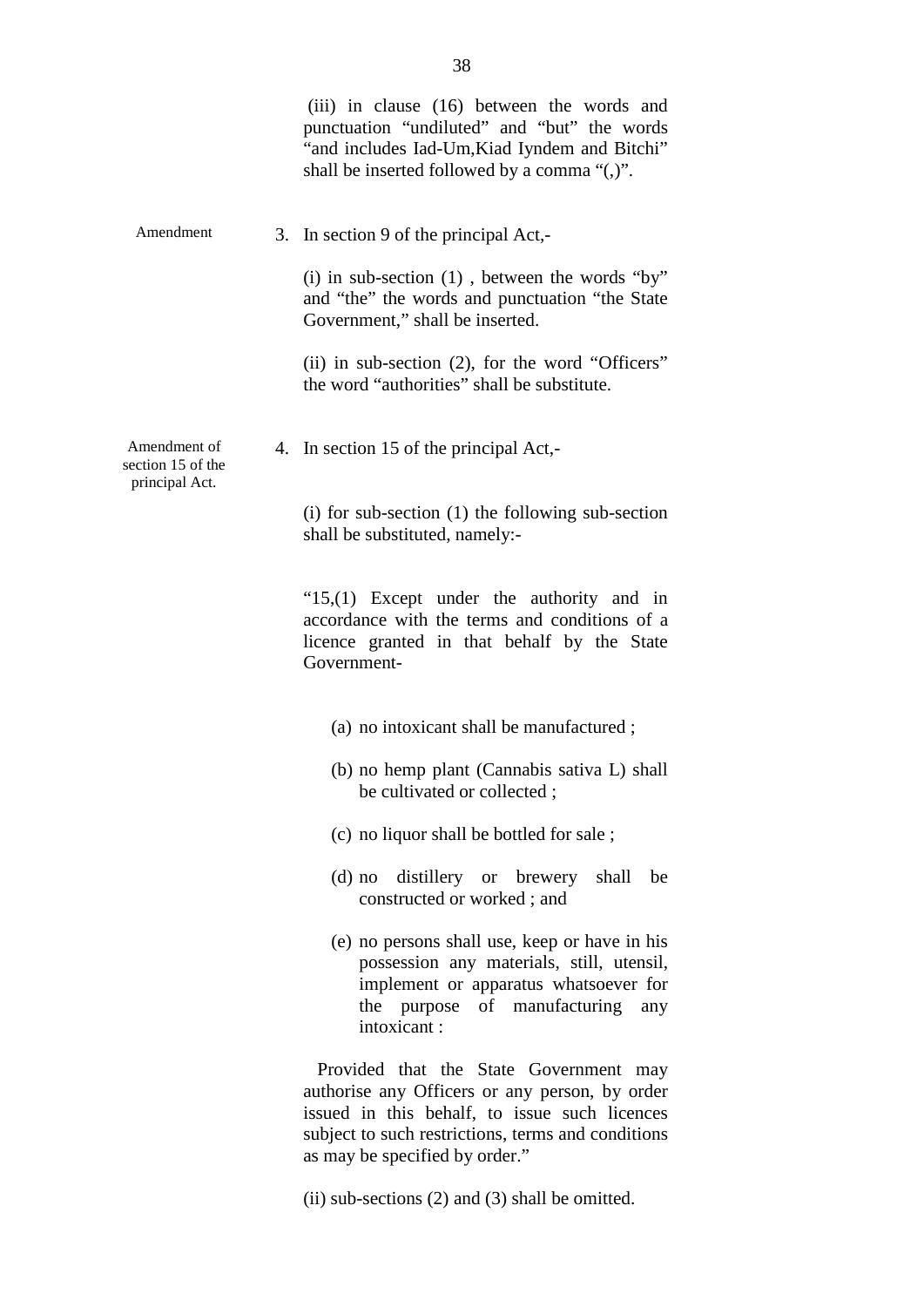Amendment of section 18 of the principal Act.

5. In section 18 of the principal Act for sub-section (1) the following sub-section shall be substituted, namely: "18 (1) No intoxicant shall be sold except under the authority and in accordance with the terms and conditions of a licence granted by the State Government in that behalf:

Provided that the State Government may authorise any Officer or any person, by order issued in this behalf, to issue such licenses subject to such restrictions, terms and conditions as may be specified by order:

Provided further that –

 may prescribe ; (a) a person licensed to cultivate or collect plant from which an intoxicating drug is produced, may sell without a license those portions of the plant from which the intoxicating drug is manufactured or produced, to any person licensed under this Act to deal in the same, or to any Officer whom the Excise Commissioner

(b) nothing in this section applies to the sale of any foreign liquor lawfully procured by any person for his private use and sold by him or on his behalf or on behalf of his representative in interest upon his quitting a station or after his decrease."

- 6. In section 38 of the principal Act, in clause (3) before the word "any" occurring in the clause "any officer shall be inserted.
- 7. In section 41 of the principal Act,-

 and "not" the words "or any other officer" shall (i) between the words and punctuation "officer" inserted followed by a comma "(')" ; and

(ii) between the words and punctuation "prescribe", and "not" the words "or any other person as the State Government may, by order , empowered in this behalf" shall be inserted followed by a comma "(,)".

 principal Act. "when" the words "or any other Officer or Amendment of 8. In section 42 of the principal Act, in sub-section section 42 of the  $(2)$  between the words "Evoise Officer" and ection 42 of the (2) between the words "Excise Officer" and principal Act. person" shall be inserted.

Amendment of section 38 of the principal Act.

Amendment of section 41 of the principal Act.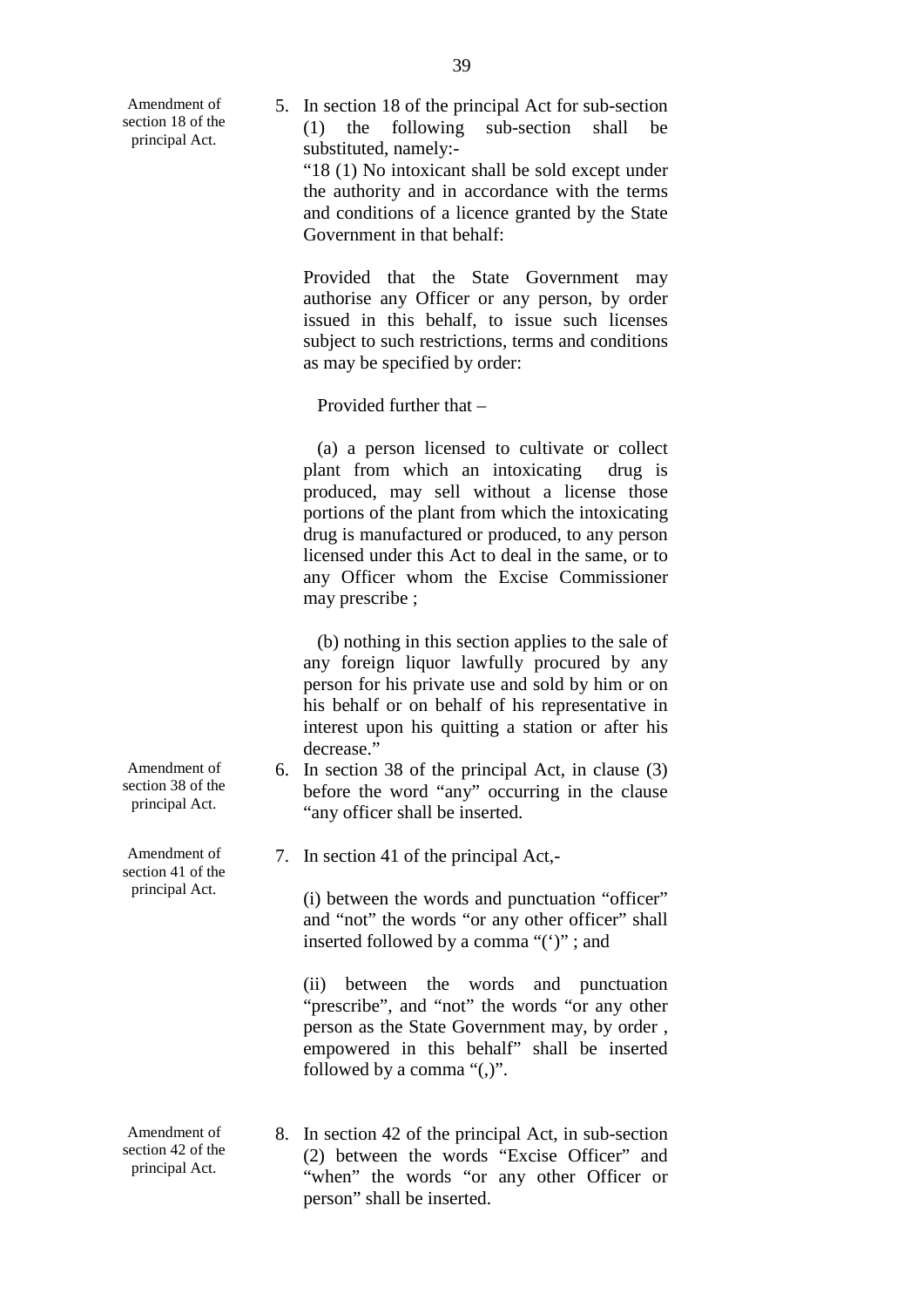<span id="page-41-0"></span>

| Amendment of<br>section 44 of the<br>principal Act.          | 9. In section 44 of the principal Act, in clause (b)<br>of subsection (2) and in sub-section (3) between<br>the words "Excise Officer" and "empowered"<br>occurring in the said clause and sub-section the<br>words "or any other Officer or any person" shall<br>be inserted and between the words "other<br>officer" and "empowered" occurring in sub-<br>section (3) the words "or person" shall be<br>inserted.                                                              |  |
|--------------------------------------------------------------|----------------------------------------------------------------------------------------------------------------------------------------------------------------------------------------------------------------------------------------------------------------------------------------------------------------------------------------------------------------------------------------------------------------------------------------------------------------------------------|--|
| Amendment of<br>section 49 of the<br>principal Act.          | 10. In section 49 of the principal Act,-<br>(i) in sub-section (3) between the words and<br>punctuation "prescribe", and "shall" the words<br>"and say other" other officer or person as the<br>State Government may, by order, specified in<br>this behalf" shall be inserted followed by a<br>comma " $($ ,";<br>$(ii)$ in clause (a) of sub-section (4) between the<br>word "officer" and "empowered" the words "or<br>any other officer or any person" shall be<br>inserted. |  |
| Amendment of<br>section 53 of<br>principal Act               | 11. In section 53 of the principal Act,-<br>(i) in clauses (a), (d) and (e) of sub-section $(1)$<br>the word "other than tari and pachwi" occurring<br>in these said clauses shall be omitted;<br>(ii) sub-section (2) of the section shall be<br>omitted.                                                                                                                                                                                                                       |  |
| Amendment of<br>section 61 of the<br>principal Act.          | 12. In section 61 of the proposal Act, for the hyphen<br>"(-)" occurring after the word "officer" a comma<br>"(,)" shall be substituted and the words "or,<br>being an officer or a person, empowered or<br>authorised to make search, seizure detention or<br>arrest under this Act" shall be added followed<br>by a hyphen " $(-)$ ".                                                                                                                                          |  |
| Amendment of<br>section 64 of the<br>principal Act.          | 13. In section 64 of the principal Act, the colon " $(:)$ "<br>occurring at the end shall be omitted and<br>thereafter the following shall be added followed<br>by a colon at the end, namely:-<br>"but in no case the punishment with<br>imprisonment shall be less than seven days and<br>that with fine be less than two hundred rupees.                                                                                                                                      |  |
| Amendments of<br>sections 76 and 77<br>of the principal Act. | 14. In section 76 and 77 of the principal Act,<br>between the words "Excise Officer" and "in"<br>occurring in both the sections the words "or<br>against any other officer or person exercising<br>powers and functions under this Act" shall be<br>inserted.                                                                                                                                                                                                                    |  |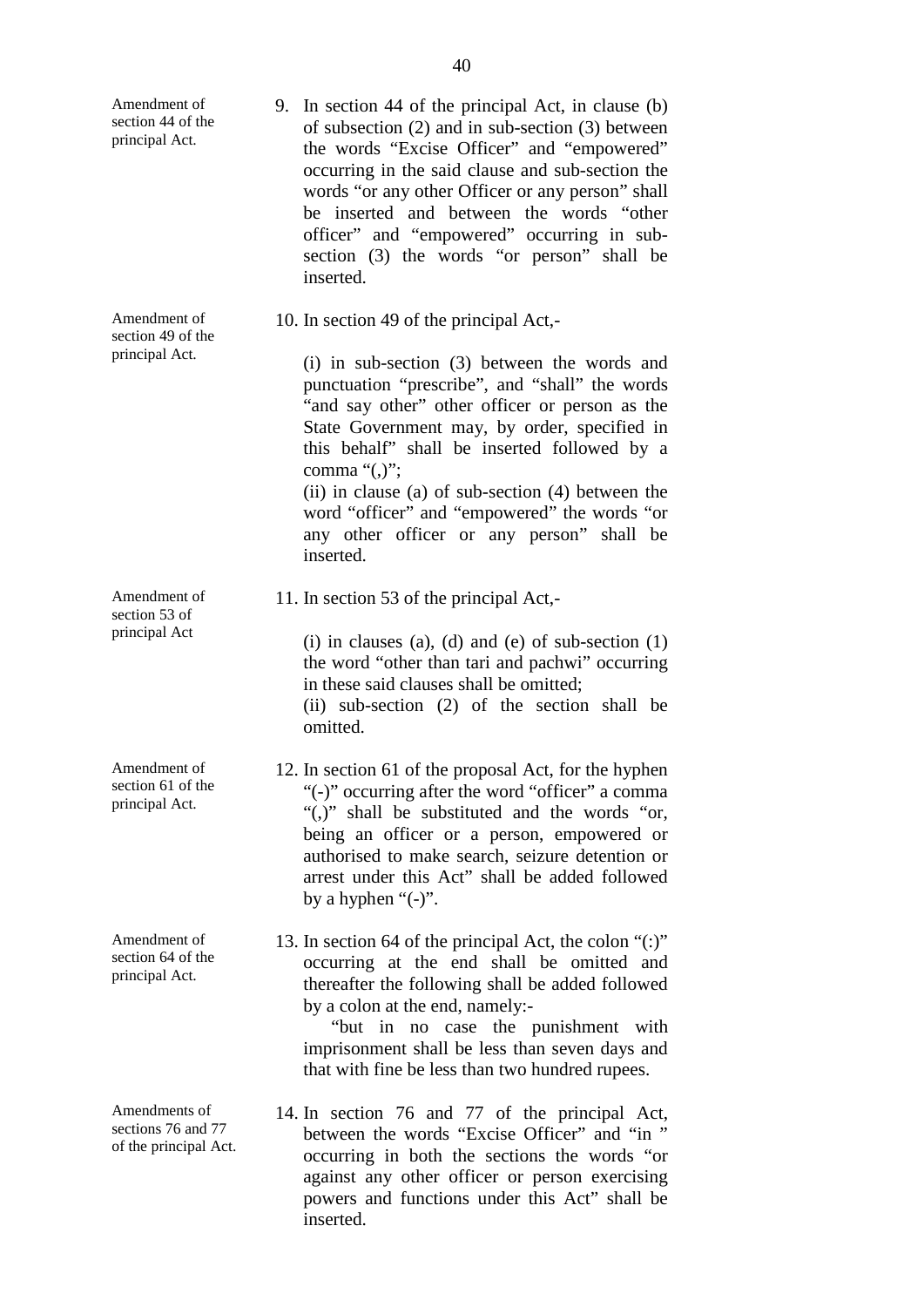### **MEGHALAYA ACT 12 OF 1974**

41

# <span id="page-42-0"></span>**THE MEGHALAYA PASSENGERS AND GOODS TAXATION (AMENDMENT) ACT, 1974.**

# **(As passed by the Assembly)**

**[**Received the assent of the President on the 3rd December 1974**]** 

(Published in the *Gazette of Meghalaya*, Extraordinary on the 10<sup>th</sup> December, 1974)

### **An**

#### *Act*

# **further to amend the Meghalaya Passengers and Goods Taxation Act (Assam Act 16 of 1962 as adapted by Meghalaya)**

Be it enacted by the Legislature of Meghalaya in the Twenty-fifth Year of the Republic of India as follows:

| Short title, extent<br>and commence-<br>-ment.       | Act, 1974. | 1. (1) This Act may be called Meghalaya<br>Passengers and Goods Taxation (Amendment)                                                           |
|------------------------------------------------------|------------|------------------------------------------------------------------------------------------------------------------------------------------------|
|                                                      |            | (2) It shall be deemed to have come into force<br>on the 1 <sup>st</sup> day of April, 1974.                                                   |
| Amendment of sub-<br>section $(2)$ of<br>Section 3A. |            | 2. In section 3A of the Meghalaya Passengers and<br>Goods Taxation Act, in sub-section (2),-                                                   |
|                                                      | i.         | for the words "rupee value of the fare"<br>in respect of" occurring in the sub-<br>section the words "tax payable by"<br>shall be substituted; |
|                                                      | ii.        | the proviso to the sub-section shall                                                                                                           |

be deleted.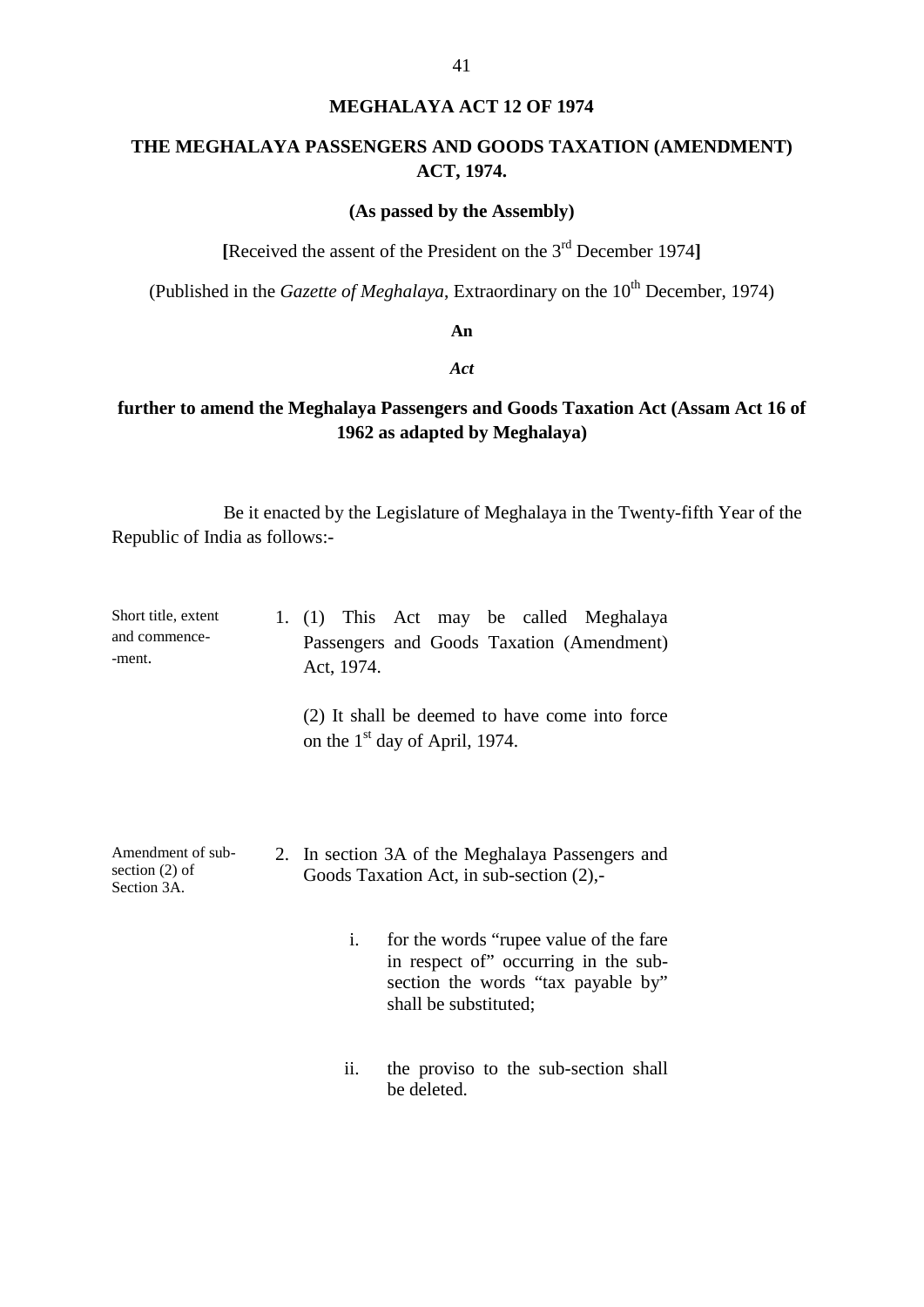# **MEGHALAYA ACT 13 OF 1974**

### <span id="page-43-0"></span>**THE MEGHALAYA APPROPRIATION (NO.IV) ACT, 1974**

#### **(As passed by the Assembly)**

[Received the assent of the President on the 19<sup>th</sup> December 1974]

(Published in the *Gazette of Meghalaya*, Extraordinary on the 21<sup>st</sup> December, 1974)

### **An**

#### *Act*

# **to authorise payment and appropriation of certain further and from and out of the Consolidated Fund of Meghalaya for the services of the financial year 1974-75.**

- Appropriation (No. IV) Act, 1974. Short title. 1. (1) This Act may be called Meghalaya
- the financial year Meghalaya there may be paid and applied sums defraying the several charges which will come in course of payment during the financial year Withdrawal of 2. From and out of the Consolidated Fund of Rs.79,34,750 from Meghalova there may be paid and applied sums and out of the consolidated Fund and the not exceeding those specified in column (3) of of Meghalaya for the Schedule amounting in the aggregate to the the Schedule amounting in the aggregate to the the financial year sum of seventy-nine lakhs, thirty-four thousand,<br>1974-75. seven hundred and fifty runes towards seven hundred and fifty rupees towards 1974-75 in respect of the services specified in column (2) of the Schedule.
- Appropriation 3. The sums authorised to be paid and applied from and out of the Consolidated Fund of Meghalaya by this Act, shall be appropriated for the services and purposes expressed in the Schedule in relation to the said year.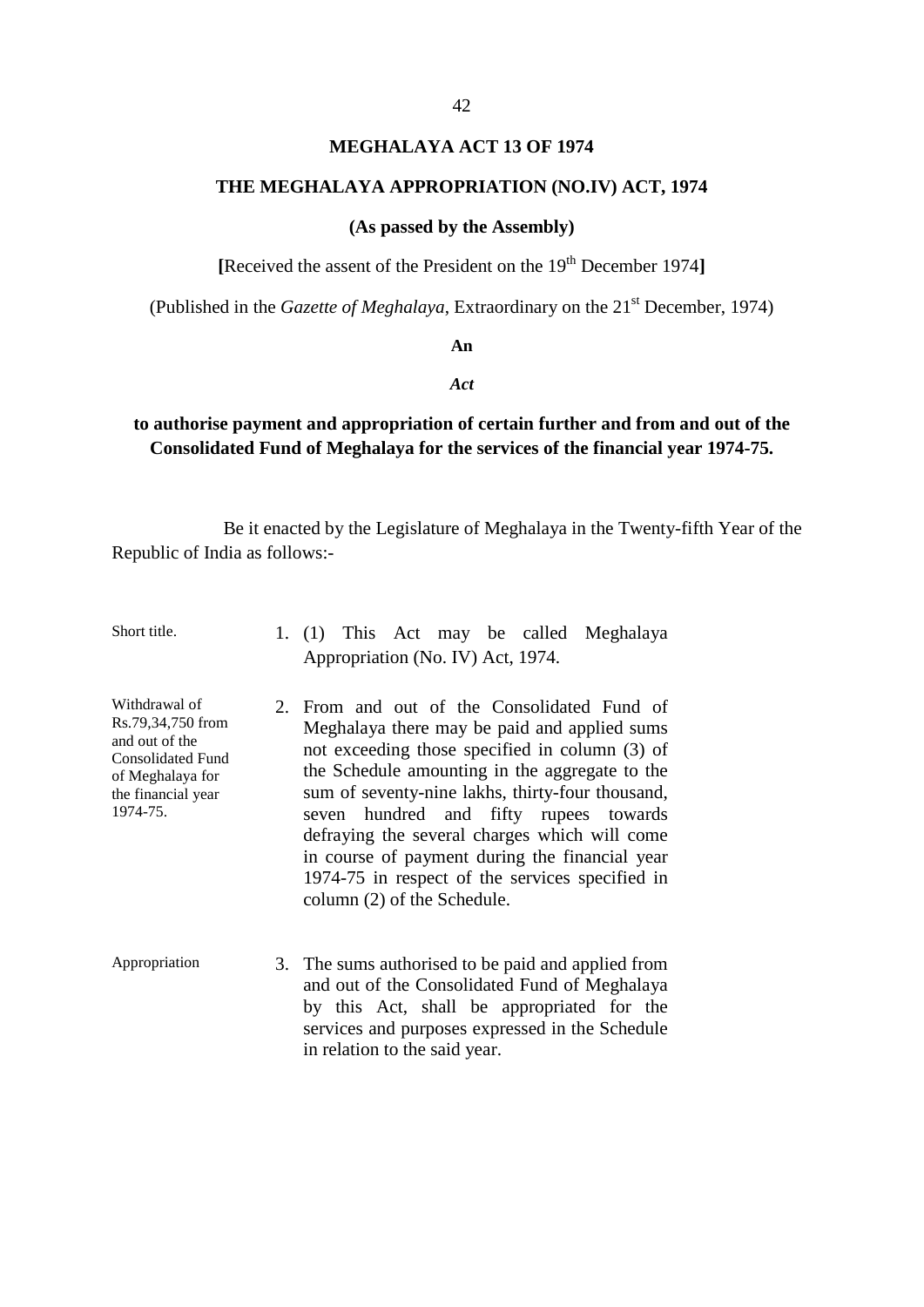# **SCHEDULE**

# **(***See* **Sections 2 and 3)**

<span id="page-44-0"></span>

| (1)            |     |                              | (2)                                                                                                     | (3)                      |                                |              |  |
|----------------|-----|------------------------------|---------------------------------------------------------------------------------------------------------|--------------------------|--------------------------------|--------------|--|
|                |     |                              |                                                                                                         | sums not exceeding       |                                |              |  |
| Grant<br>No.   |     |                              | <b>Services and purposes</b><br>(Major Heads)                                                           | Voted by<br>the Assembly | Charged on the<br>consolidated | <b>Total</b> |  |
|                |     |                              |                                                                                                         | Rs.                      | Rs.                            | Rs.          |  |
| 1              | 211 | $\mathbf{r}$                 | Parliament/State/Union<br>Territory, Legislature-B-State<br>Legislatures.                               | 2,25,000                 |                                | 2,25,000     |  |
| $\overline{c}$ | 213 | $\overline{\phantom{a}}$     | Council of Ministers.                                                                                   | 41,000                   |                                | 41,000       |  |
|                | 251 | $\overline{\phantom{a}}$     | Public Service Commission.                                                                              | $\cdots$                 | 31,000                         | 31,000       |  |
| 17             | 255 |                              | Police and 260-Fire Protection<br>and Control.                                                          | 9,42,000                 |                                | 9,42,000     |  |
| 20             | 259 | $\qquad \qquad \blacksquare$ | Public Works                                                                                            | 1,00,000                 |                                | 1,00,000     |  |
| 21             | 265 | $\overline{\phantom{a}}$     | Other Administrative Services -<br>I- Civil Defence and Home                                            | 38,250                   |                                | 38,250       |  |
| 24             | 265 |                              | Guards.<br>Other Administrative Services -<br>IV - Census, Vital Statistics,                            | 2,500                    |                                | 2,500        |  |
| 40             | 283 | $\overline{\phantom{a}}$     | Guest Houses, etc.<br>Housing -II- C-Government<br>Residential Buildings (in-charge                     | 8,00,000                 |                                | 8,00,000     |  |
| 55             | 296 | $\Box$                       | of P.W.D.)<br>Secretarial Economic Services-<br>II-Planning Boards, etc.                                | 61,500                   |                                | 61,500       |  |
| 63             | 310 | $\overline{\phantom{a}}$     | Animal Husbandry                                                                                        | 1,50,000                 |                                | 1,50,000     |  |
| 72             | 328 | $\overline{\phantom{a}}$     | Mines and Minerals-B-<br>Regulation and Development of<br>Mines.                                        | 4,00,000                 |                                | 4,00,000     |  |
| 74             | 333 | $\qquad \qquad \blacksquare$ | Irrigation, Navigation,<br>(Drainage and Flood Control<br>Projects.)                                    | 2,50,000                 |                                | 2,50,000     |  |
| 75             | 337 |                              | Roads and Bridges                                                                                       | 15,00,000                |                                | 15,00,000    |  |
| 79A            | 477 |                              | Capital Outlay on Education,<br>Art and Culture, 480-Capital                                            | 21,00,000                |                                | 21,00,000    |  |
| 96             | 544 |                              | Outlay on Medical, etc.<br>Capital Outlay on other<br><b>Transport and Communication</b>                | 6,00,000                 |                                | 6,00,000     |  |
| 101            | 688 | $\overline{\phantom{a}}$     | Services.<br>Loans for Social Security and<br>Welfare-I-Relief Measures and<br>Rehabilitation Sechemes. | 6,93,500                 |                                | 6,93,500     |  |
|                |     |                              | <b>Total</b><br>$\cdots$                                                                                | 79,03,750                | 31,000                         | 79,34,750    |  |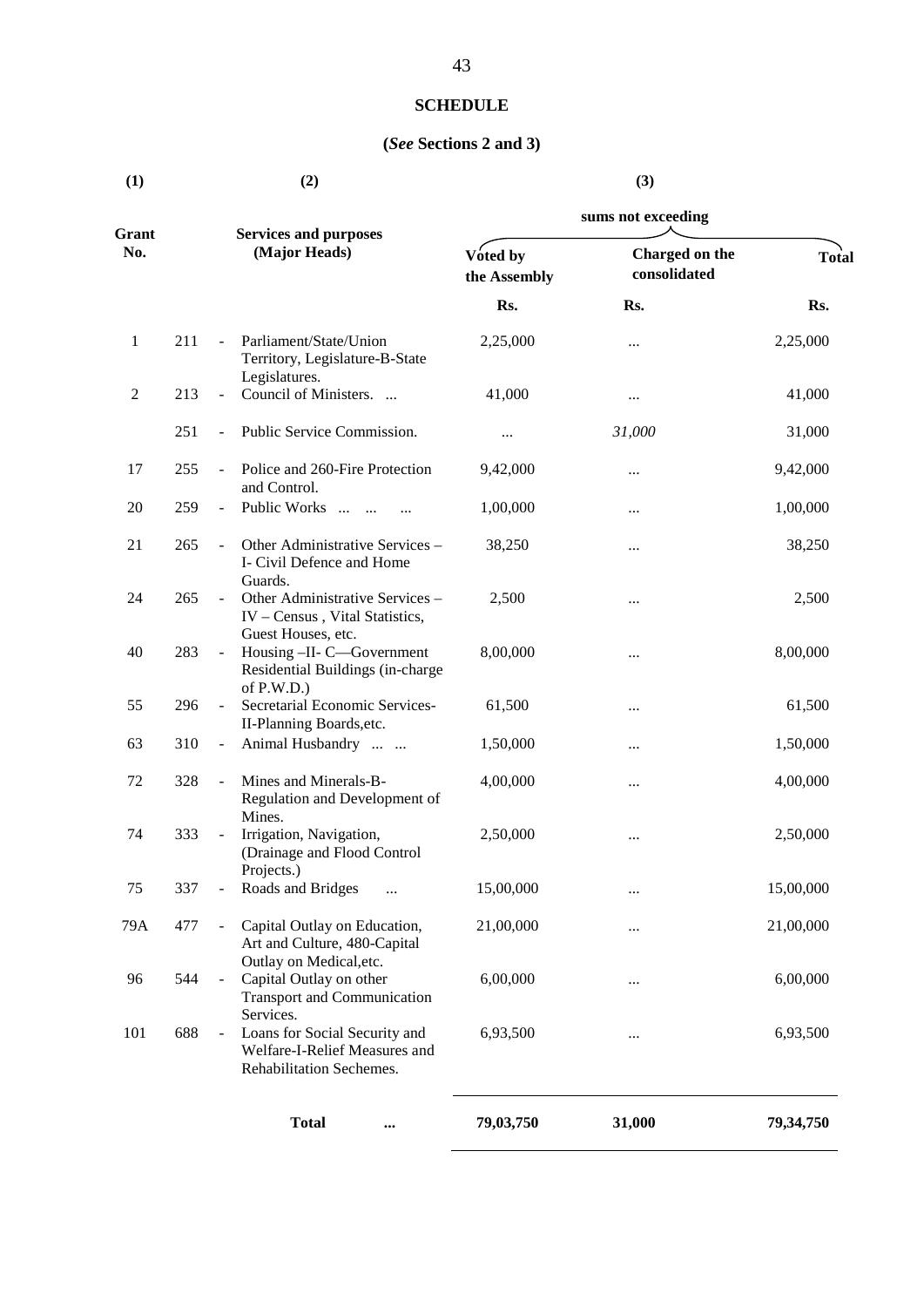# <span id="page-45-0"></span> **THE MEGHALAYA FINANCE (SALES-TAX) ORDINANCE, 1974.**

**An** 

# **Ordinance**

# **further to amend the Meghalaya Finance (Sales-tax) Act (Assam Act XI of 1956 as adapted by Meghalaya) hereinafter referred to as the principal Act.**

**WHEREAS**, the Legislative Assembly of Meghalaya is not in session;

**AND WHEREAS**, the Governor of Meghalaya is satisfied that circumstances exist which render it necessary for him to take immediate action;

 the Republic of India the following Ordinance, namely: **NOW, THEREFORE**, in exercise of the powers conferred by clause (1) of Article 213 of the Constitution of India, the Governor is pleased to promulgate in the Twenty-fifth Year of

1. **Short title, extent and commencement**.-(1) This Ordinance may be called the Meghalaya Finance (Sales Tax) Ordinance, 1974.

- (2) It shall have the like extent as the principal Act.
- (3) It shall come into force at once.

2. Amendment of the Schedule to the principal Act.- In item 65 of the Schedule to the principal Act between the words "except" and "when" the word "rum" shall be inserted.

**The 1st November, 1974.** 

 **Raj Bhavan, L.P. SINGH, Shillong,** Governor of Meghalaya.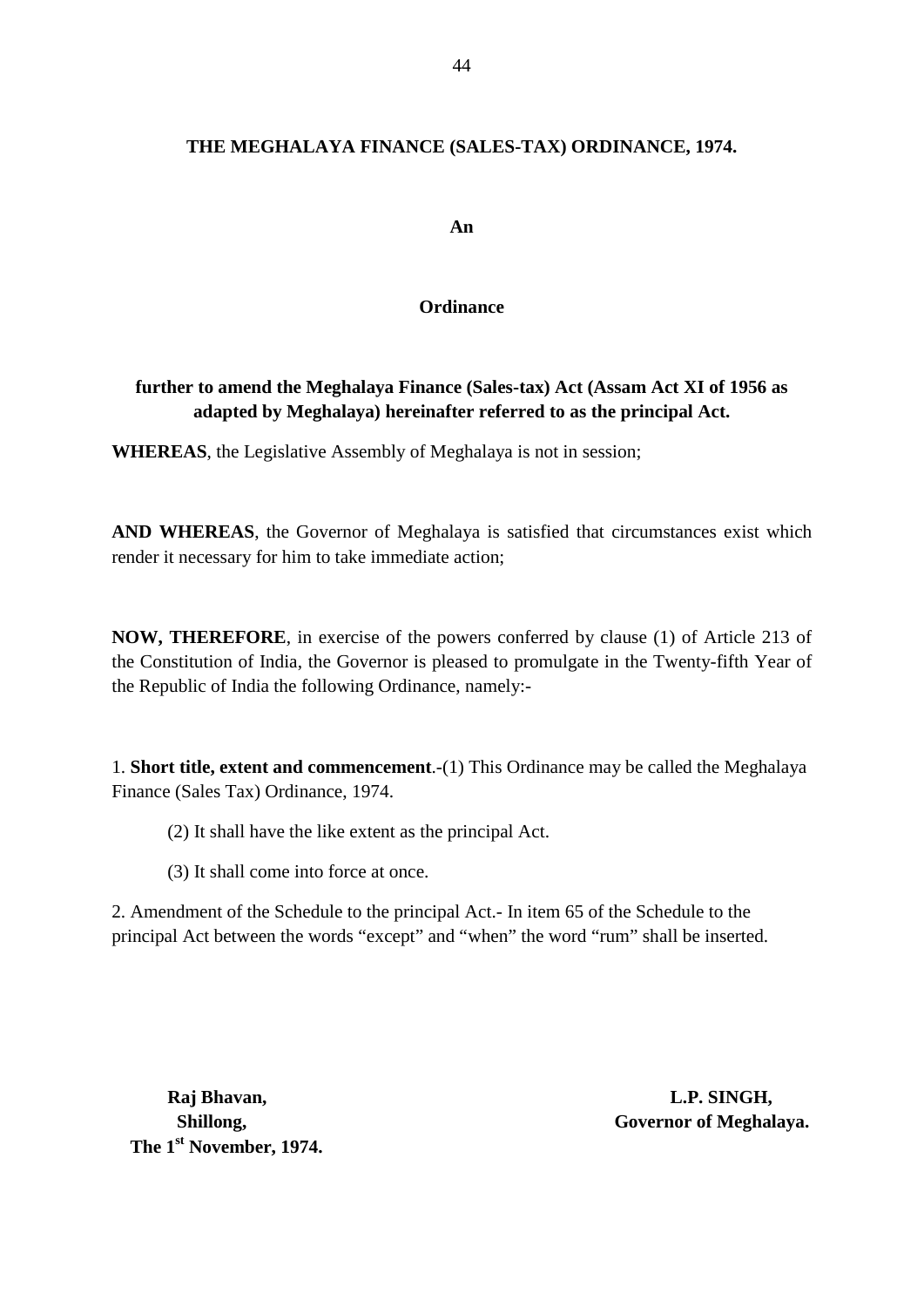### <span id="page-46-0"></span>**THE MEGHALAYA ADAPTATION OF LAWS ORDER (No.1),1974**

 WHEREAS, by Section 79 of the North-Eastern Areas (Re-organisation) Act, 1971 (central Act No.81 of 1971) for the purpose of facilitating the application of any law in relation to the State of Meghalaya, the Government of the State of Meghalaya as the appropriate Government is empowered, by Order, to make such adaptations and modifications of the law, whether by way of repeal or amendments, as may be necessary or expedient;

 NOW, THEREFORE, in exercise of the power aforesaid the Government of the State of Meghalaya hereby makes the following Order, namely:

 1. (1) This Order may be called the State of Meghalaya Adaptation of Laws Order (No.1), 1974.

(2) It shall be deemed to have come into force on the  $21<sup>st</sup>$  day of January, 1972.

2. In this Order:

- (a) "appointed day" means the  $21<sup>st</sup>$  day of January, 1972.
- (b) "existing law" means any law in force immediately before the appointed day in the whole or any part of the territories now comprised in the State of Meghalaya and includes any rule, order, bye-law, scheme, notification or other instrument made under any such law but does not include any law relating to matter enumerated in the Union list;
- (c) "law" has the same meaning as is assigned to it in clause (g) of Section 2 of the North-Eastern Areas (Re-organisation) Act, f1971; and
- (d) "Meghalaya" means the State of Meghalaya formed under Section 5 of the North-Eastern Areas (Re-organisation) Act, 1971.

 the appointed day and which are for the time being applicable to Meghalaya or any part 3. As from the appointed day, the existing laws mentioned in the Schedule to this order, with the amendments, modifications or exceptions to which they have subjected before thereof, shall, until altered, repealed or amended by a competent Legislature or other, competent authority, have effect, subject to the adaptations or modifications directed Schedule, or, if it is so directed shall stand repealed.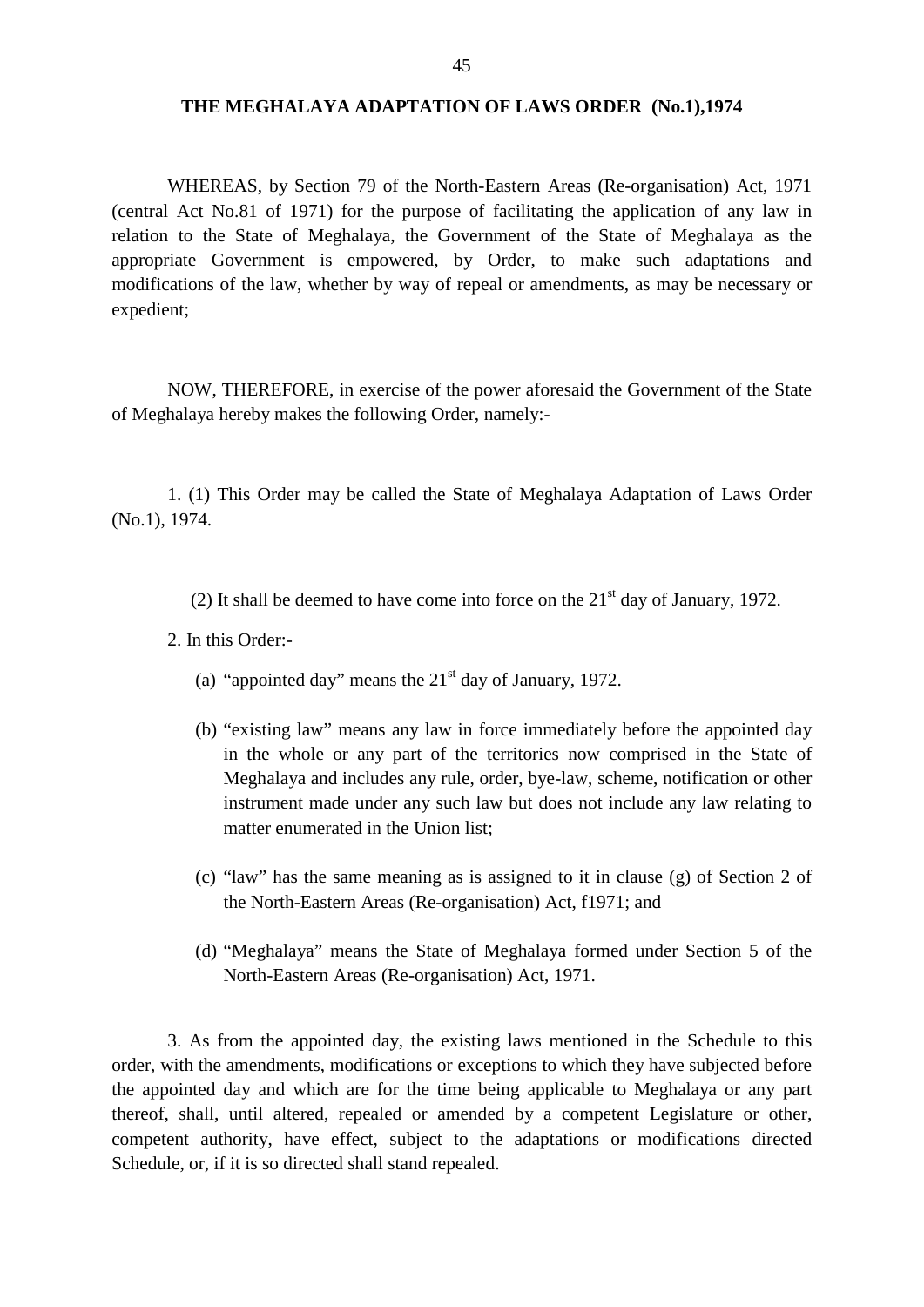4. Whenever an expression mentioned in column (1) of the Table hereunder printed occurs in any existing law mentioned in the Schedule to this Orders then unless that expression is by this Order expressly directed to be otherwise adapted or modified or to stand unmodified or to be omitted, there shall be substituted, therefore, the expression set opposite to it in column (2) of the Table, and there shall also be made in any sentence in which the expression occurs such consequential amendments as the rules of grammar may require.

# **TABLE**

|    | (1)                                                                                                                              | (2)                                                                                                                                          |
|----|----------------------------------------------------------------------------------------------------------------------------------|----------------------------------------------------------------------------------------------------------------------------------------------|
| 1. | Assam                                                                                                                            | Meghalaya                                                                                                                                    |
| 2. | Governor or Governor of Assam                                                                                                    | Governor of Meghalaya.                                                                                                                       |
| 3. | Official Gazette.                                                                                                                | "Official Gazette", which expression<br>shall stand unmodified and shall mean<br>the Gazette of Meghalaya.                                   |
| 4. | State or the State (except where it occurs in<br>the expressions State Government or Inter-<br>State or Inter-State Government). | "State" or "the state" which expression<br>shall stand unmodified and shall mean<br>the State of Meghalaya.                                  |
| 5. | State of Assam or the Assam State.                                                                                               | The State of Meghalaya.                                                                                                                      |
| 6. | Government or State Government                                                                                                   | "Government" or "State Government"<br>which expression shall stand unmodified<br>and shall mean the Government of the<br>State of Meghalaya. |
| 7. | State Government of Assam, Assam<br>Government, Government of Assam or<br>Government of Meghalaya.                               | Government of the State of Meghalaya.                                                                                                        |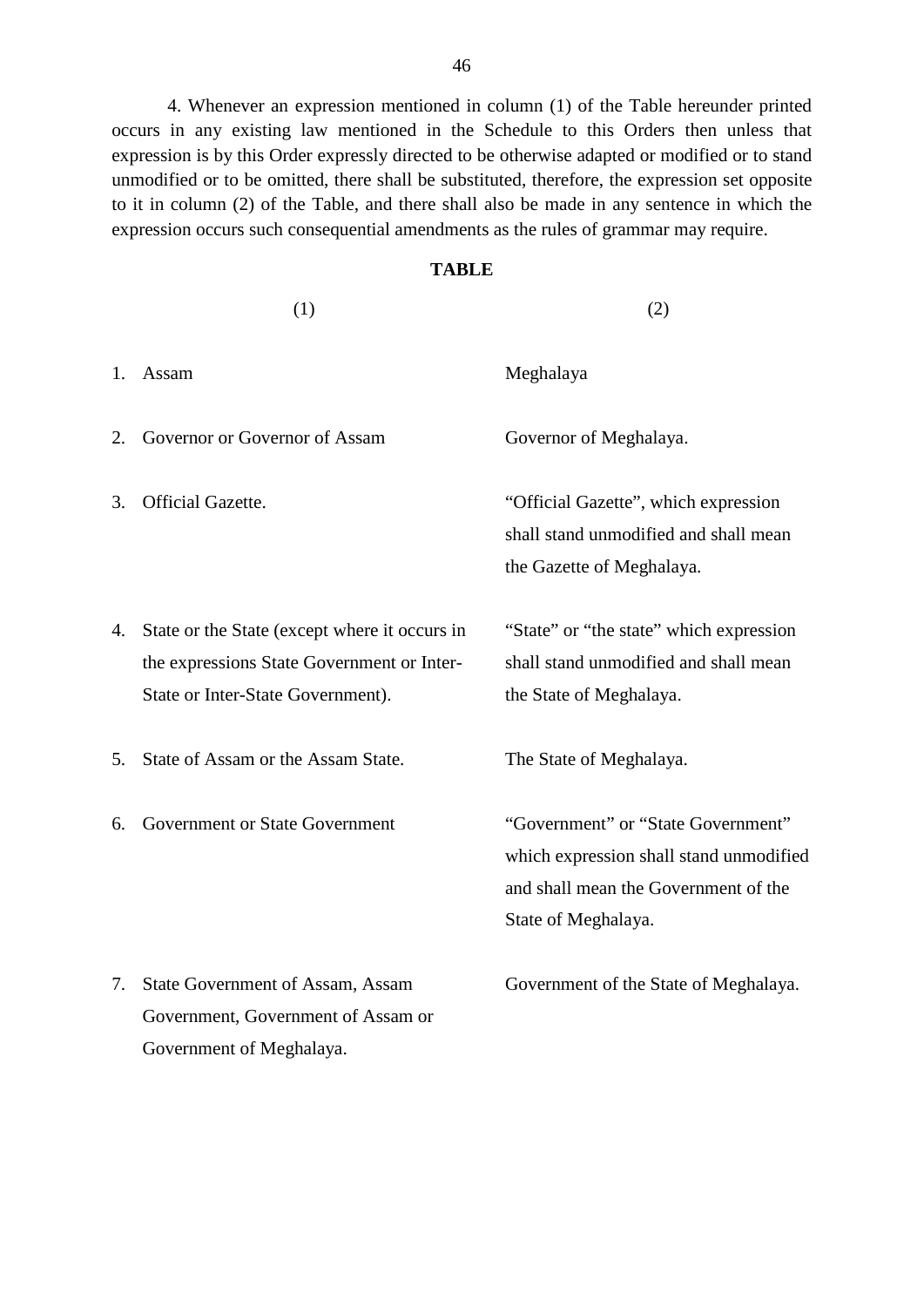5. (1) Where in the short title of any of the existing laws mentioned in the Schedule to this Order, the Expression "Assam" occurs there shall be substituted therefore, the word "Meghalaya", and the year of the Act occurring at the end of the short title shall be omitted.

(2) References by its short title by any such law as in referred to in sub-paragraph (1) in any other law shall be construed as reference to such law as amended by that subparagraph.

 reference to the corresponding law, if any, in force in Meghalaya or part thereof as the case 6. Any reference in any existing law specified in the Schedule to this Order to a law which is not in force in Meghalaya or any part of thereof shall be construed as a referred as a may be.

 accordance with which, any powers are exercisable, shall not render invalid any notification, made, issued or done after the commencement of this order by the competent authority and 7. The provisions of this Order which have the effect of the modifying any existing law so as to alter the manner in which, the authority by which or the law under or in order, commitment, attachment, bye-law, rule or regulation duly made or issued, or anything duly done before the appointed day and any such notification, order, commitment, attachment, bye-law, rule, regulation or thing may be revoked, varied or undone in the like manner to the like manner to the like extent and in the like circumstances as if it had been under and in accordance with the provision then applicable to such case.

 8. Save as is otherwise provided by this order, all powers which under any law in force in Meghalaya or any part thereof were, immediately before the appointed day, vested in or exercisable, by any person or authority shall continue to be so vested or exercisable until other provision is made by Legislature or Authority empowered to regulate the matter in question.

9. Notwithstanding any amendment or adaptation, or modification made by this Order in the extent clause or any existing law that law shall not be deemed to have been extended or applied to any area to which it did not extend or apply immediately before the appointed day; and a reference in that law to the State of Meghalaya, shall not unless the context otherwise requires, the deeded to include a reference to any part of the State to which that law did not extend or apply immediately before the appointed day.

 or suffered under any existing law or any right privilege , obligation, or liability already 10. Nothing in this Order shall effect the previous operation of, or anything duly done acquired, accrued, or incurred under any such law or any penalty, forfeiture of punishment incurred in respect of any offence already committed against any such law.

 11. Any court, tribunal or authority required or empowered to enforce any law in force in Meghalaya or part thereof immediately before the appointed day shall, purpose of facilitating its application. notwithstanding that this Order makes no provision or insufficient provision for the adaptation of the law construe the law with all such adaptations as are necessary for the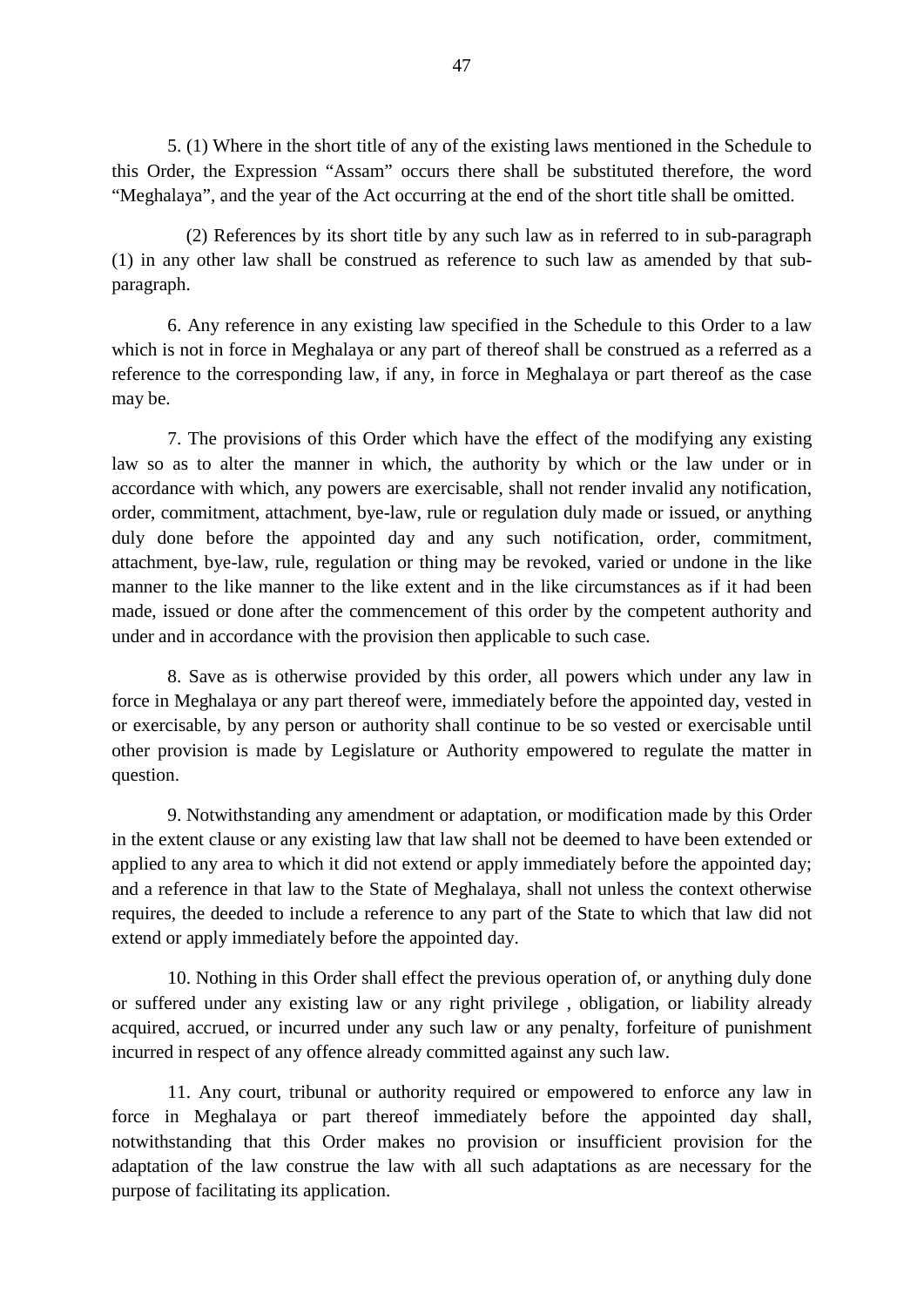# **THE SCHEDULE**

### **(***See* **paragraph 3)**

### (a) BENGAL ACT AND REGULATIONS, ETC.

### **Bengal Regulations:**

The Bengal Sati Regulations, 1829 (Bengal Regulation 17 of 1829).

### **Acts of the Governor General of India in Council.**

The Press and Registration of Books Act, 1867 (Act 25 of 1867).

The Northern India Ferries Act, 1878 (Act 17 of 1878).

In the preamble between the words "Assam" and "Delhi" insert "Meghalaya" followed by a comma.

Section 1 – In second paragraph between the words "Assam" and "Delhi" insert "Meghalaya" followed by a comma. *Omit* the third paragraph.

The Births, Deaths and Marriages Registration Act, 1886 (Act 6 of 1886).

Section 1 - *Omit* sub-section (2).

The Bengal , Agra and Assam Civil Courts Act, 1887 (Act 12 of 1887).

 (.) after the word "Assam" add the words "and Shillong" after it followed by a fullstop "(.)". In the long title insert a comma "(,)" after the word "Provinces" and omit the word "and" occurring between the words "Province" and "Assam" and after omitting the fullstop

In the preamble insert a comma "(,)" after the word "Province" and omit the word "and" occurring between the words "Provinces" and "Assam" and after omitting the semicolon "(;)" after the word "Assam" add the words "and Shillong" after it followed by a semicolon "(;)".

Section 1.- (i) In sub-section (1) insert a comma "(,)" after the word "Agra" and omit the word "and" occurring between the words "Agra" and "Assam" and insert the words "and Shillong" between the words "Assam" and "Civil"; and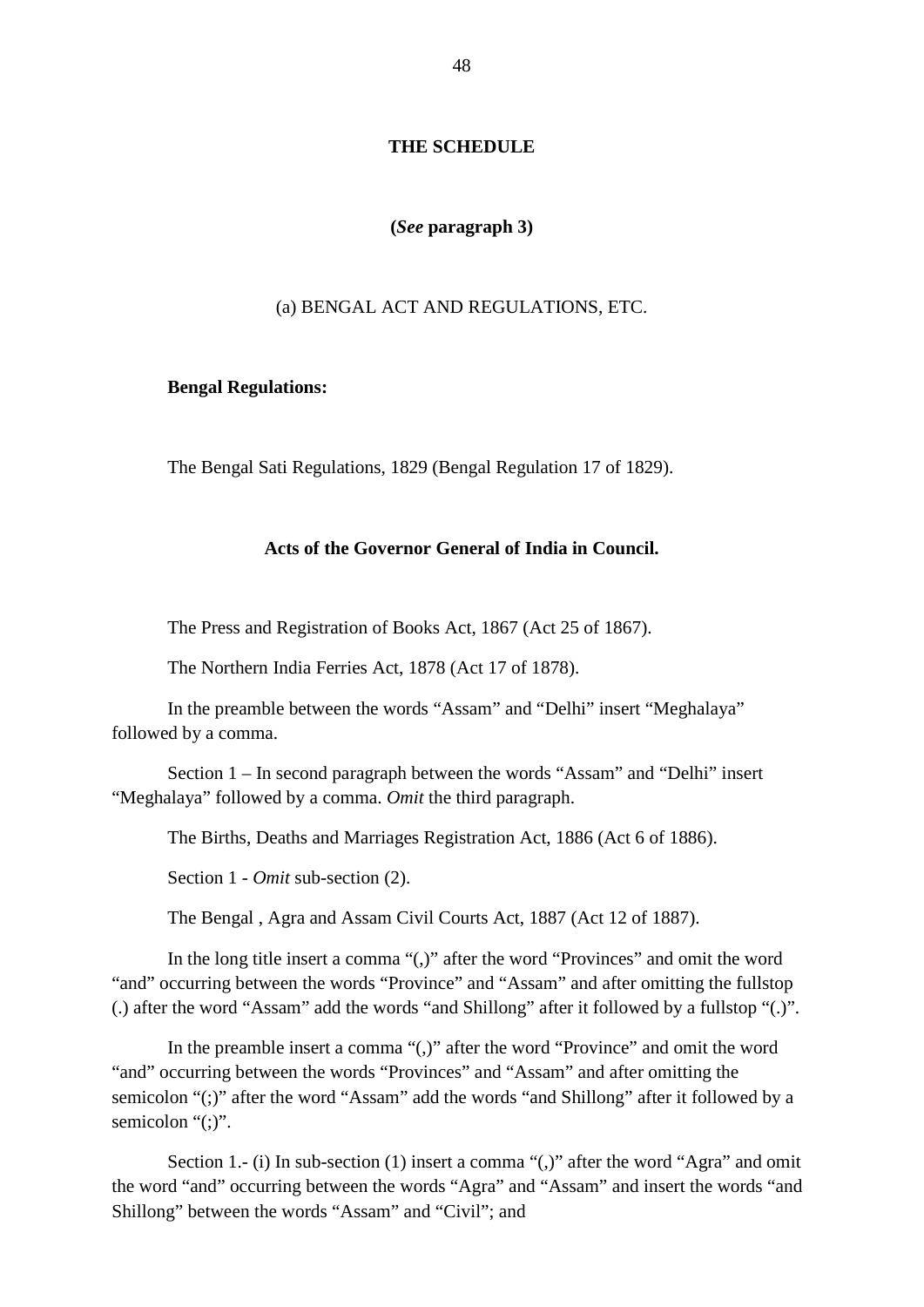(ii) below sub-section (1) insert the following at Explanation, namely:

 "Explanation.- 'Shillong' has the same meaning as defined in the Shillong Civil Courts and Laws Act, 1947 (Assam Act of 1947)".

The Bengal , Bihar and Orissa and Assam Laws Act, 1912 (Act 7 0f 1912).

The title of this Act shall stand unmodified.

The Police (Incitement to Disaffection) Act, 1922.

(Act 22 of 1922)

Section 1 – *Omit* sub-section (3).

Regulation made under the Government of India Acts of 1870 and 1915.

Bengal Eastern Frontier Regulation, 1873.

(Regulation 5 of 1873)

The Assam Police Officers Regulation, 1883

(Regulation 2 of 1883)

Section 1-*Omit* sub-section (3).

Acts of the Lieutenant Governor of Bengal in Council

The Bengal Cruelty to Animals Act, 1869

(Bengal Act 1 of 1869)

 Section 7 – *Omit* the full-stop "(.)" at the end and the words "or in the spirit of the said Code in places where the said Code is not applicable"

The Bengal Cruelty to Animals (Arrest) Act, 1869

(Bengal Act 3 of 1869)

The Bengal Police Act,1869

(Bengal Act 7 of 1869).

(b) ASSAM ACTS

The Assam Medical Act, 1916

(Assam Act 1 of 1916).

Section 1 – *Omit* sub-sections (2) and (3) and the proviso.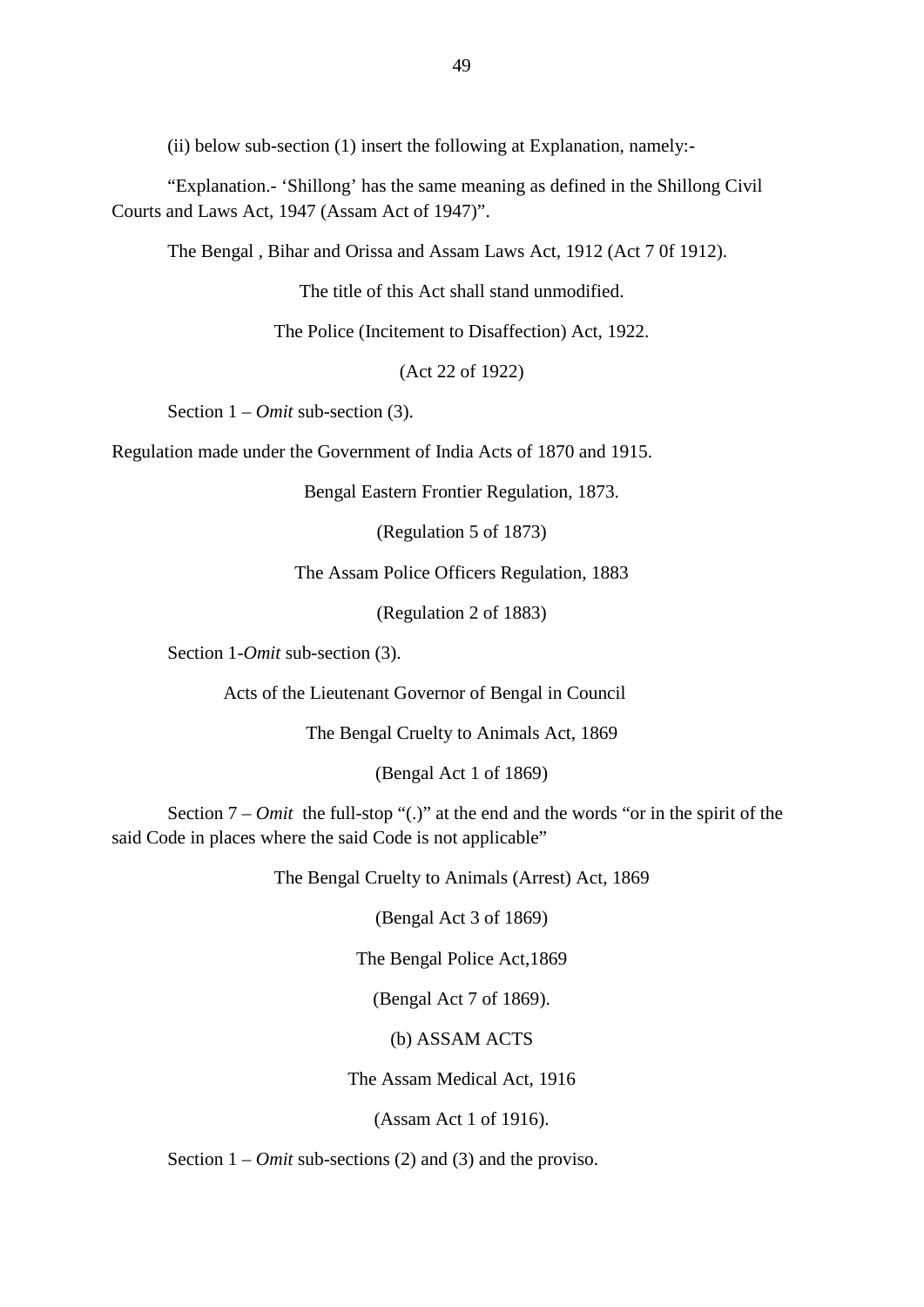Section 4.- For Section 4 *substitute*:

- "4. The said Council shall consist of seven members, namely:
	- (a) A President to be nominated by the State Government;
	- (b) Three members to be nominated by the State Government; and
	- (c) Three members to be elected from the graduates or licentiates in medicine, who are registered practitioners and who are permanent residence of Meghalaya".

The Assam Local Funds (Accounts and Audit) Act, 1930

(Assam Act 2 of 1930)

Section 1.-For sub-section (2) *substitutes* –

"(2) It extends to the whole of Meghalaya".

The Bijni Succession Act, 1931

(Assam Act 2 of 1934)

The Assam Criminal Law Amendment Act, 1934

(Assam Act 3 of 1934).

Section 1.- *Omit* sub-sections (2) and (3).

The Assam Muslim Marriages and Divorce Registration Act, 1935

(Assam Act 9 of 1935)

Section 1.- *Omit* sub-sections (2) and (3).

The Assam Debt Conciliation Act, 1936

(Assam Act 10 of 1936)

Section 1.- *Omit* sub-sections (2) and (3).

The Shillong (Execution of Decrees) Act, 1943

(Assam Act 12 of 1943)

Section 1.- *Omit* sub-sections (2).

The Assam Maternity Benefit Act, 1944

(Assam Act 1 of 1944).

Section 1.- *Omit* sub-sections (2) and (3).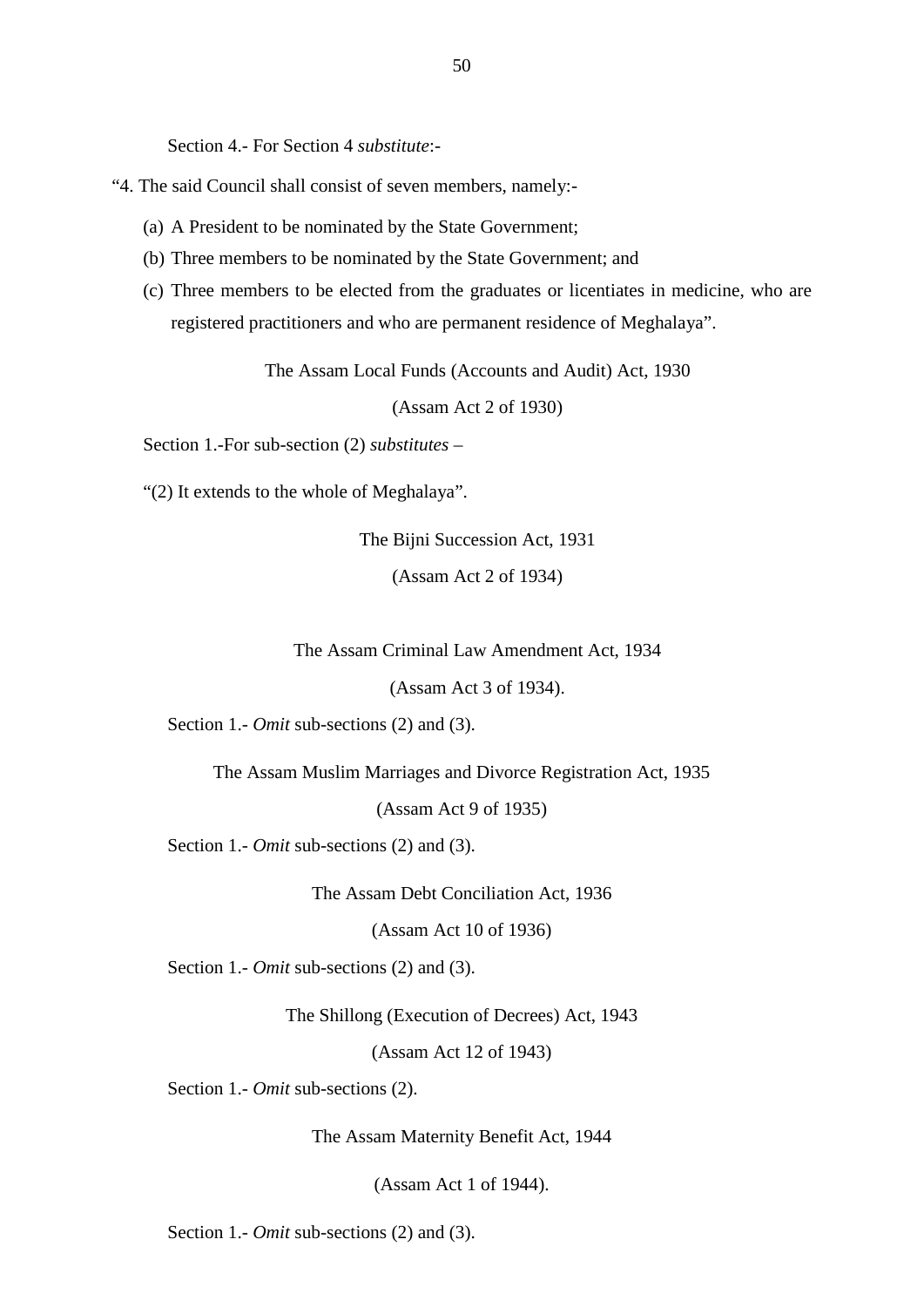### The Assam Nurses', Midwives' and Health Visitors'

Registration Act, 1944

(Assam Act 2 of 1944)

Section 1.- *Omit* sub-sections (2) and (3).

Section  $4$  – For existing clause (6) substitute –

 "(6) a Professor of Midwifery and Gynaecology of any Medical College or person who bad been a professor of such College for not less than five years, to be nominated by the State Government".

(The Assam Maintenance of Public Order Act, 1947)

(Assam Act 5 of 1947)

Section 1.- *Omit* sub-sections (2) and (3).

The Assam Professions, Trades, Callings and Employments Taxation Act, 1947

(Assam Act 6 of 1947)

Section 1.- *Omit* sub-sections (2) and (3).

The Assam Electricity Control (Emergency Powers) Act, 1947

(Assam Act 9 of 1947)

Section 1.- *Omit* sub-sections (2) and (3).

The Assam Pure Food Act, 1947

(Assam Act 22 of 1947)

Section 1.- *Omit* sub-sections (2) and (3).

The Assam Shops and Establishments Act, 1948 (Assam Act 13 of 1948)

Section 1.- (i) *Omit* sub-sections (2).

(ii) *Omit* all the words beginning with "to the Municipalities of Dhubri" and ending with "Assam Municipal Act, 1923 and"

The Assam Cattle Diseases Act, 1948

(Assam Act 26 of 1948)

The Assam Kala-Azar Treatment Act,1949

(Assam Act 10 of 1949)

Section 1.- *Omit* sub-sections (2) and (3).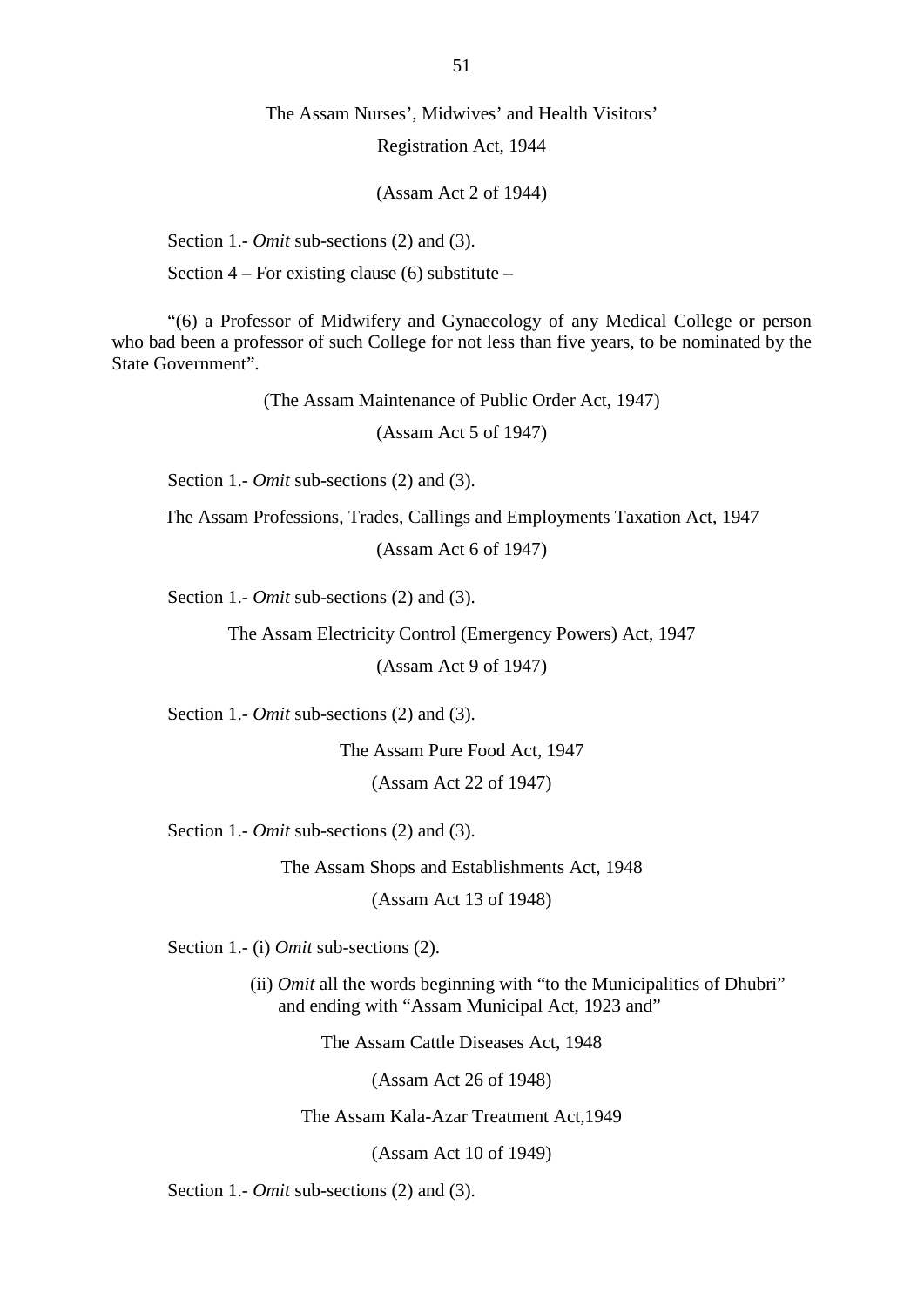The Assam Jute (Control Prices Act, 1950)

(Assam Act 15 of 1950)

Section 1.- *Omit* sub-sections (2) and (3).

The Assam Enhanced Police Disciplinary Powers Act, 1950.

(Assam Act 18 of 1950)

Section 1.- For the existing sub-sections (2) and (3) *substitute* –

"(2) It extends to the whole of Meghalaya and applies to all members of the Meghalaya Police Forces and the Meghalaya Police Battalion wherever they may be serving."

 Forces", and "Assam Police Battalion" wherever they occur *substitute* "Meghalaya Police In the long title, the preamble and sections  $2$  and  $3 -$  For the words "Assam Police" Forces" and "Meghalaya Police Battalion", respectively.

The Assam Agricultural Pests and Diseases Act, 1950

(Assam Act 35 of 1950)

Section 1.- *Omit* sub-sections (2) and (3).

The Assam Drugs (Control) Act, 1950

(Assam Act 1 of 1951)

Section 1.- *Omit* sub-sections (2) and (3).

Assam Evacuee Property Act, 1951

(Assam Act 11of 1951)

Section 1.- *Omit* sub-sections (2) and (3).

The Assam Cattle Preservation Act, 1950

(Assam Act 13 of 1951)

Section 1.- *Omit* sub-sections (2) and (3).

The Assam Displaced Persons (Rehabilitation Loans) Act, 1951

(Assam Act 16 of 1951)

Section 1.- *Omit* sub-sections (2) and (3).

The Assam Cement Control Act, 1953

(Act 7 of 1953)

Section 1.- *Omit* sub-sections (2) and (3).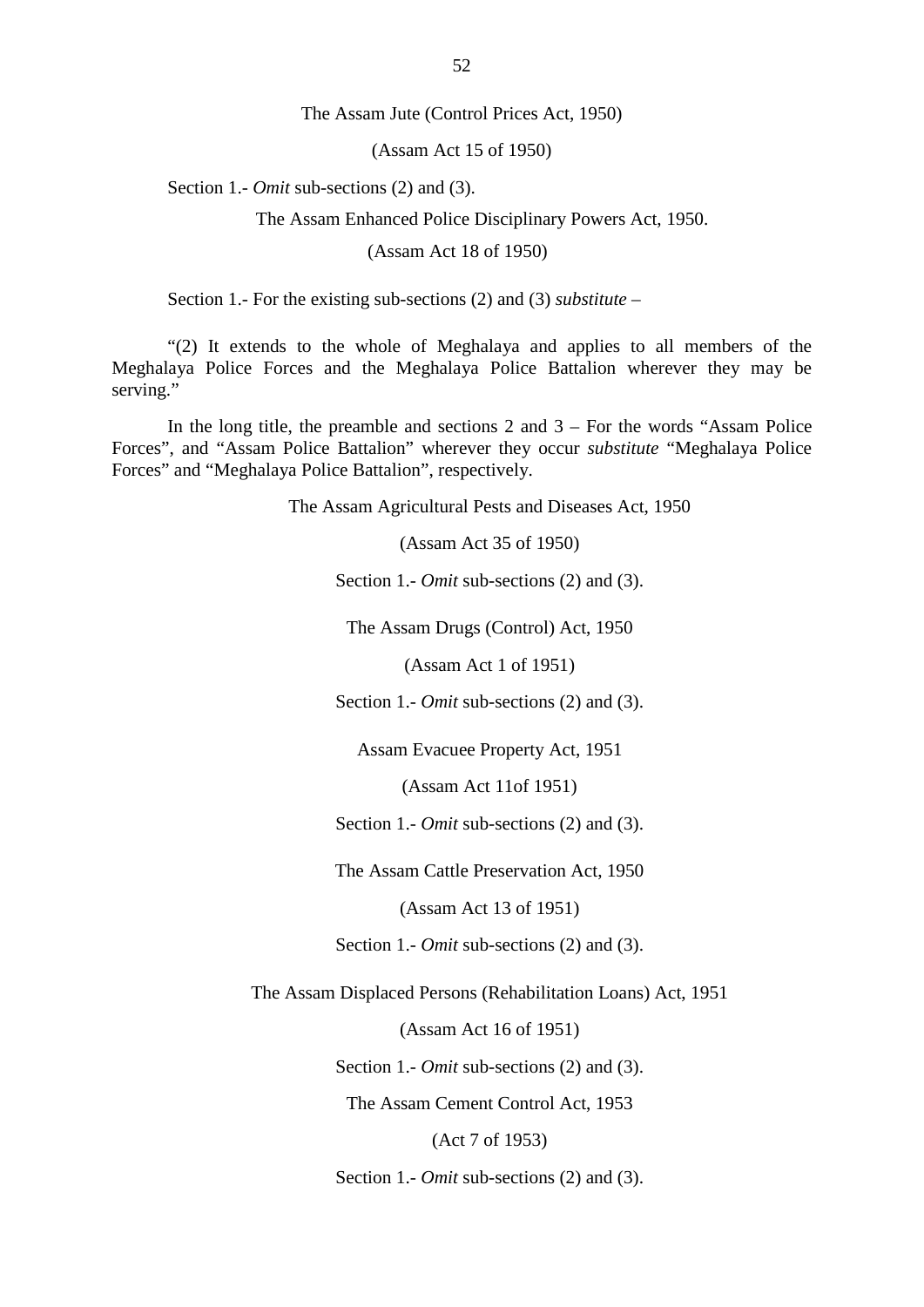The Assam Maintenance of Public Order (Autonomous Districts) Act, 1953.

(Assam Act 16 of 1953)

Section 1- In sub-section (2) for the words and letter "Part A" *substitute* "Part II."

*Omit* sub-sections (3).

 The Assam Acquisition of Land for Flood Control and Prevention of Erosion Act, 1955.

(Assam Act 6 of 1955)

Section 1.- *Omit* sub-sections (2) and (3).

Section 16.-This section shall stand unmodified.

The Assam Tea Plantations Provident Fund and Pension Fund Schemes Act, 1955.

(Assam Act 10 of 1955)

Section 1.- For sub-sections (2) and (3) *substitute*.

 "(2) It extends only to such areas in Meghalaya as the Government of Meghalaya may, by notification, specify in this behalf.

(3) It shall come into force in any are only on such date as the Government of Meghalaya may, by notification, appoint and different dates may be appointed for different areas".

The Assam Homoeopathic Medicine Act, 1955.

(Assam Act 11 of 1955)

Section 1.- *Omit* sub-sections (i) and (iii).

The Assam Disturbed Areas act, 1955

(Assam Act 19 of 1955)

Section 1 – *Omit* sub-section (3).

Section 7 – This section shall stand unmodified.

The Assam Autonomous District Administration of Justice (Miscellaneous Provisions) Act, 1957

(Assam Act 22 of 1957)

Section – 1 *Omit* sub-section (3).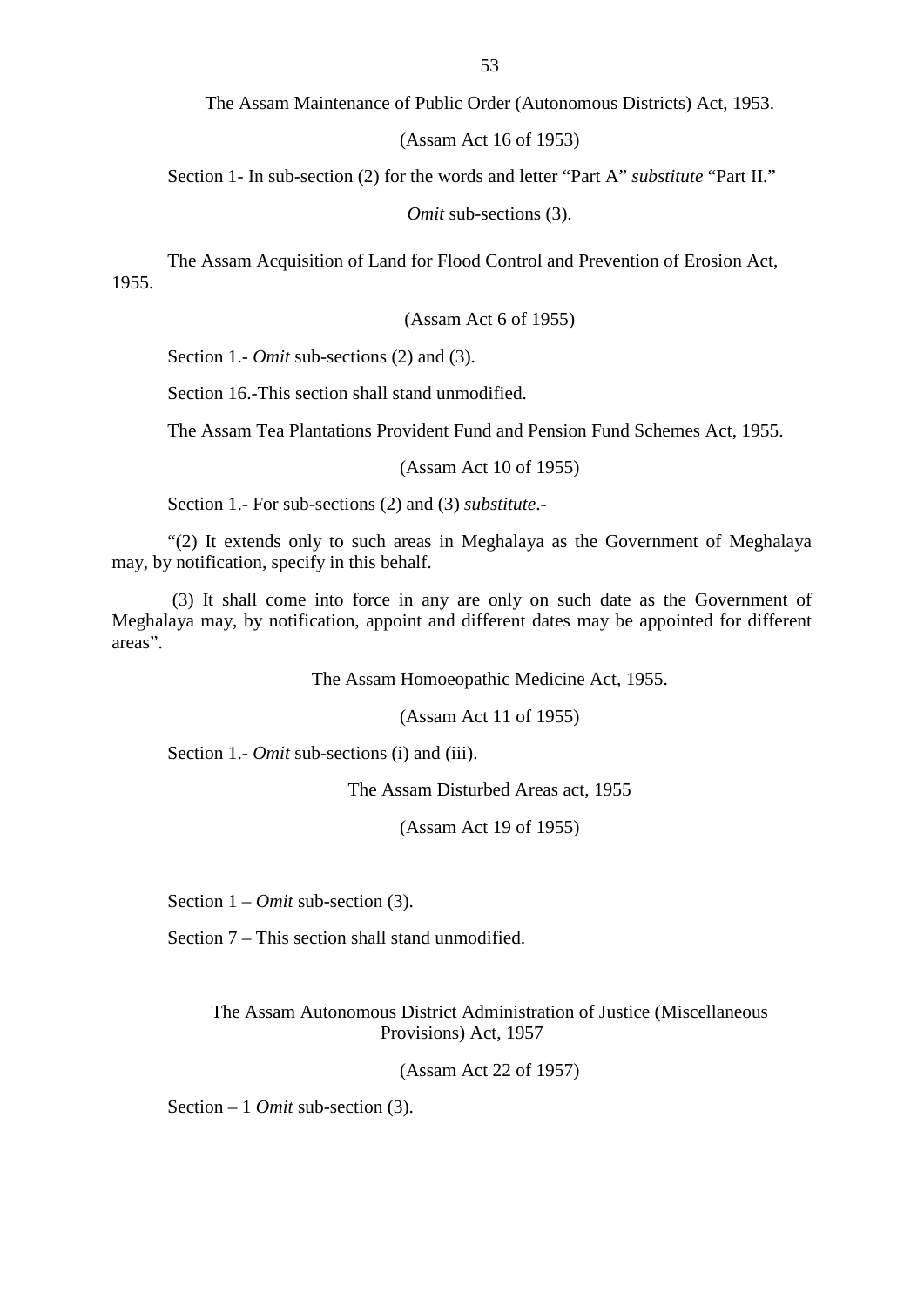54

The Assam Local Authorities Grants (Charged) Act, 1956

(Assam Act 23 of 1959)

Section 1 – *Omit* sub-sections (2) and (3).

Sections 2A and 2B – Omit Sections 2A and 2B.

Section 5 – This section shall stand unmodified.

The Assam Tea Plantations Employees Welfare Fund Act, 1959

(Assam Act 18 of 1960)

The Assam Loud-Speakers (Control) Act, 1960

(Assam Act 23 of 1960)

Section  $1 -$ Omit sub-sections (2) and (3).

The Assam Non-Trading Companies Act, 1960

(Assam Act 32 of 1960)

Section  $1$  – Omit sub-sections (2) and (3).

The Assam Special Powers (Press) Act, 1960.

(Assam Act 3 of 1961)

Section  $1 -$ Omit sub-sections (2) and (3).

The Assam Urban Immovable Property Tax Act, 1969

(Assam Act 11 of 1969)

Section 7 – This section shall stand unmodified.

The Assam Non-Government School and College Employees Centralised Provident Fund Scheme Act, 1969

(Assam Act 15 of 1969)

The Assam Children Act, 1970 (Assam Act 12 of 1971)

Section 1- For sub-section (2) *substitute*

"(2) It extends to the whole of the State of Meghalaya."

The Assam Taxation (Procedure for Rounding Off Act, 1971)

(Assam Act 18 of 1971)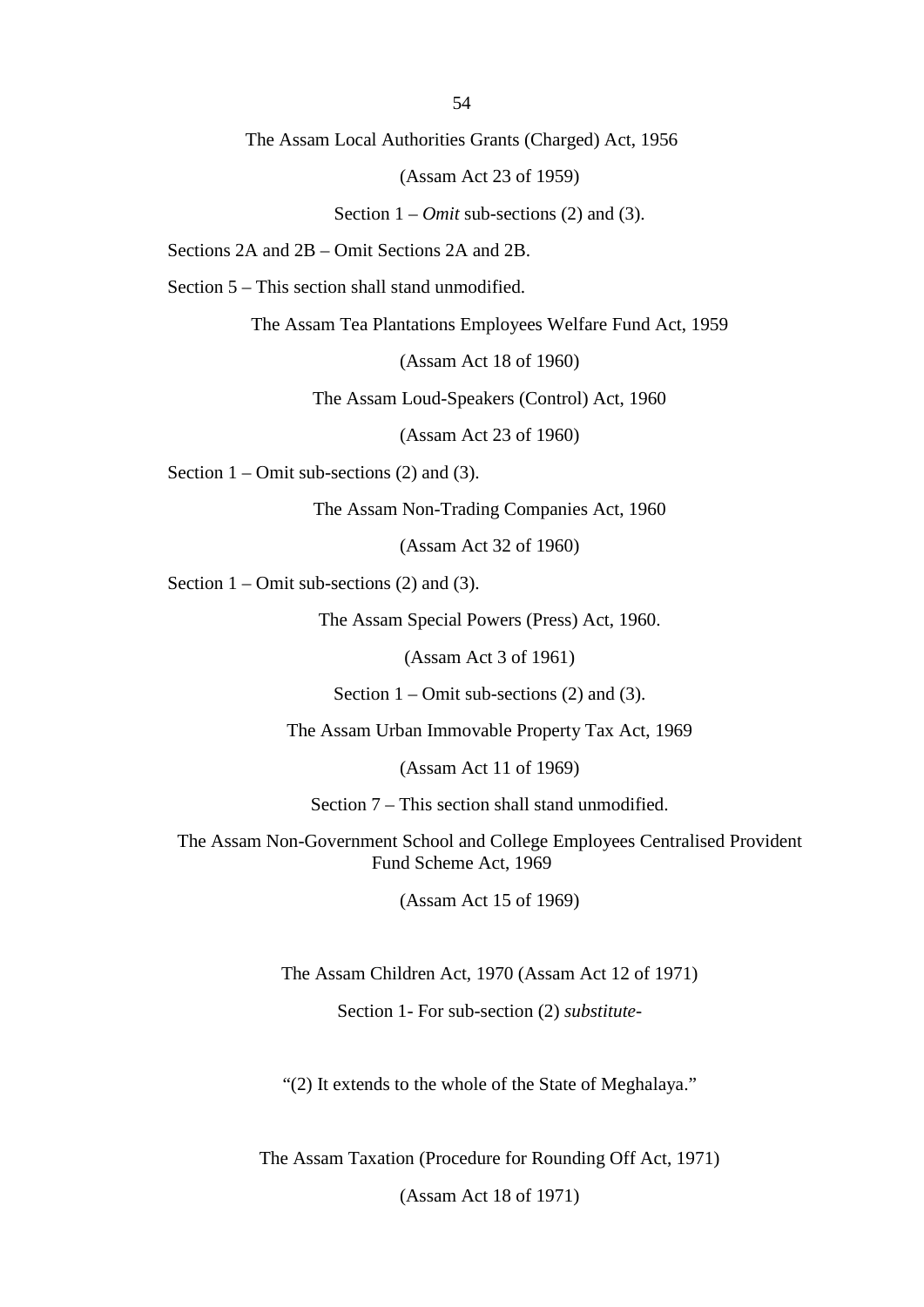### **(c) MEGHALAYA ACTS –**

(Acts of the Autonomous State of Meghalaya)

The Meghalaya Professions, Trades, Callings and Employments Taxation Act.

Section 1-Omit sub-section (2).

Section 10 – For "Commissioner" *substitute* –

"Assistant Commissioner" wherever it occurs

### (d) RULES AND ORDERS

The Assam Services Discipline and Appeal Rules, 1964.

The Assam Civil Services (Conduct) Rules, 1965.

The Assam Fundamental Rules and Subsidiary Rules.

The Assam Treasury Rules and Subsidiary Orders.

The Assam Financial Rules.

The Assam Contingency Manual.

The Assam Budget Manual.

The Assam Local Audit Manual.

The Assam Jail Manual.

The Assam Services (Pension) Rules, 1969.

The Assam Police Manual.

The Delegation of Financial Power Rules, 1960.

Rule 1 – For sub-role (1), *substitute* –

"(1) These rules may be called the Meghalaya Delegation of Financial Powers Rules".

The Assam Autonomous District (Constitution of District Councils) Rules, 1951.

 Rule 1 – For sub-role (1) between the words "Assam" and "Autonomous" insert the words "and Meghalaya".

Rule 2 – (i) *Omit* clause (7).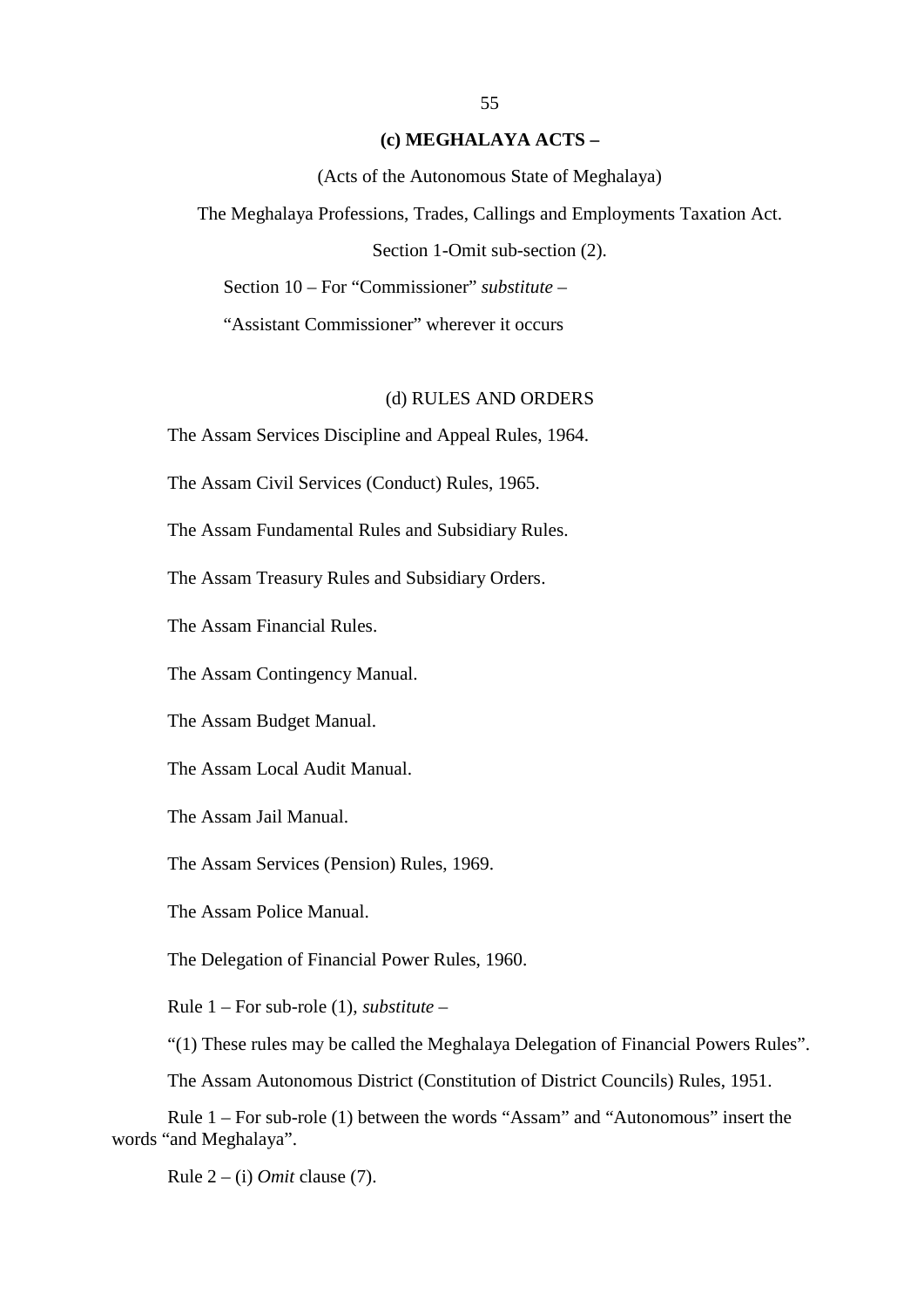(ii) For clause (12), *substitute* –

'(12) "Gazette" means the Gazette of Meghalaya'.

(iii) for clause (13), *substitute* –

'(13) "Governor" means the Governor of Meghalaya'.

(iv) in clause (19) for the word "Assam" *substitute* "Meghalaya".

(v) for clause 21, *substitute* –

"(21) "Secretary Tribal Areas" means the Secretary to the Government of Meghalaya in the District Council Affairs Department or any other officer whom the State Government may nominate in this behalf".

 Rule 128 – In the proviso to sub-role (1) for the words, figure and letter "1 of Part I - Assam" *substitute* "Part XV - Meghalaya".

Rule 166,169 and 180 – For "Secretary to the Government of Assam to Tribal Areas Department," wherever occurring, substitute –

### **"Secretary, Tribal Areas"**

Government of Assam Public Works Department Codes.

The Meghalaya Adaptation of Laws Order (No.1), 1973.

Paragraph 2 – Items (vii), (viii), (ix), (x), (xii), (xiii), (xiv), (xv) and (xvi) shall be deemed to have been omitted from the Order with immediate effect.

The Assam Trade Unions Regulation, 1927.

The Assam Industrial Disputes Rules, 1958.

The Assam Payment of Wages Rules, 1937.

The Assam Industrial Employment (Standing Orders) Rules, 1947.

The Assam Minimum of Wages Rules, 1952.

The Assam Plantations of Labour Rules, 1956.

The Assam Motor Transport Workers Rules, 1962.

The Assam Beedi and Cigars Workers (Conditions of Employment) Rules, 1968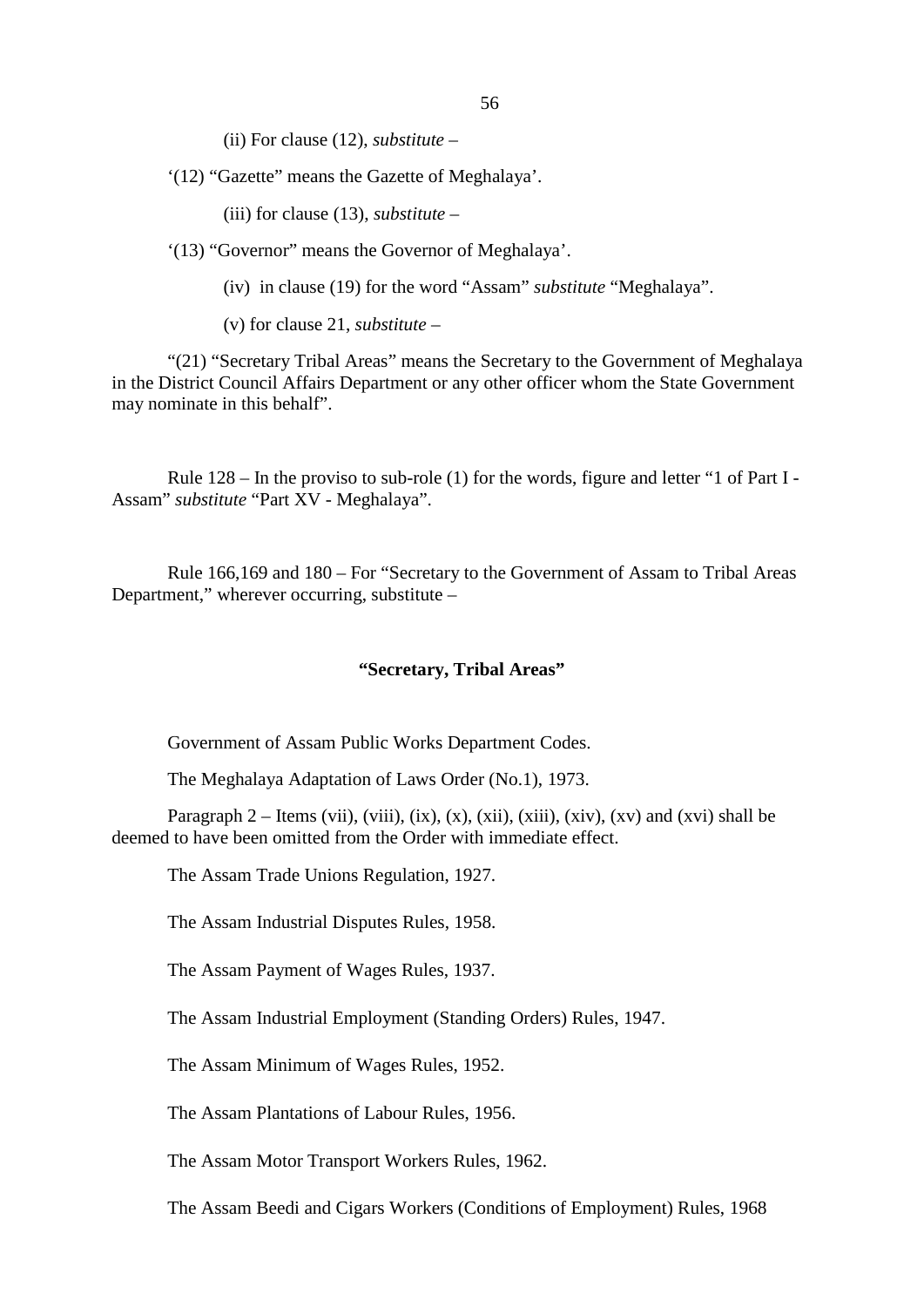The Contract of Labour (Regulation and Abolition) Assam Rules, 1971.

The Assam Maternity Benefit Rules, 1965.

.

 *Explanation*. - Save as is otherwise provided by this Order references in any of the corresponding power or authority in the State of Meghalaya. aforesaid Rules, Manuals and Codes to any Government Departments or authorities shall be construed as referring to the corresponding Government Departments or authorities in the State of Meghalaya or to such Government Departments or authorities exercising